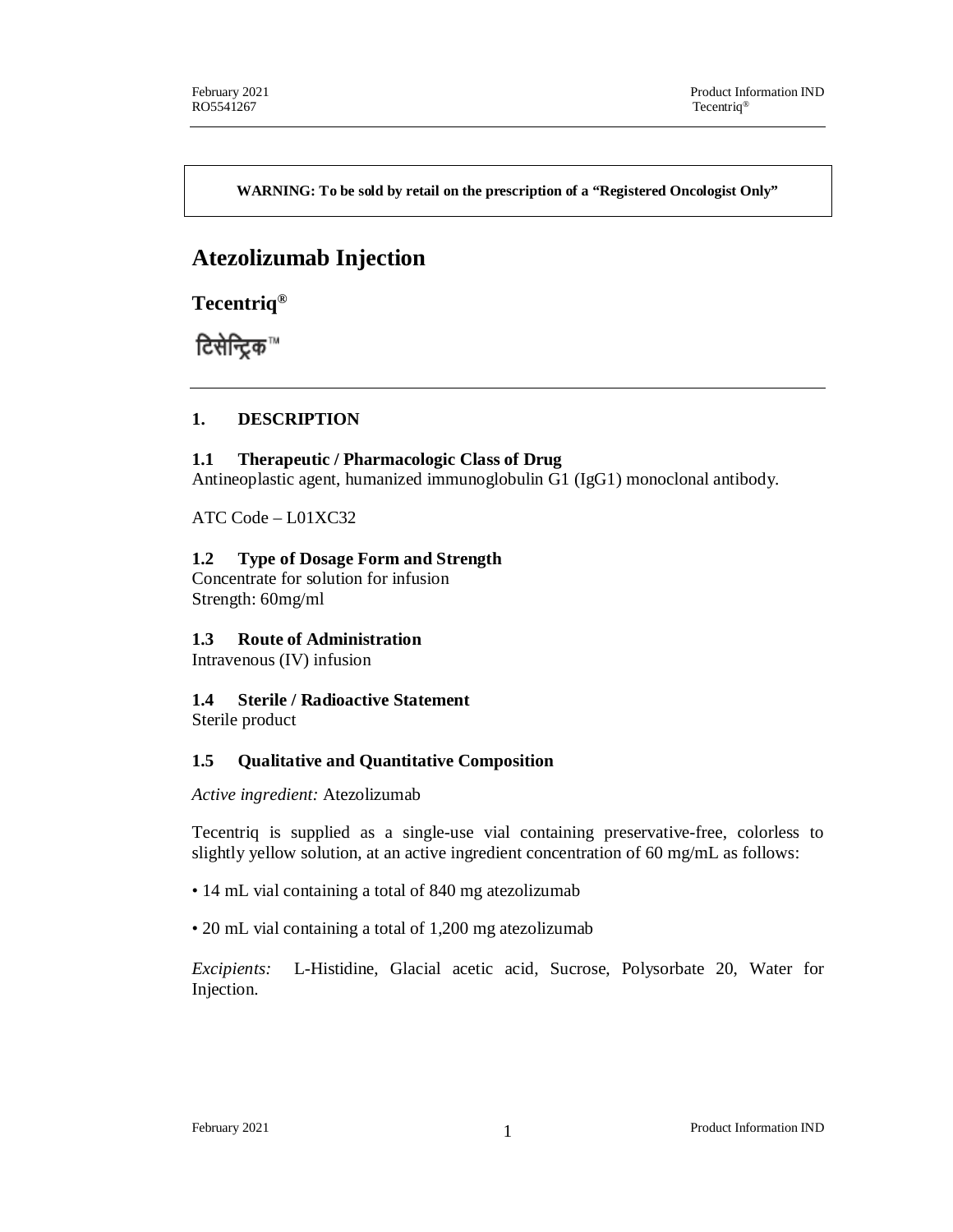#### **2. CLINICAL PARTICULARS**

### **2.1 THERAPEUTIC INDICATIONS**

#### *Urothelial carcinoma*

Tecentriq is indicated for the treatment of patients with locally advanced or metastatic urothelial carcinoma after prior chemotherapy or who are considered cisplatin ineligible

#### *Non-small cell lung cancer*

Tecentriq is indicated for the treatment of patients with locally advanced or metastatic non-small cell lung cancer (NSCLC) after prior chemotherapy.

Tecentriq in combination with bevacizumab, paclitaxel and carboplatin, is indicated for the first-line treatment of adult patients with metastatic non-squamous non-small cell lung cancer (NSCLC). In patients with EGFR mutant or ALK-positive NSCLC, Tecentriq, in combination with bevacizumab, paclitaxel and carboplatin, is indicated only after failure of appropriate targeted therapies.

#### *Small cell lung cancer*

Tecentriq, in combination with carboplatin and etoposide, is indicated for the first-line treatment of patients with extensive-stage small cell lung cancer (ES-SCLC).

#### *Triple-negative breast cancer*

Tecentriq, in combination with nab-paclitaxel, is indicated for the treatment of patients with unresectable locally advanced or metastatic triple-negative breast cancer (TNBC) whose tumors have PD-L1 expression  $\geq 1\%$ , and who have not received prior chemotherapy for metastatic disease.

#### **2.2 DOSAGE AND ADMINISTRATION**

#### **General**

Tecentriq must be administered as an intravenous infusion under the supervision of a qualified healthcare professional. Do not administer as an IV push or bolus.

Do not co-administer other medicinal products through the same infusion line.

Substitution by any other biological medicinal product requires the consent of the prescribing physician.

The initial dose of Tecentriq must be administered over 60 minutes. If the first infusion is tolerated all subsequent infusions may be administered over 30 minutes.

The recommended dose of Tecentriq in monotherapy or combination therapy is:

- 840 mg administered by IV infusion every 2 weeks, or
- 1200 mg administered by IV infusion every 3 weeks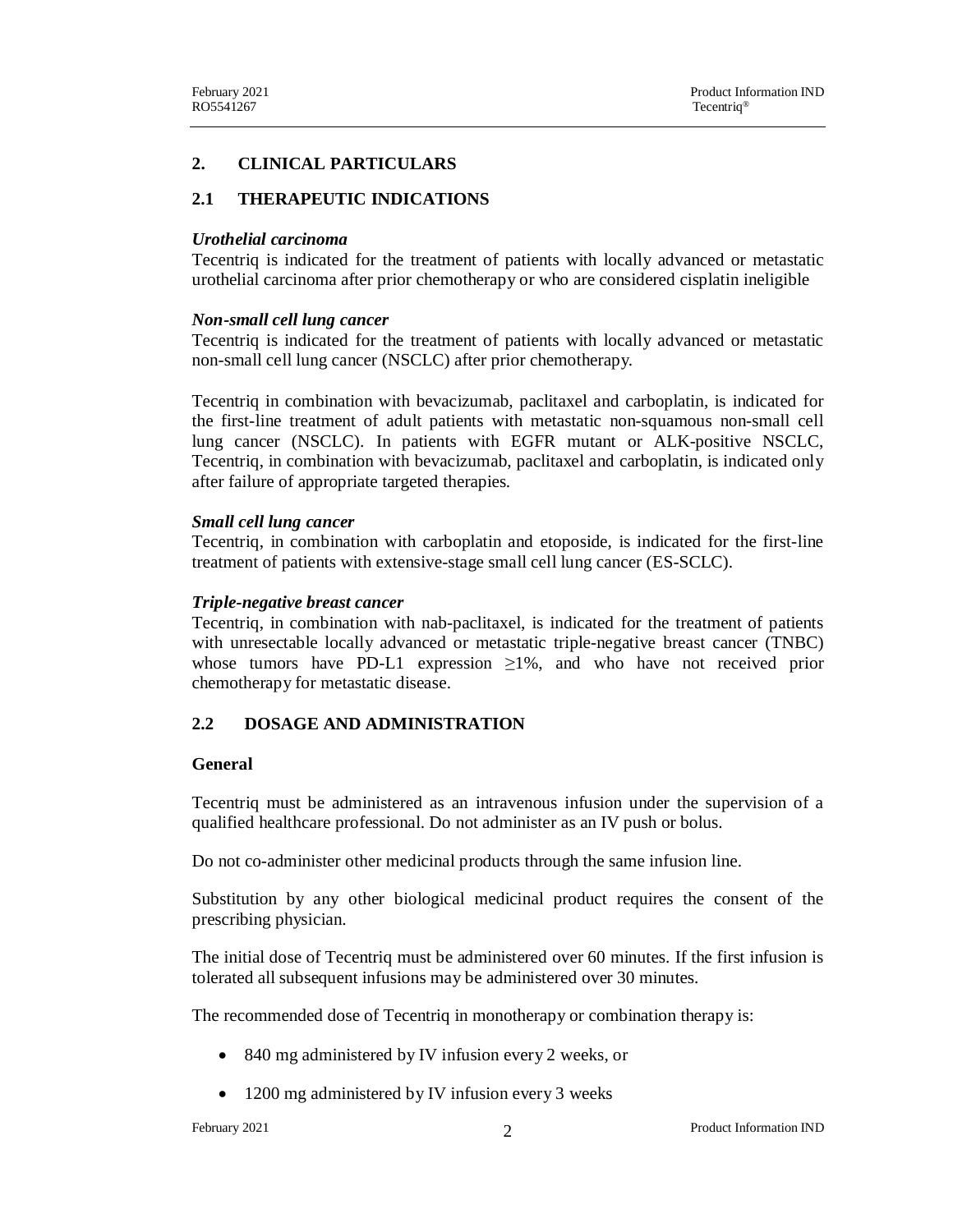### **Tecentriq monotherapy**

2L NSCLC, 2L UC & 1L UC in Cisplatin ineligible patients

### **Tecentriq combination therapy**

For the use of Tecentriq in combination therapy, please also refer to the full prescribing information for the combination product. Tecentriq should be administered prior to the combination therapy if given on the same day.

### 1L non-squamous NSCLC

Tecentriq in combination with bevacizumab, paclitaxel, and carboplatin

During the induction phase, Tecentriq is administered according to its dosing schedules by intravenous (IV) infusion, and bevacizumab, paclitaxel and carboplatin are administered every 3 weeks for four or six cycles.

The induction phase is followed by a maintenance phase without chemotherapy in which Tecentriq is administered according to its dosing schedules by IV infusion, and bevacizumab is administered every 3 weeks.

### 1L ES-SCLC

Tecentriq in combination with carboplatin and etoposide

During the induction phase, Tecentriq administered according to its dosing schedules by IV infusion, followed by and carboplatin and etoposide are administered by IV infusion every three weeks for four cycles. Carboplatin and etoposide are administered on day 1 of each cycle, and Etoposide is also administered on days 2 and 3.

The induction phase is followed by a maintenance phase without chemotherapy in which Tecentriq is administered according to its dosing schedules by IV infusion.

### 1L TNBC

Tecentriq in combination with nab-paclitaxel

The recommended dose of Tecentriq is 840 mg administered by IV infusion, followed by 100 mg/m<sup>2</sup> nab-paclitaxel. For each 28-day cycle Tecentriq is administered on days 1 and 15, and nab-paclitaxel is administered on days 1, 8 and 15.

Patients should be selected for treatment based on the tumor expression of PD-L1 confirmed by a validated test (see section 3.1.2 Clinical / Efficacy Studies).

### **Duration of Treatment**

Patients are treated with Tecentriq until loss of clinical benefit (see section 3.1.2 Clinical / Efficacy Studies) or unacceptable toxicity.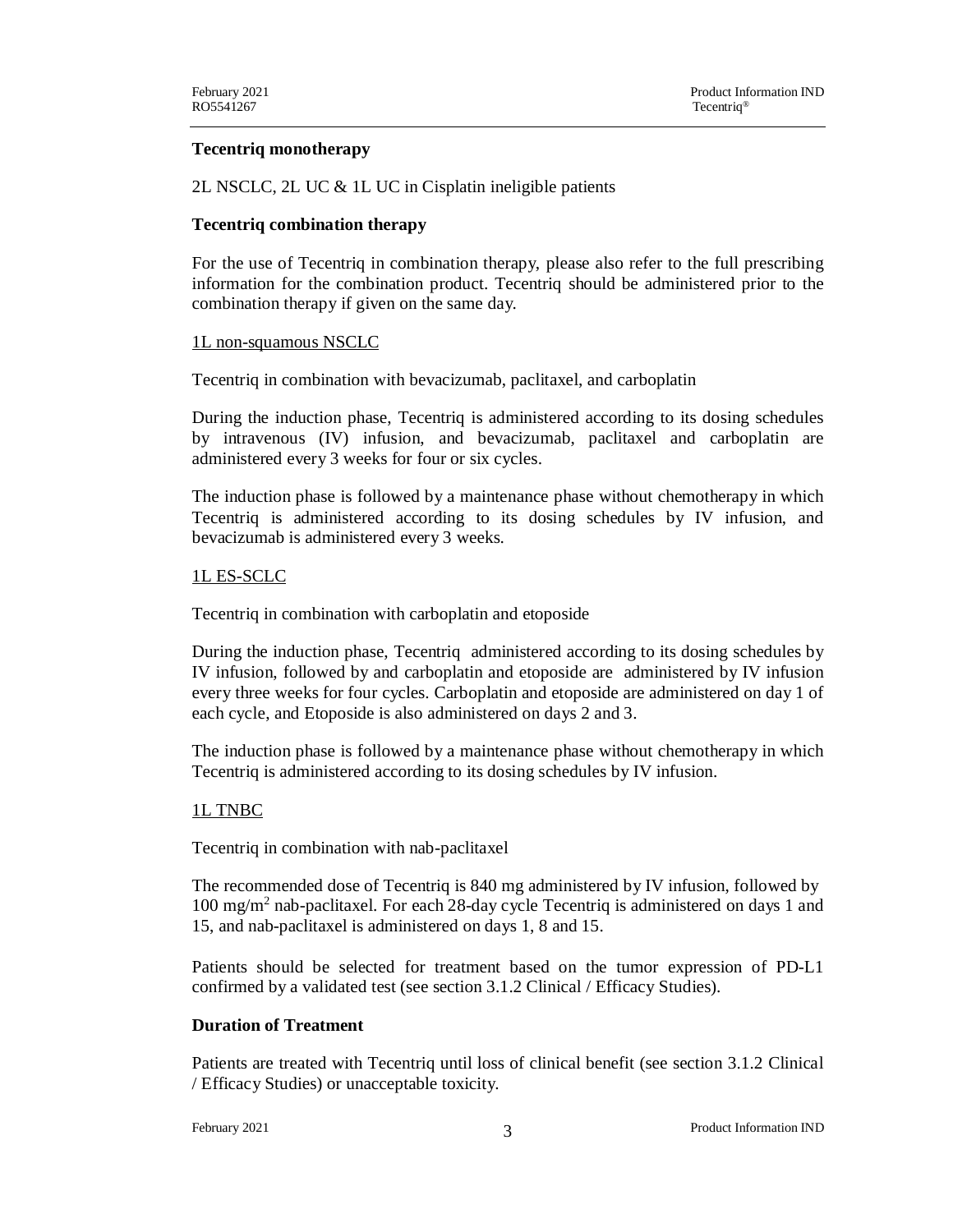## 1L TNBC

Patients are treated with Tecentriq until disease progression or unacceptable toxicity (see section 3.1.2 Clinical / Efficacy Studies).

### **Delayed or Missed Doses**

If a planned dose of Tecentriq is missed, it should be administered as soon as possible. The schedule of administration should be adjusted to maintain the appropriate interval between doses.

### **Dose Modifications**

No dose reductions of Tecentriq are recommended.

### **Dose modifications for immune-***mediated* **adverse reactions**

Recommendations for specific adverse drug reactions (see sections 2.4.1 Warnings and Precautions, General and 2.6.1 Undesirable Effects, Clinical Trials) are presented in Table 1.

| <b>Adverse Reaction</b>            | <b>Severity</b>             | <b>Treatment modification</b> |
|------------------------------------|-----------------------------|-------------------------------|
| <b>Immune-mediated</b>             | Grade 2                     | Withhold <sup>1</sup>         |
| <b>Pneumonitis</b>                 | Grade 3 or 4                | Permanently discontinue       |
| Immune-mediated                    | Grade 2 (ALT or $AST > 3x$  | Withhold <sup>1</sup>         |
| <b>Hepatitis</b><br>in<br>patients | ULN or blood bilirubin      |                               |
| without HCC                        | $>1.5x$ ULN for more than   |                               |
|                                    | $5-7 \text{ days}$          |                               |
|                                    | Grade 3 or 4 (ALT or AST)   | Permanently discontinue       |
|                                    | $>5.0x$ ULN or blood        |                               |
|                                    | bilirubin $>3x$ ULN)        |                               |
| <b>Immune-mediated Colitis</b>     | Grade 2 diarrhea or colitis | Withhold <sup>1</sup>         |
|                                    | Grade 3 diarrhea or colitis | Withhold <sup>1</sup>         |
|                                    |                             | Initiate IV corticosteroids   |
|                                    |                             | and convert to oral           |
|                                    |                             | corticosteroids after         |
|                                    |                             | improvement                   |
|                                    | Grade 4 diarrhea or colitis | Permanently discontinue       |
| <b>Immune-mediated</b>             | Symptomatic                 | Withhold <sup>2</sup>         |
| <b>Hypothyroidism</b>              |                             | Initiate thyroid hormone      |
|                                    |                             | replacement therapy           |
| <b>Immune-mediated</b>             | Symptomatic                 | Withhold <sup>2</sup>         |
| <b>Hyperthyroidism</b>             |                             | Initiate anti-thyroid therapy |
|                                    |                             | as needed                     |
| <b>Immune-mediated</b>             | Symptomatic                 | Withhold <sup>1</sup>         |
| adrenal                            |                             |                               |

### **Table 1: Recommended dose modifications for specific adverse drug reactions**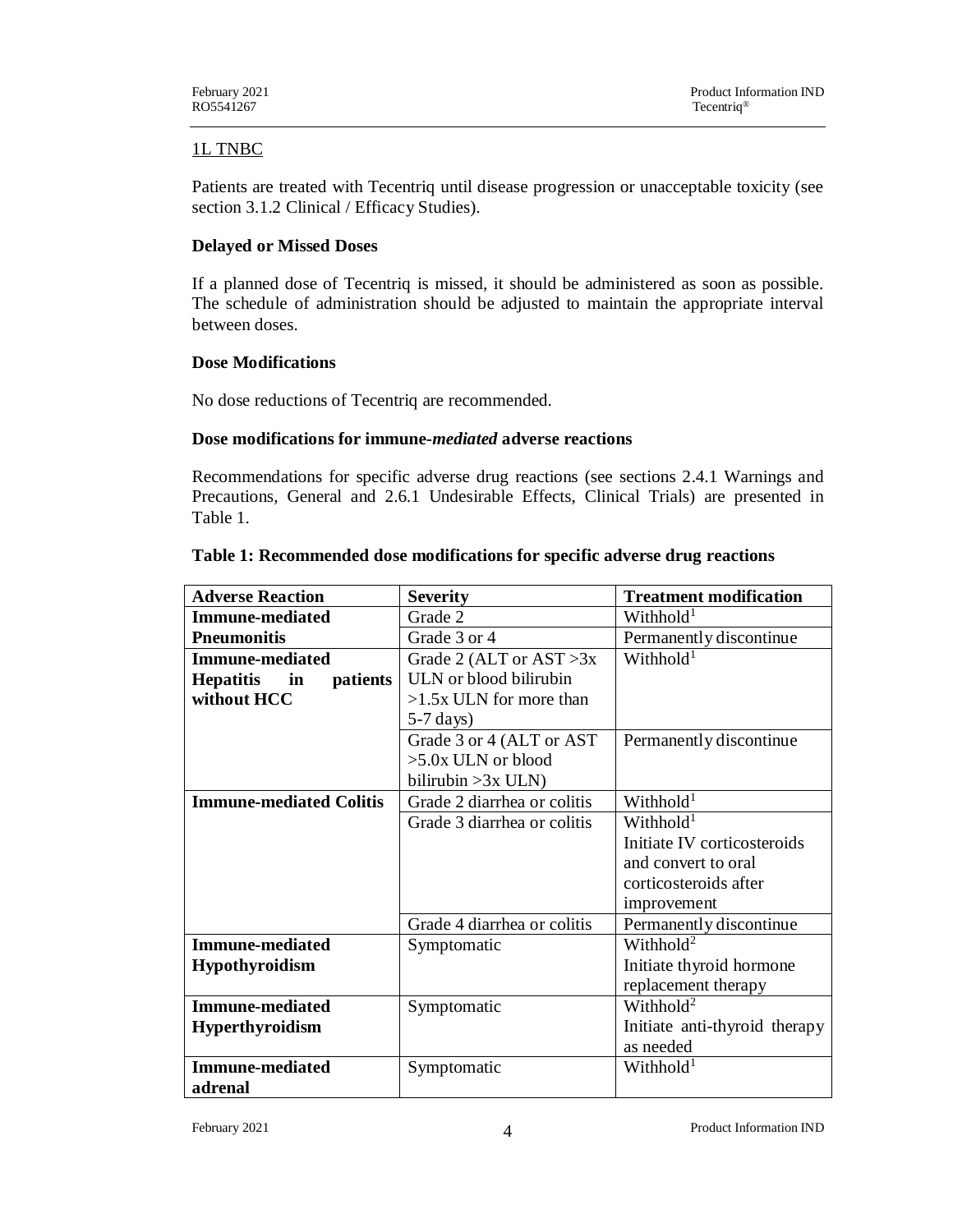| <b>Insufficiency</b>              |                                                            |                            |
|-----------------------------------|------------------------------------------------------------|----------------------------|
| <b>Immune-mediated</b>            | Grade 2 or 3                                               | Withhold <sup>1</sup>      |
| <b>Hypophysitis</b>               | Grade 4                                                    | Permanently discontinue    |
| <b>Immune-mediated type 1</b>     | For $\geq$ Grade 3                                         | Withhold <sup>2</sup>      |
| <b>Diabetes</b>                   | hyperglycemia (fasting                                     | Initiate insulin           |
|                                   | glucose $>250$ mg/dL)                                      |                            |
| <b>Immune-mediated</b>            | All grades                                                 | Permanently discontinue    |
| Meningitis, encephalitis,         |                                                            |                            |
| myasthenic syndrome /             |                                                            |                            |
| myasthenia gravis,                |                                                            |                            |
| Guillain-Barré syndrome           |                                                            |                            |
| <b>Immune-mediated</b>            | Grade 2 or 3                                               | Withhold <sup>1</sup>      |
| <b>Pancreatitis</b>               | $\geq$ Grade 3 serum amylase                               |                            |
|                                   | or lipase levels increased                                 |                            |
|                                   | $(>2.0$ ULN)                                               |                            |
|                                   | Grade 4 or any grade                                       | Permanently discontinue    |
|                                   | recurrent pancreatitis                                     |                            |
| <b>Immune-mediated</b>            | Grade 2 or 3                                               | Withhold <sup>1</sup>      |
| myositis                          | Grade 4 or grade 3                                         | Permanently discontinue    |
|                                   | recurrent myositis                                         |                            |
| <b>Immune-mediated</b>            | Grade 2                                                    | Withhold                   |
| <b>Myocarditis</b>                | Grade 3 or 4                                               | Permanently discontinue    |
| <b>Immune-mediated</b>            | Grade 2 (creatinine level                                  | Withhold <sup>1</sup>      |
| nephritis                         | $>1.5 - 3.0x$ baseline or $>1.5$                           |                            |
|                                   | $-3.0x$ ULN)                                               |                            |
|                                   | Grade 3 or 4 (creatinine                                   | Permanently discontinue    |
|                                   | level $>3.0x$ baseline or $>3.0$                           |                            |
|                                   | $-6.0x$ ULN) or 4 (creatinine                              |                            |
|                                   | $level > 6.0x$ ULN)                                        |                            |
| <b>Infusion related reactions</b> | Grade 1 or 2                                               | Reduce rate of infusion or |
|                                   |                                                            | withhold treatment         |
|                                   |                                                            | Premedication with         |
|                                   |                                                            | antipyretic and            |
|                                   |                                                            | antihistamines may be      |
|                                   |                                                            | considered for subsequent  |
|                                   |                                                            | doses                      |
|                                   | Grade 3 or 4                                               | Permanently discontinue    |
| <b>Rash/Severe</b><br>cutaneous   | Grade 3                                                    | Withhold <sup>1</sup>      |
| adverse reactions                 |                                                            |                            |
|                                   | Or suspected Stevens-Johnson                               |                            |
|                                   | syndrome<br>(SJS)<br><b>or</b><br>toxic                    |                            |
|                                   | epidermal necrolysis (TEN) <sup>3</sup>                    |                            |
|                                   | Grade 4                                                    | Permanently discontinue    |
|                                   | or confirmed Stevens-Johnson<br>syndrome (SJS) or<br>toxic |                            |

 $\frac{1}{1}$  Treatment with corticosteroid therapy (1-2 mg/kg/day prednisone or equivalent) should be initiated. Treatment with Tecentriq may be resumed in patients with complete or partial resolution (Grade 0 to 1) within 12 weeks, and after corticosteroids have been reduced to ≤10 mg/day oral prednisone or equivalent.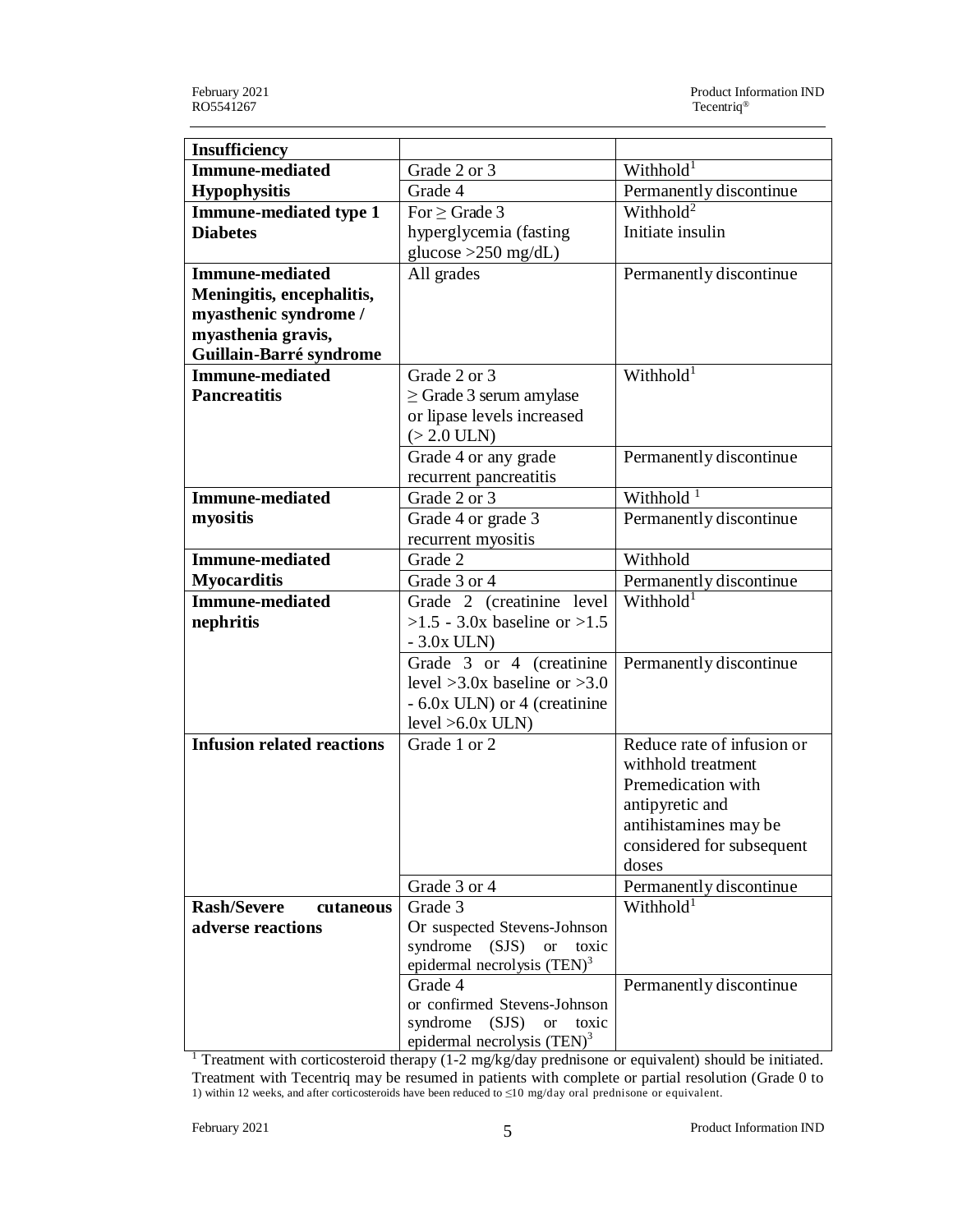2 Treatment with Tecentriq may be resumed when symptoms are controlled and the patient is clinically stable. <sup>3</sup> Regardless of severity.

For other immune-mediated reactions, based on the type and severity of the reaction, treatment with Tecentriq should be withheld for Grades 2 or 3 immune-mediated adverse reactions and corticosteroid therapy (1-2 mg/kg/day prednisone or equivalent) should be initiated. If symptoms improve to  $\leq$  Grade 1, taper corticosteroids as clinically indicated. Treatment with Tecentriq may be resumed if the event improves to  $\leq$  Grade 1 within 12 weeks, and corticosteroids have been reduced to  $\leq 10$  mg oral prednisone or equivalent per day.

Treatment with Tecentriq should be permanently discontinued for Grade 4 immunemediated adverse reactions, or when unable to reduce corticosteroid dose to the equivalent of  $\leq 10$  mg prednisone per day within 12 weeks after onset.

### **2.2.1 Special dosage instructions**

**Pediatric use:** The safety and efficacy of Tecentriq in children and adolescents below 18 years of age have not been established (see section 2.5.4 Pediatric Use, and 3.2.5 Pharmacokinetics in Special Populations).

**Geriatric use:** Based on a population pharmacokinetic analysis, no dose adjustment of Tecentriq is required in patients  $\geq 65$  years of age (see sections 2.5.5 Geriatric Use, and 3.2.5 Pharmacokinetics in Special Populations).

**Renal Impairment:** Based on a population pharmacokinetic analysis, no dose adjustment is required in patients with renal impairment (see section 3.2.5 Pharmacokinetics in Special Populations).

**Hepatic impairment:** Based on a population pharmacokinetic analysis, no dose adjustment is required for patients with mild or moderate hepatic impairment. There are no data in patients with severe hepatic impairment (see section 3.2.5 Pharmacokinetics in Special Populations).

## **2.3 CONTRAINDICATIONS**

Tecentriq is contraindicated in patients with a known hypersensitivity to atezolizumab or any of the excipients.

## **2.4 WARNINGS AND PRECAUTIONS**

### **2.4.1 General**

In order to improve the traceability of biological medicinal products, the trade name and the batch number of the administered product should be clearly recorded (or stated) in the patient file.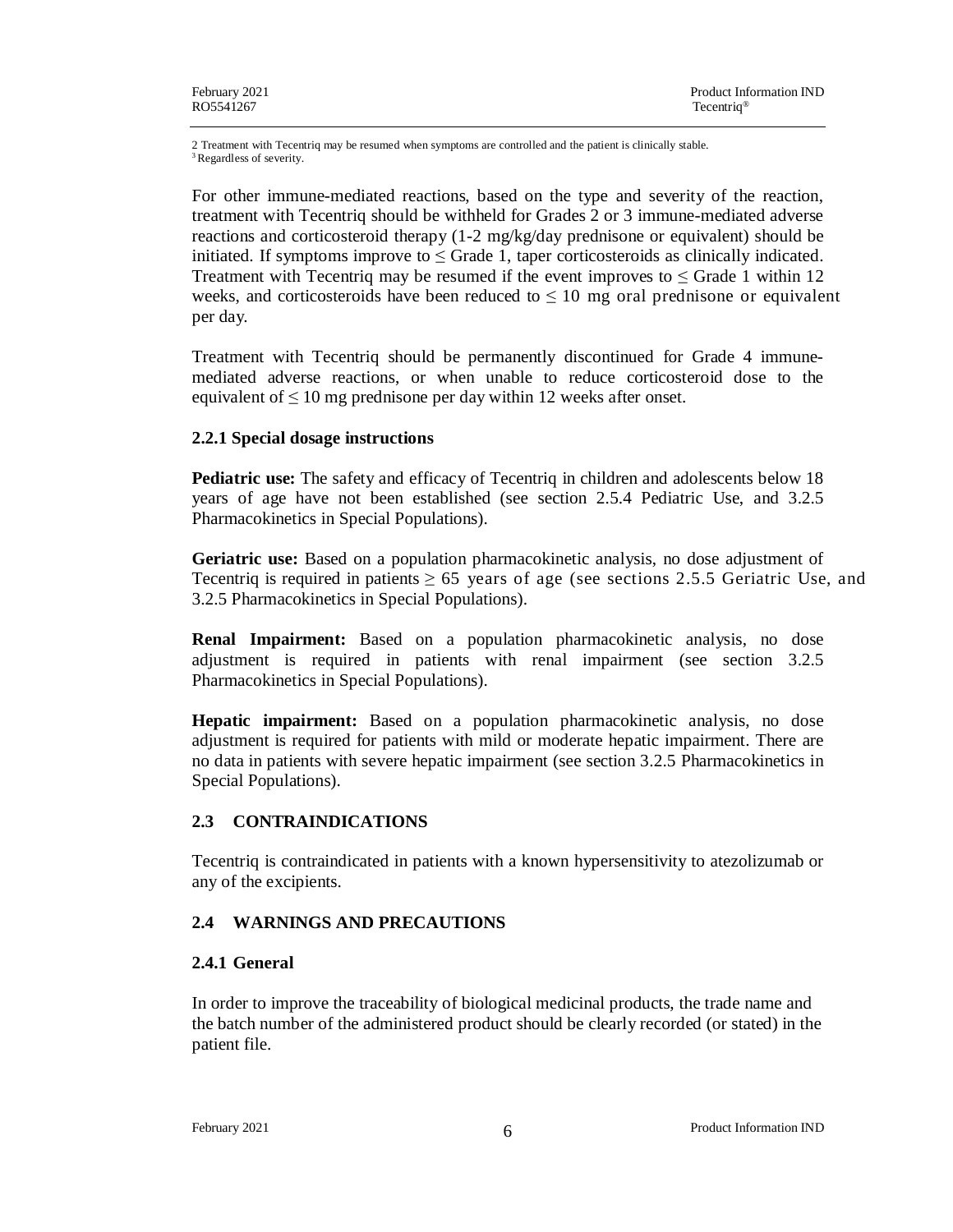### *Immune-mediated pneumonitis*

Cases of pneumonitis, including fatal cases, have been observed in clinical trials with Tecentriq (see section 2.6.1 Undesirable effects, Clinical Trials). Patients should be monitored for signs and symptoms of pneumonitis. Refer to section 2.2 Dosage and Administration for recommended dose modifications.

#### *Immune-mediated hepatitis*

Cases of hepatitis, some leading to fatal outcomes, have been observed in clinical trials with Tecentriq (see section 2.6.1 Undesirable effects, Clinical Trials). Patients should be monitored for signs and symptoms of hepatitis. Monitor aspartate aminotransferase (AST), alanine aminotransferase (ALT) and bilirubin prior to and periodically during treatment with Tecentriq. Consider appropriate management of patients with abnormal liver function tests (LFTs) at baseline. Refer to section 2.2 Dosage and Administration for recommended dose modifications.

#### *Immune-mediated colitis*

Cases of diarrhea or colitis have been observed in clinical trials with Tecentriq (see section 2.6.1 Undesirable effects, Clinical Trials). Patients should be monitored for signs and symptoms of colitis. Refer to section 2.2 Dosage and Administration for recommended dose modifications.

#### *Immune-mediated endocrinopathies*

Hypothyroidism, hyperthyroidism, adrenal insufficiency and type 1 diabetes mellitus, including diabetic ketoacidosis, have been observed in clinical trials with Tecentriq (see section 2.6.1 Undesirable effects, Clinical Trials). Patients should be monitored for clinical signs and symptoms of endocrinopathies. Monitor thyroid function prior to and periodically during treatment with Tecentriq. Consider appropriate management of patients with abnormal thyroid function tests at baseline. Patients with abnormal thyroid function tests who are asymptomatic may receive Tecentriq. Refer to section 2.2 Dosage and Administration for recommended dose modifications.

### *Immune-mediated meningoencephalitis*

Meningoencephalitis has been observed in clinical trials with Tecentriq (see section 2.6.1 Undesirable effects, Clinical Trials). Patients should be monitored for clinical signs and symptoms of meningitis or encephalitis. Refer to section 2.2 Dosage and Administration for recommended dose modifications.

#### *Immune-mediated neuropathies*

Myasthenic syndrome/myasthenia gravis or Guillain-Barré syndrome, which may be life threatening, were observed in patients receiving Tecentriq (see section 2.6.1 Undesirable effects, Clinical Trials). Patients should be monitored for symptoms of motor and sensory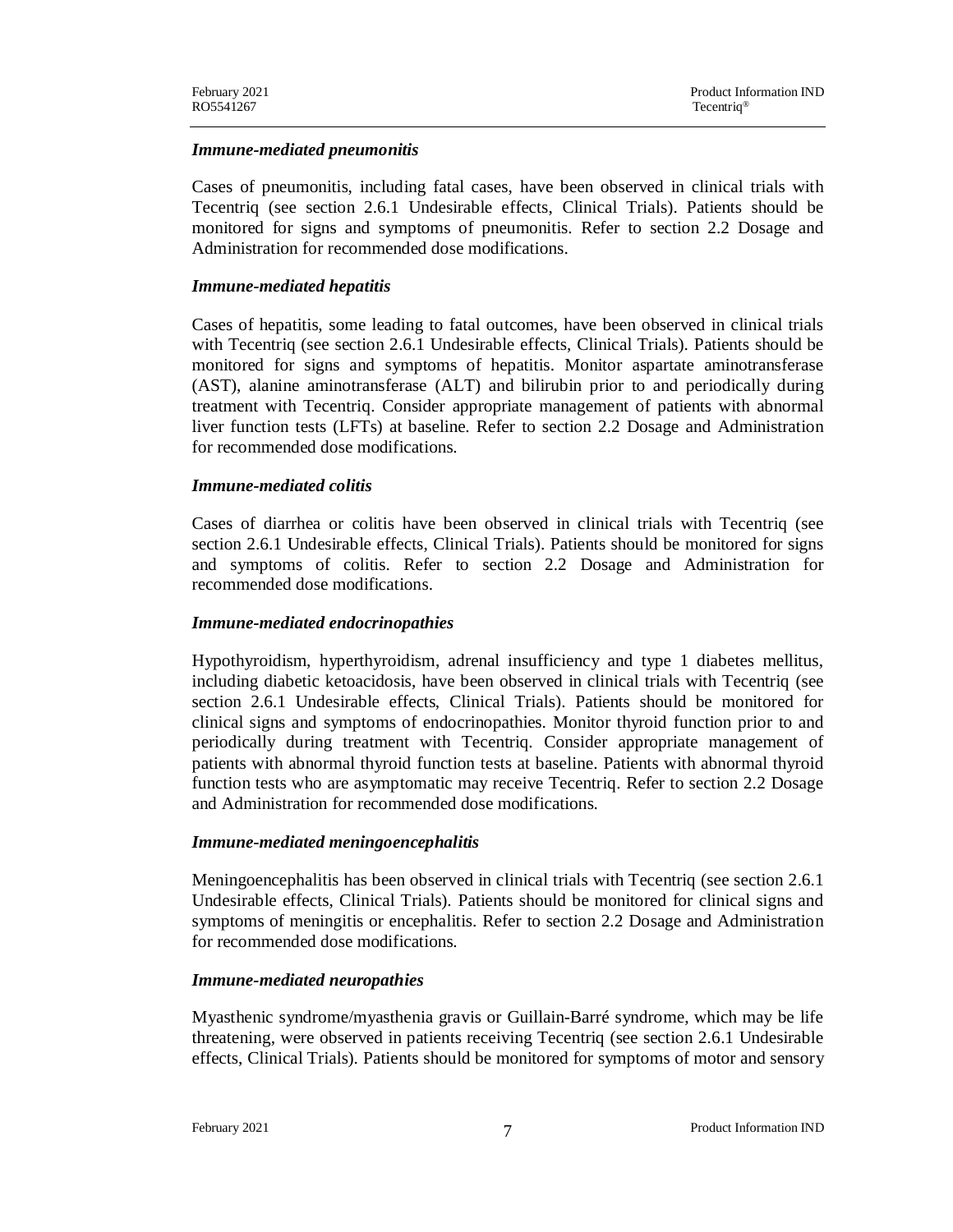neuropathy. Refer to section 2.2 Dosage and Administration for recommended dose modifications.

### *Immune-mediated pancreatitis*

Pancreatitis, including increases in serum amylase and lipase levels, has been observed in clinical trials with Tecentriq (see section 2.6.1 Undesirable effects, Clinical Trials). Patients should be closely monitored for signs and symptoms that are suggestive of acute pancreatitis. Refer to section 2.2 Dosage and Administration for recommended dose modifications.

### *Immune-mediated myocarditis*

Myocarditis has been observed in clinical trials with Tecentriq (see section 2.6.1 Undesirable effects, Clinical Trials). Patients should be monitored for signs and symptoms of myocarditis. Refer to section 2.2 Dosage and Administration for recommended dose modifications.

### *Immune-mediated myositis*

Cases of myositis, including fatal cases, have been observed in clinical trials with Tecentriq (see section 2.6.1 Undesirable effects, Clinical Trials). Patients should be monitored for signs and symptoms of myositis. Refer to section 2.2 Dosage and Administration for recommended dose modifications.

## *Immune-mediated nephritis*

Nephritis has been observed in clinical trials with Tecentriq (see section 2.6.1 Undesirable effects, Clinical Trials). Patients should be monitored for changes in renal function. Refer to section 2.2 Dosage and Administration for recommended dose modifications.

## *Infusion related reactions*

Infusion related reactions (IRRs) have been observed in clinical trials with Tecentriq (see section 2.6.1 Undesirable effects, Clinical Trials). Refer to section 2.2 Dosage and Administration for recommended dose modifications.

### *Immune-mediated severe cutaneous adverse reactions*

Immune-mediated severe cutaneous adverse reactions (SCARs), including cases of Stevens-Johnson syndrome (SJS) and toxic epidermal necrolysis (TEN), have been reported in patients receiving Tecentriq. Patients should be monitored for suspected severe skin reactions and other causes should be excluded. Based on the severity of the adverse reaction, Tecentriq should be withheld for Grade 3 skin reactions until recovery to Grade  $\leq 1$  or permanently discontinued for Grade 4 skin reactions, and corticosteroids should be administered (see Section 2.2).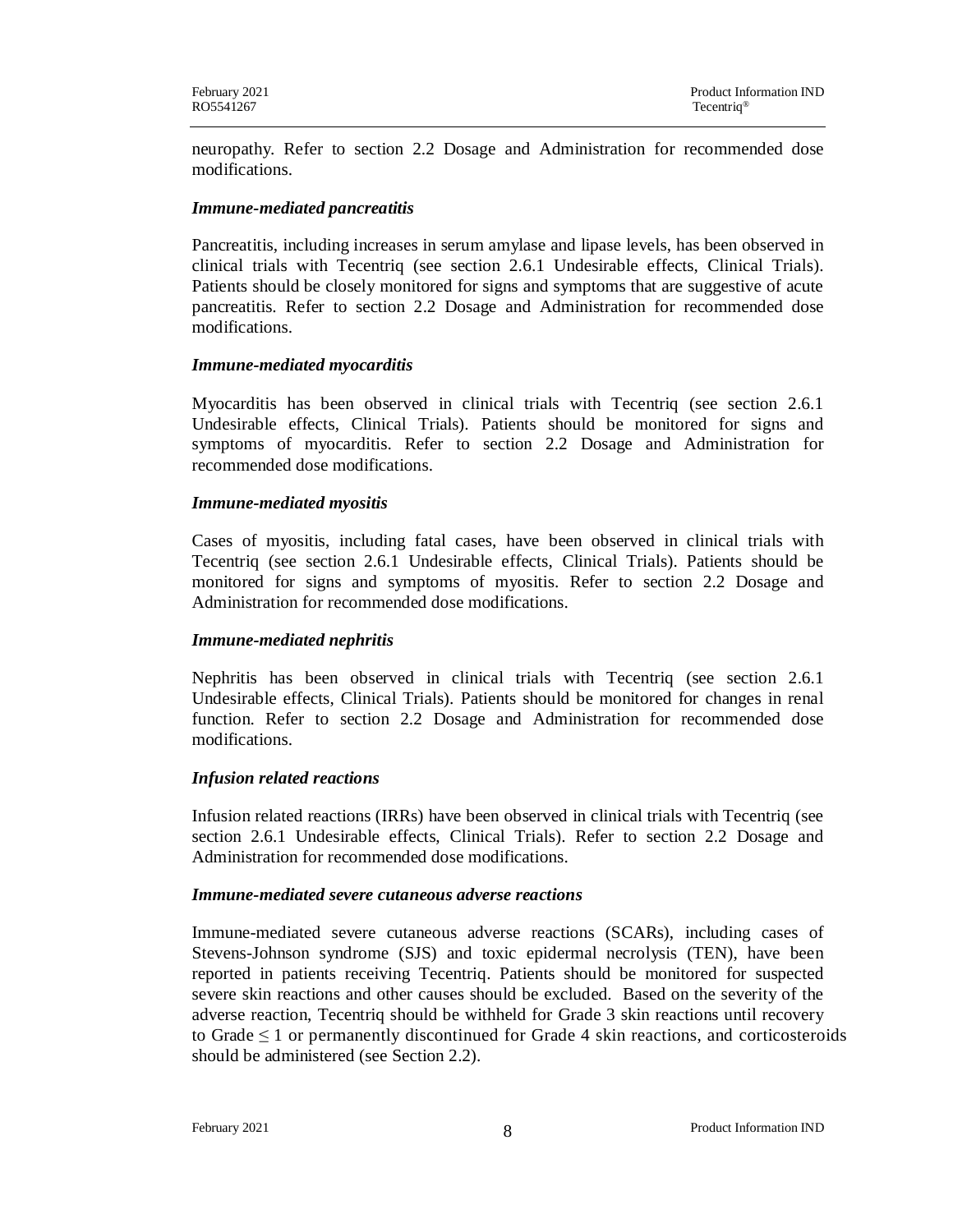For suspected SCARs, patients should be referred to a specialist for further diagnosis and management. Tecentriq should be withheld for patients with suspected SJS or TEN. For confirmed SJS or TEN, Tecentriq should be permanently discontinued.

Caution should be used when considering the use of Tecentriq in a patient who has previously experienced a severe or life-threatening skin adverse reaction on prior treatment with other immune-stimulatory anticancer agents.

### *Special populations*

Patients with autoimmune disease were excluded from clinical trials with Tecentriq. In the absence of data, Tecentriq should be used with caution in patients with autoimmune disease, after assessment of the potential risk-benefit.

### *Embryofetal toxicity*

Based on the mechanism of action, the use of Tecentriq may cause fetal harm. Animal studies have demonstrated that inhibition of the PD-L1/PD-1 pathway can lead to increased risk of immune-mediated rejection of the developing fetus resulting in fetal death.

Pregnant women should be advised of the potential risk to the fetus. Women of childbearing potential should be advised to use highly effective contraception during treatment with Tecentriq and for 5 months after the last dose (see sections 2.5.1 Females and Males of Reproductive Potential, and 3.3.4 Reproductive Toxicity).

## *Disease Specific precautions*

Use of Atezolizumab in combination with bevacizumab, paclitaxel and carboplatin in metastatic non-squamous non-small cell lung cancer Physicians should carefully consider the combined risks of the four-drug regimen of atezolizumab bevacizumab, paclitaxel and carboplatin before initiating treatment.

## *Use of atezolizumab in combination with nab-paclitaxel in metastatic triple negative breast cancer*

Neutropenia and peripheral neutropathies occurring during treatment with atezolizumab and nabpaclitaxel may be reversible with interruptions of nab-paclitaxel. Physicians should consult the nabpaclitaxel prescribing information for specific precautions and contraindications of this medicine.

### *Patients excluded from clinical trials*

Patients with the following condition were excluded from clinical trials: a history of autoimmune disease, history of pneumonitis, active brain metastasis, HIV, hepatitis B or hepatitis C infection, significant cardiovascular disease and patients with inadequate hematologic and end-organ function. Patients who were administered a live, attenuated vaccine within 28 days prior to enrolment; systemic immune stimulatory agents within 4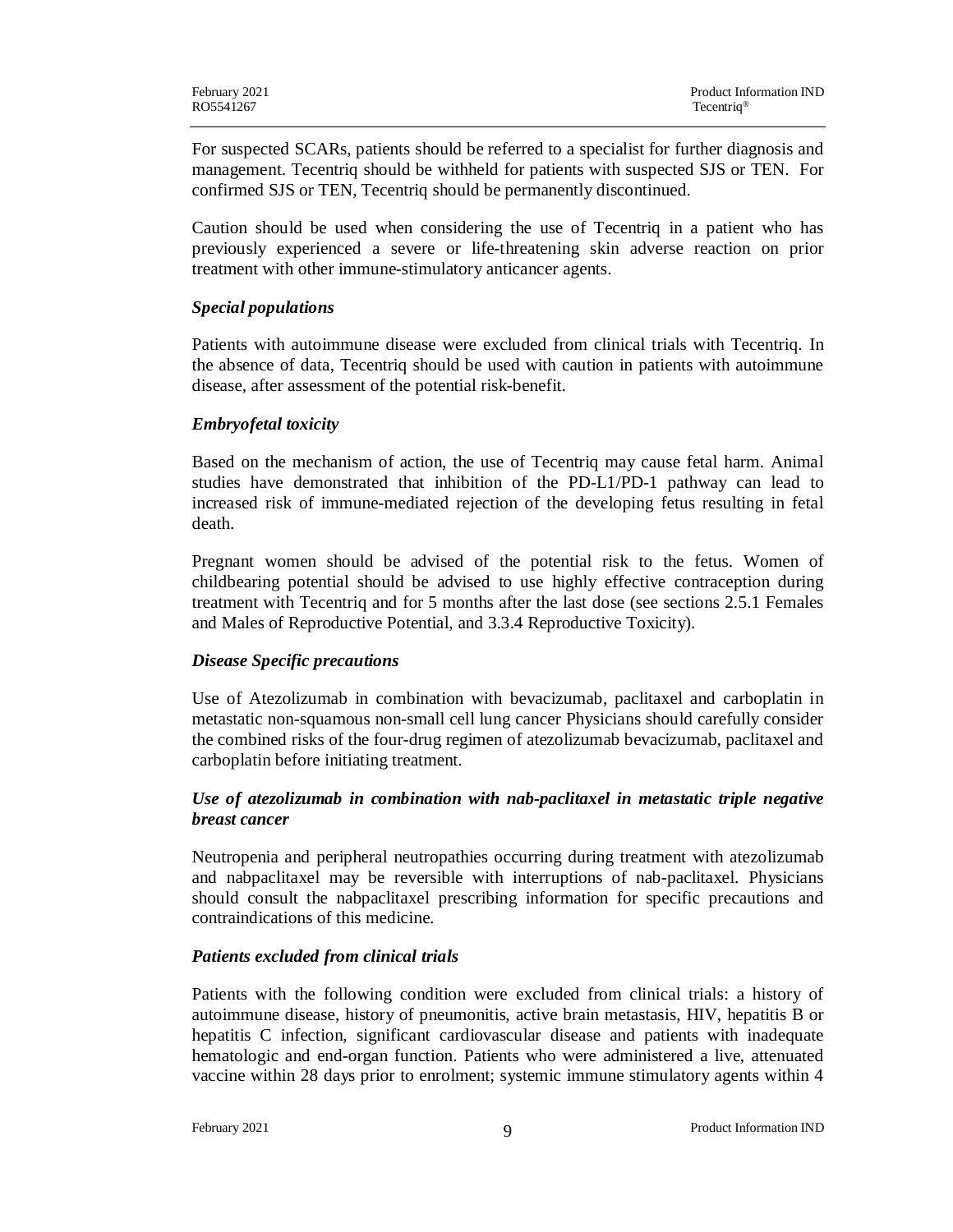weeks or systemic immunosuppressive medicinal products within 2 weeks prior to study entry were excluded from clinical trial.

### **2.4.2 Drug abuse and dependence**

No data to report.

### **2.4.3 Ability to drive and use machines**

No studies on the effects on the ability to drive and to use machines have been performed.

## **2.5 USE IN SPECIAL POPULATION**

### **2.5.1 Females and Males of Reproductive Potential**

*Fertility:* Based on animal studies, Tecentriq may impair fertility in females of reproductive potential while receiving treatment (see section 3.3.3 Impairment of Fertility).

*Contraception:* Female patients of childbearing potential should use highly effective contraception and take active measures to avoid pregnancy while undergoing Tecentriq treatment and for at least 5 months after the last dose (see sections 2.4.1 Warnings and Precautions, General, and 3.3.4 Teratogenicity Reproductive Toxicity).

## **2.5.2 Pregnancy**

There are no clinical studies of Tecentriq in pregnant women. Tecentriq is not recommended during pregnancy unless the potential benefit for the mother outweighs the potential risk to the fetus (see section 3.3.4 Teratogenicity).

*Labor and Delivery:* The use of Tecentriq during labor and delivery has not been established.

### **2.5.3 Lactation**

### Risk Summary

There is no information regarding the presence of atezolizumab in human milk, the effects on the breastfed infant, or the effects on milk production. As human IgG is excreted in human milk, the potential for absorption and harm to the infant is unknown. Because of the potential for serious adverse reactions in breastfed infants from Tecentriq, advise women not to breastfeed during treatment and for at least 5 months after the last dose.

### **2.5.4 Pediatric use**

Tecentriq is not approved for use in patients under the age of 18 years. The safety and efficacy of Tecentriq in this population has not been established. Tecentriq did not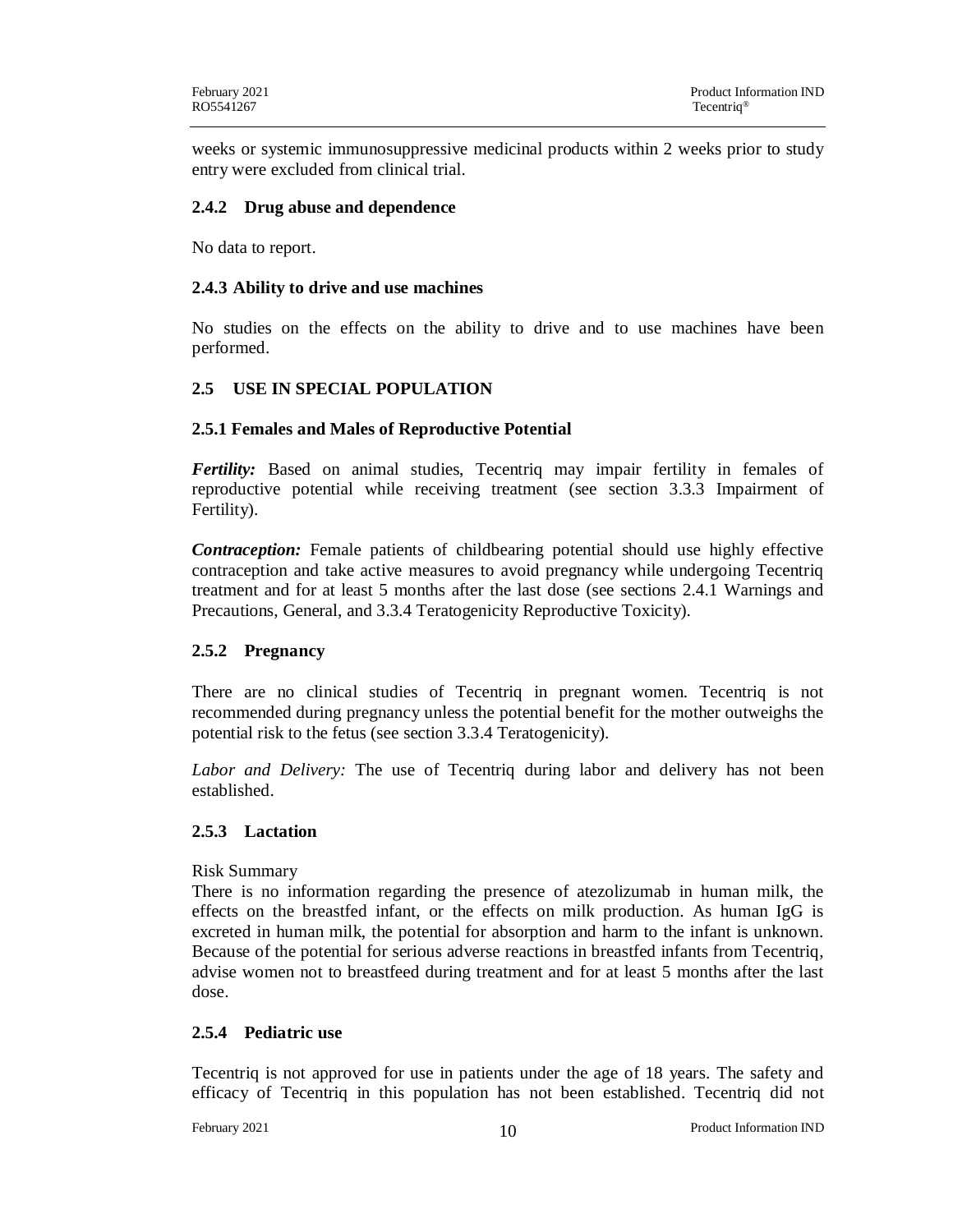demonstrate clinical benefit in pediatric patients in a clinical trial (see section 3.2.5 Pharmacokinetics in Special Populations).

## **2.5.5 Geriatric use**

No overall differences in safety or efficacy were observed between patients  $\geq 65$  years of age and younger patients (see sections 2.2.1 Special Dosage Instructions, and 3.2.5 Pharmacokinetics in Special Populations).

## **2.5.6 Renal impairment**

See sections 2.2.1 Special Dosage Instructions and 3.2.5 Pharmacokinetics in Special Populations.

## **2.5.7 Hepatic impairment**

See sections 2.2.1 Special Dosage Instructions and 3.2.5 Pharmacokinetics in Special Populations.

## **2.6 Undesirable effects**

## **2.6.1 Clinical Trials**

The corresponding frequency category for each adverse drug reaction is based on the following convention: very common  $(\geq 1/10)$ , common  $\geq 1/100$  to <1/10), uncommon  $(\geq 1/1,000$  to <1/100), rare ( $\geq 1/10,000$  to <1/1000), very rare (<1/10,000).

## *Tecentriq monotherapy*

The safety of Tecentriq monotherapy is based on pooled data in 3178 patients with multiple tumor types, with supporting data from the estimated cumulative exposure in >13000 patients across all clinical trials. Table 2 summarizes the adverse drug reactions (ADRs) that have been reported in association with the use of Tecentriq.

## **Table 2 Summary of adverse reactions occurring in patients treated with Tecentriq monotherapy in clinical trials**

| ADR (MedDRA)                                |              | Tecentriq     |          |                |
|---------------------------------------------|--------------|---------------|----------|----------------|
|                                             |              |               |          |                |
| <b>System Organ Class</b>                   | All Grades   | Grade $3 - 4$ | Grade 5  | Frequency (All |
|                                             | (% )         | $(\%)$        | (% )     | Grades)        |
| <b>Blood and Lymphatic System Disorders</b> |              |               |          |                |
| Thrombocytopenia <sup>n</sup>               | $116(3.7\%)$ | 27 (0.8%)     | $0(0\%)$ | Common         |
| <b>Cardiac Disorders</b>                    |              |               |          |                |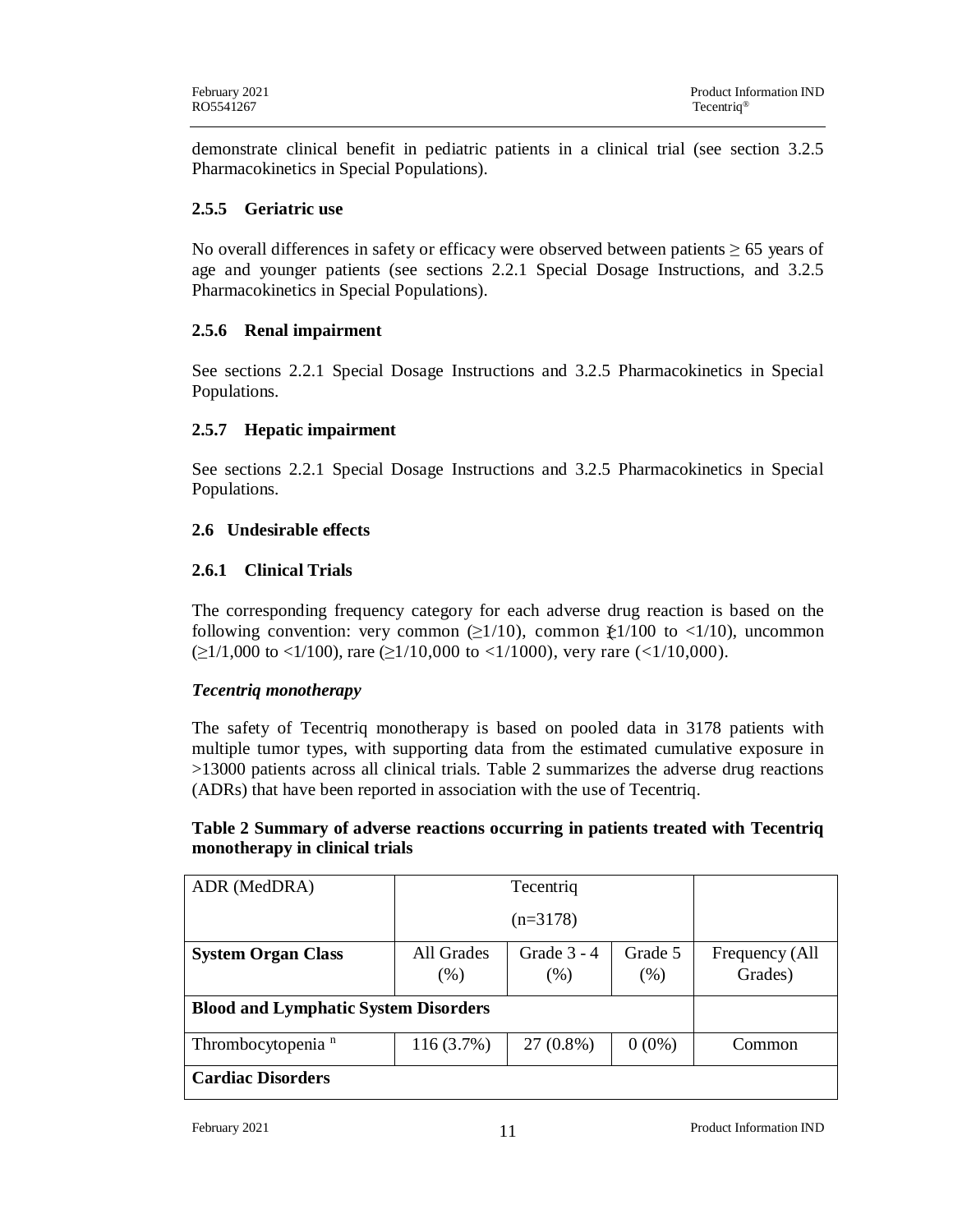| ADR (MedDRA)                                                | Tecentriq                        |                     |                 |                           |
|-------------------------------------------------------------|----------------------------------|---------------------|-----------------|---------------------------|
|                                                             |                                  |                     |                 |                           |
| <b>System Organ Class</b>                                   | All Grades<br>(% )               | Grade 3 - 4<br>(% ) | Grade 5<br>(% ) | Frequency (All<br>Grades) |
| Myocarditis <sup>a</sup>                                    |                                  |                     |                 | Rare                      |
| <b>Endocrine Disorders</b>                                  |                                  |                     |                 |                           |
| Hypothyroidism <sup>b</sup>                                 | $164(5.2\%)$                     | $6(0.2\%)$          | $0(0\%)$        | Common                    |
| Hyperthyroidism <sup>c</sup>                                | $30(0.9\%)$                      | $1 (< 0.1\%)$       | $0(0\%)$        | Uncommon                  |
| Adrenal insufficiency <sup>d</sup>                          | $11(0.3\%)$                      | $2 (< 0.1\%)$       | $0(0\%)$        | Uncommon                  |
| Hypophysitis                                                | $2 \left( \langle 0.1\% \right)$ | $0(0\%)$            | $0(0\%)$        | Rare                      |
| Diabetes mellitus <sup>e</sup>                              | $10(0.3\%)$                      | $6(0.2\%)$          | $0(0\%)$        | Uncommon                  |
| <b>Gastrointestinal Disorders</b>                           |                                  |                     |                 |                           |
| Diarrhea <sup>o</sup>                                       | 626 (19.7%)                      | $36(1.1\%)$         | $0(0\%)$        | Very Common               |
| Dysphagia                                                   | 82 (2.6%)                        | $16(0.5\%)$         | $0(0\%)$        | Common                    |
| Colitis <sup>f</sup>                                        | $34(1.1\%)$                      | 18 (0.6%)           | $0(0\%)$        | Common                    |
| Nausea                                                      | 747 (23.5%)                      | $35(1.1\%)$         | $0(0\%)$        | Very Common               |
| Vomiting                                                    | 477 (15.0%)                      | 26 (0.8%)           | $0(0\%)$        | Very Common               |
| Abdominal pain                                              | 268 (8.4%)                       | $34(1.1\%)$         | $0(0\%)$        | Common                    |
| Pancreatitis <sup>8</sup>                                   | $18(0.6\%)$                      | 13 (0.4%)           | $0(0\%)$        | Uncommon                  |
| Oropharyngeal pain <sup>q</sup>                             | $131(4.1\%)$                     | $0(0\%)$            | $0(0\%)$        | Common                    |
| <b>General Disorders and Administration site conditions</b> |                                  |                     |                 |                           |
| Chills                                                      | 207 (6.5%)                       | $2 (< 0.1\%)$       | $0(0\%)$        | Common                    |
| Fatigue                                                     | 1142 (35.9%)                     | 109 (3.4%)          | $0(0\%)$        | Very Common               |
| Asthenia                                                    | 461 (14.5%)                      | 63 (2.0%)           | $0(0\%)$        | Very Common               |
| Influenza like illness                                      | 186 (5.9%)                       | $1 (< 0.1\%)$       | $0(0\%)$        | Common                    |
| Pyrexia                                                     | 638 (20.1%)                      | 17 (0.5%)           | $0(0\%)$        | Very Common               |
| Infusion related reaction h                                 | $34(1.1\%)$                      | $5(0.2\%)$          | $0(0\%)$        | Common                    |
| <b>Hepatobiliary Disorders</b>                              |                                  |                     |                 |                           |
| ALT increased                                               | 167 (5.3%)                       | 46 (1.4%)           | $0(0\%)$        | Common                    |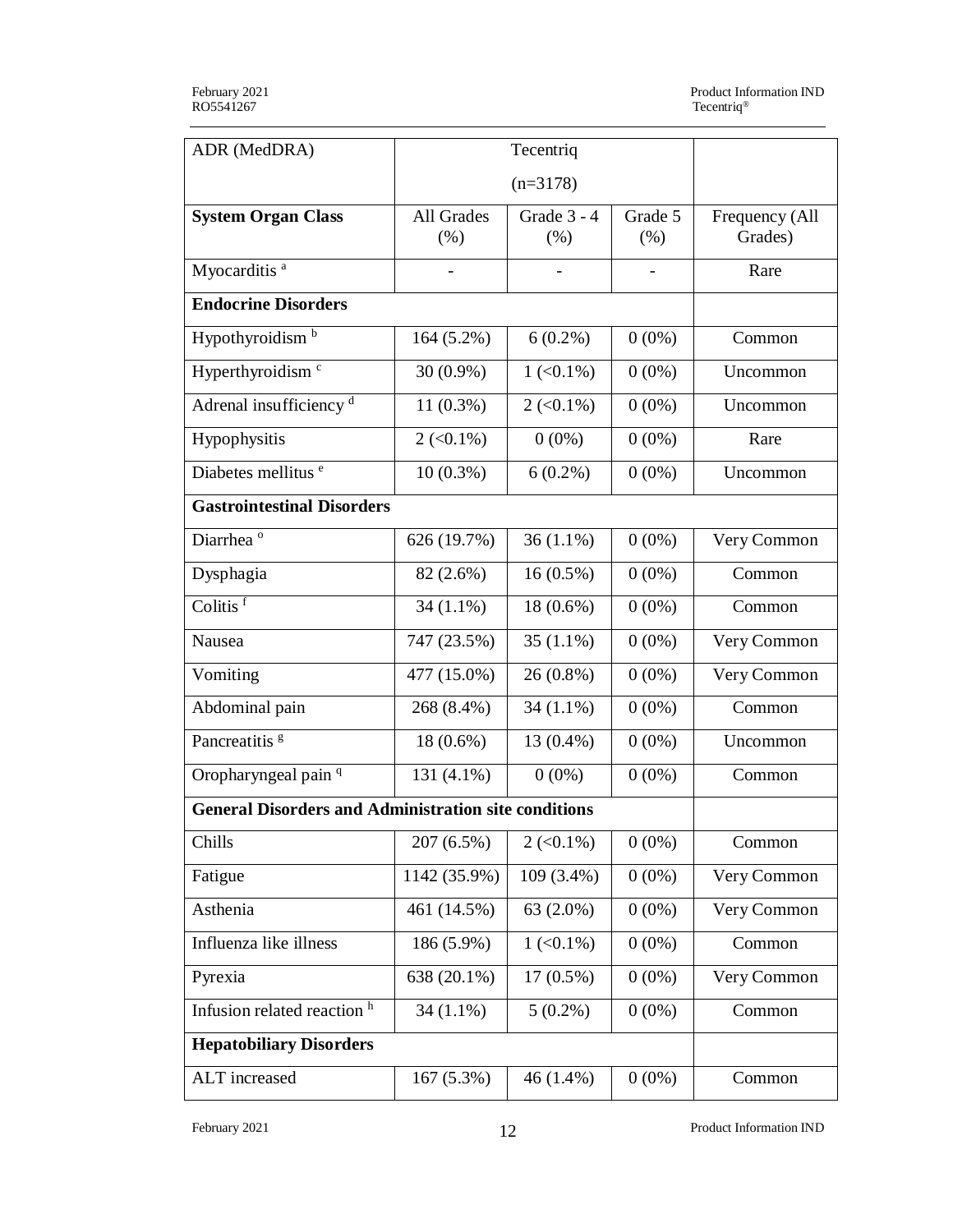| ADR (MedDRA)                                           | Tecentriq                |                     |                              |                           |
|--------------------------------------------------------|--------------------------|---------------------|------------------------------|---------------------------|
|                                                        |                          |                     |                              |                           |
| <b>System Organ Class</b>                              | All Grades<br>(% )       | Grade 3 - 4<br>(% ) | Grade 5<br>(%)               | Frequency (All<br>Grades) |
| <b>AST</b> increased                                   | 180 (5.7%)               | 46 (1.4%)           | $0(0\%)$                     | Common                    |
| Hepatitis <sup>i</sup>                                 | $62(2.0\%)$              | 25 (0.8%)           | $\overline{2}$<br>$(<0.1\%)$ | Common                    |
| <b>Immune System Disorders</b>                         |                          |                     |                              |                           |
| Hypersensitivity                                       | $36(1.1\%)$              | $3 (< 0.1\%)$       | $0(0\%)$                     | Common                    |
| <b>Infections and Infestations</b>                     |                          |                     |                              |                           |
| Urinary tract infection <sup>p</sup>                   | 368 (11.6%)              | 86 (2.7%)           | $0(0\%)$                     | Very Common               |
| <b>Metabolism and Nutrition Disorders</b>              |                          |                     |                              |                           |
| Decreased appetite                                     | 810 (25.5%)              | 35 $(1.1\%)$        | $0(0\%)$                     | Very Common               |
| Hypokalemia <sup>v</sup>                               | 142 (4.5%)               | 33 (1.0%)           | $0(0\%)$                     | Common                    |
| Hyponatremia <sup>w</sup>                              | 171 (5.4%)               | 98 (3.1 %)          | $0(0\%)$                     | Common                    |
| Hyperglycemia                                          | $103(3.2\%)$             | $32(1.0\%)$         | $0(0\%)$                     | Common                    |
| <b>Musculoskeletal and Connective Tissue Disorders</b> |                          |                     |                              |                           |
| Arthralgia                                             | 441 (13.9%)              | 23 (0.7%)           | $0(0\%)$                     | Very Common               |
| Back pain                                              | 487 (15.3%)              | 52 (1.6%)           | $0(0\%)$                     | Very Common               |
| Musculoskeletal pain <sup>r</sup>                      | 489 (15.4%)              | $36(1.1\%)$         | $0(0\%)$                     | Very Common               |
| Myositis $t$ , u                                       | 13 (0.4%)                | $5(0.2\%)$          | $\boldsymbol{0}$             | Uncommon                  |
| <b>Nervous System Disorders</b>                        |                          |                     |                              |                           |
| Headache                                               | 352 (11.1%)              | $10(0.3\%)$         | $0(0\%)$                     | Very Common               |
| Guillain-Barré syndrome <sup>j</sup>                   | $5(0.2\%)$               | $4(0.1\%)$          | $0(0\%)$                     | Uncommon                  |
| Meningoencephalitis <sup>k</sup>                       | 14 (0.4%)                | $6(0.2\%)$          | $0(0\%)$                     | Uncommon                  |
| Myasthenic syndrome <sup>z</sup>                       | $1 (< 0.1\%)$            | $0(0\%)$            | $0(0\%)$                     | Rare                      |
| <b>Renal and Urinary Disorders</b>                     |                          |                     |                              |                           |
| drincreased <sup>aa</sup>                              | 171 (5.4%)               | $14(0.4\%)$         | $0(0\%)$                     | Common                    |
| Nephritis <sup>s</sup>                                 | $3 \left( 0.1\% \right)$ | $1 (< 0.1\%)$       | $0(0\%)$                     | Rare                      |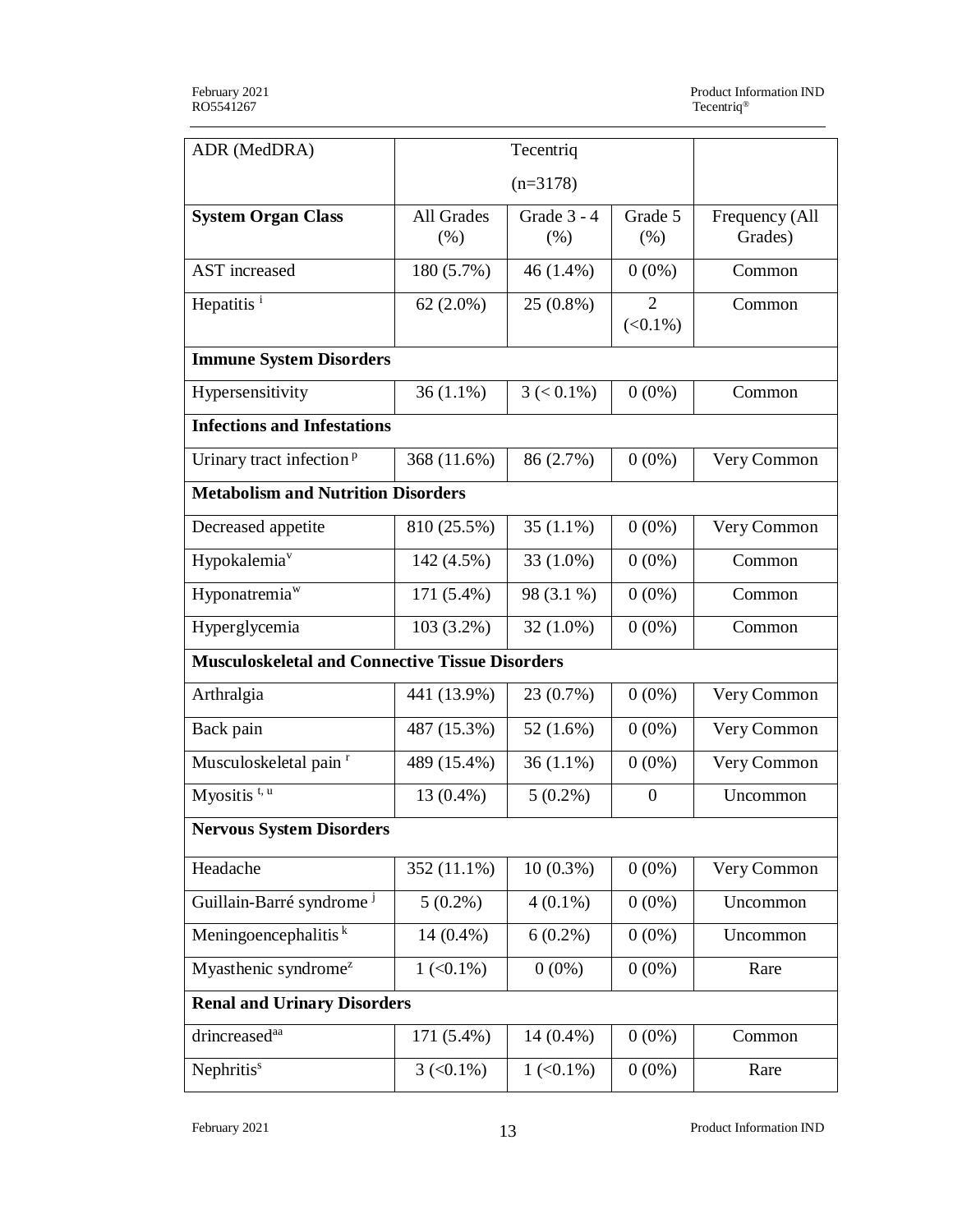| ADR (MedDRA)                                            |                    |                          |                 |                           |  |
|---------------------------------------------------------|--------------------|--------------------------|-----------------|---------------------------|--|
|                                                         | $(n=3178)$         |                          |                 |                           |  |
| <b>System Organ Class</b>                               | All Grades<br>(% ) | Grade 3 - 4<br>(% )      | Grade 5<br>(% ) | Frequency (All<br>Grades) |  |
| <b>Respiratory, Thoracic, and Mediastinal Disorders</b> |                    |                          |                 |                           |  |
| Cough                                                   | 660 (20.8%)        | $9(0.3\%)$               | $0(0\%)$        | Very Common               |  |
| Dyspnea                                                 | 651 (20.5%)        | 117 (3.7%)               | 1<br>$(<0.1\%)$ | Very Common               |  |
| Hypoxia <sup>x</sup>                                    | 75 (2.4%)          | $36(1.1\%)$              | $0(0\%)$        | Common                    |  |
| Pneumonitis <sup>1</sup>                                | 87 (2.7%)          | 27 (0.8%)                | 1<br>$(<0.1\%)$ | Common                    |  |
| Nasopharyngitisbb                                       | 280(8.8%)          | $0(0\%)$                 | $0(0\%)$        | Common                    |  |
| <b>Skin and Subcutaneous Tissue Disorders</b>           |                    |                          |                 |                           |  |
| Rash <sup>m</sup>                                       | 613(19.3%)         | $33(1.0\%)$              | $0(0\%)$        | Very Common               |  |
| Pruritus                                                | 400 (12.6%)        | $7(0.2\%)$               | $0(0\%)$        | Very Common               |  |
| Dry Skin                                                | 187 (5.9%)         | $1 (< 0.1\%)$            | $0(0\%)$        | Common                    |  |
| Psoriatic conditions <sup>cc</sup>                      | $19(0.6\%)$        | $2 (< 0.1\%)$            | $0(0\%)$        | Uncommon                  |  |
| Severe cutaneous adverse<br>reactions dd                | 22 (0.7%)          | $3 \left( 0.1\% \right)$ | 1<br>$(<0.1\%)$ | Uncommon                  |  |
| <b>Vascular Disorders</b>                               |                    |                          |                 |                           |  |
| Hypotension                                             | 102 (3.2%)         | 20 (0.7%)                | $0(0\%)$        | Common                    |  |

<sup>a.</sup> Reported in studies outside the pooled dataset. The frequency is based on the program-wide exposure.

b. Includes reports of hypothyroidism, blood thyroid stimulating hormone increased, blood thyroid stimulating hormone decreased, thyroiditis, autoimmune hypothyroidism, euthyroid sick syndrome, myxoedema, thyroid function test abnormal, thyroiditis acute, thyroxine decreased

<sup>c.</sup> Includes reports of hyperthyroidism, Basedow's disease, endocrine ophthalmopathy, exophthalmos  $\frac{d}{dx}$ . Includes reports of adrenal insufficiency, primary adrenal insufficiency.

Includes reports of adrenal insufficiency, primary adrenal insufficiency

<sup>e.</sup> Includes reports of diabetes mellitus, type 1 diabetes mellitus, diabetic ketoacidosis and ketoacidosis  $\frac{1}{2}$ .

f. Includes reports of colitis, autoimmune colitis, colitis ischaemic, colitis microscopic, colitis ulcerative

g. Includes reports of pancreatitis, autoimmune pancreatitis, pancreatitis acute, lipase increased and amylase increased

 $h.$  includes infusion related reaction and cytokine release syndrome

Includes reports of ascites, autoimmune hepatitis, hepatocellular injury, hepatitis, hepatitis acute, hepatotoxicity, liver disorder, drug-induced liver injury, hepatic failure, hepatic steatosis, hepatic lesion, esophageal varices hemorrhage, varices esophageal

<sup>j.</sup> Includes reports of Guillain-Barré syndrome and demyelinating polyneuropathy

<sup>k.</sup> Includes reports of encephalitis, meningitis, photophobia<br><sup>1.</sup> Includes reports of pneumonitis, lung infiltration, brow

l. Includes reports of pneumonitis, lung infiltration, bronchiolitis, interstitial lung disease, radiation pneumonitis.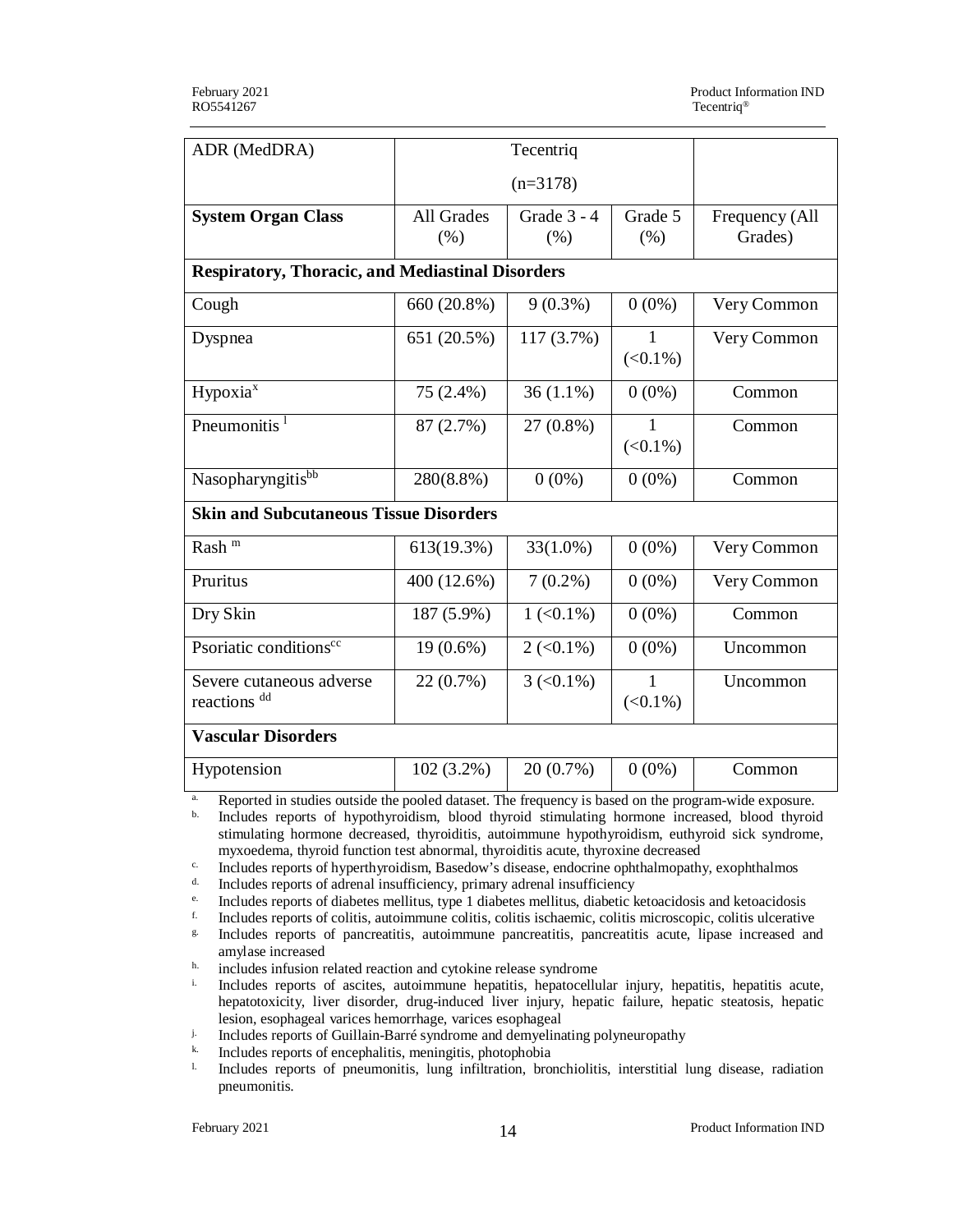- m. Includes reports of rash, rash maculo-papular, erythema, rash pruritic, dermatitis acneiform, eczema, dermatitis, rash erythematous, skin ulcer, rash macular, rash papular, , folliculitis, skin exfoliation, , rash pustular, furuncle, acne, drug eruption palmar-plantar erythrodysaesthesia syndrome, seborrhoeic dermatitis, dermatitis allergic, erythema of eyelid, skin toxicity, eyelid rash, fixed eruption, rash papulosquamous, rash vesicular blister, lip blister, pemphigoid, oral blood blister
- <sup>n.</sup> Includes reports of thrombocytopenia and platelet count decreased
- Includes reports of diarrhea, frequent bowel movements, and gastrointestinal hypermotility
- p. Includes reports of urinary tract infection, cystitis, pyelonephritis, Escherichia urinary tract infection, pyelonephritis acute, urinary tract infection bacterial, kidney infection, urinary tract infection fungal, urinary tract infection pseudomonal
- $q.$  Includes reports of oropharyngeal pain, throat irritation, oropharyngeal discomfort
- r. Includes reports of musculoskeletal pain, myalgia, bone pain
- s. Includes reports of nephritis and Henoch-Schonlein Purpura nephritis
- t. Includes reports of myositis, rhabdomyolysis, polymyalgia rheumatica, dermatomyositis, muscle abscess, myoglobin urine present
- u. Fatal cases have been reported in studies outside the pooled dataset
- v. Includes reports of hypokalaemia and blood potassium decreased
- w. Includes reports of hyponatraemia and blood sodium decreased
- x. Includes reports of hypoxia, oxygen saturation decreased, PO2 decreased
- $\frac{y}{z}$ . Includes reports of hypophysitis and temperature regulation disorder
- Includes report of myasthenia gravis
- <sup>aa.</sup> Includes reports of blood creatinine increased and hypercreatininaemia
- bb. Includes reports of nasopharyngitis, nasal congestion and rhinorrhoea
- <sup>cc</sup>. Includes reports of dermatitis psoriasiform and psoriasis  $\frac{d}{dx}$
- dd. dd. Includes reports of dermatitis bullous, exfoliative rash, erythema multiforme, dermatitis exfoliative generalised, toxic skin eruption, toxic epidermal necrolysis

### **Tecentriq combination therapy**

Additional ADRs identified in clinical trials (not reported in monotherapy trials) associated with the use of Tecentriq in combination therapy across multiple indications are summarized in Table 3. ADRs with a clinically relevant difference when compared to monotherapy (refer to Table 2) are also presented.

### **Table 3. Summary of adverse reactions occurring in patients treated with Tecentriq combination therapy in clinical trials**

| ADR (MedDRA)                                | Tecentriq + Combination Treatments |               |                                  |                |
|---------------------------------------------|------------------------------------|---------------|----------------------------------|----------------|
|                                             |                                    |               |                                  |                |
| <b>System Organ Class</b>                   | All Grades $(\% )$                 | Grade 3-4 (%) | Grade $5(%)$                     | Frequency (All |
|                                             |                                    |               |                                  | Grades)        |
| <b>Blood and Lymphatic System Disorders</b> |                                    |               |                                  |                |
| Anemia <sup>*</sup>                         | 1608 (36.8%)                       | 631 (14.4%)   | $0(0\%)$                         | Very Common    |
| Lymphopenia <sup>*, k</sup>                 | 145 (3.3%)                         | $63(1.4\%)$   | $0(0\%)$                         | Common         |
| Neutropenia*,a                              | 1565 (35.8%)                       | 1070 (24.5%)  | $6(0.1\%)$                       | Very Common    |
| Thrombocytopenia*, $\ddagger$ , b           | 1211 (27.7%)                       | 479 (11.0%)   | $1 \left( \langle 0.1\% \right)$ | Very Common    |
| Leukopenia*,i                               | 571 (13.1%)                        | 245 (5.6%)    | $0(0\%)$                         | Very Common    |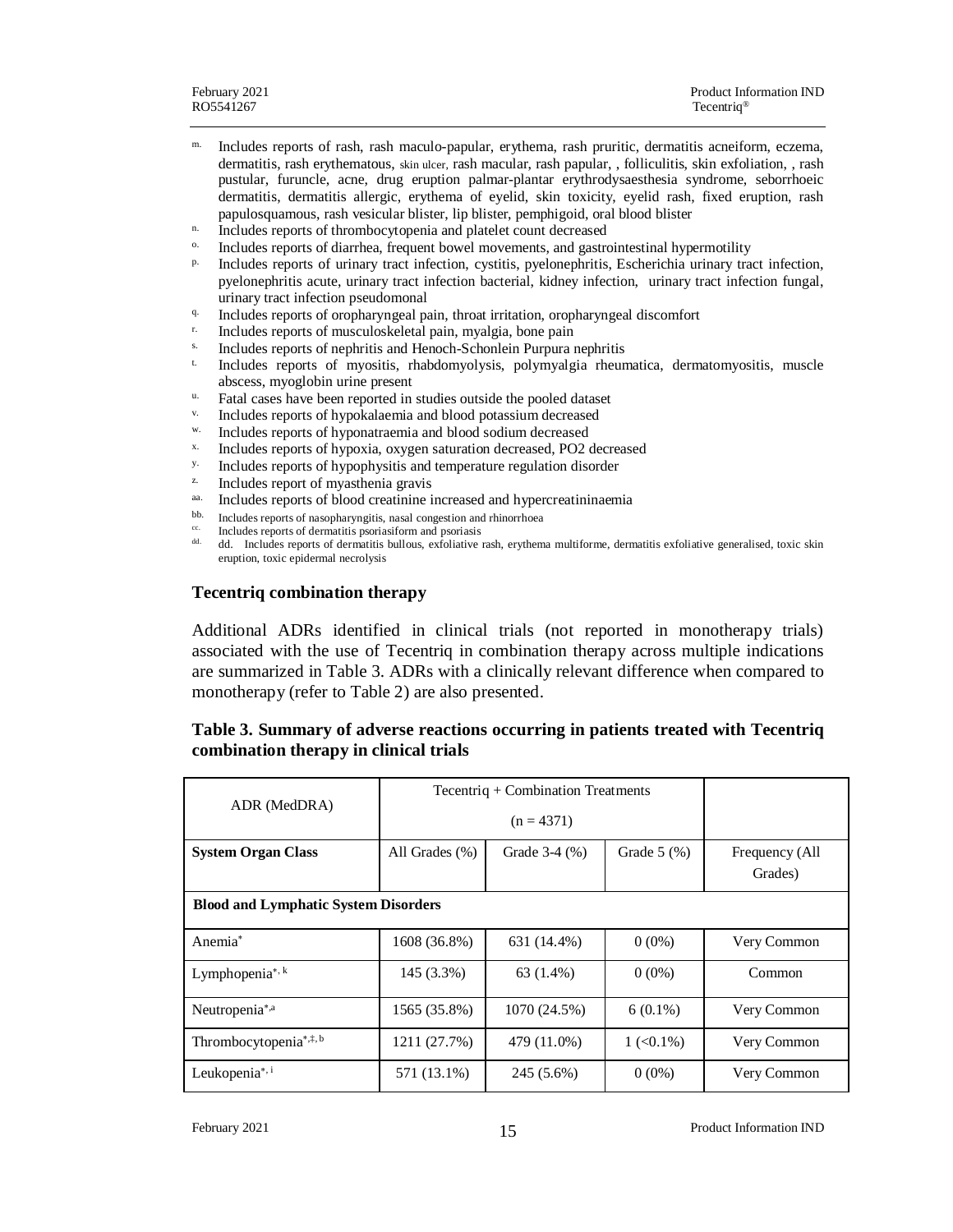|                                                             | Tecentriq + Combination Treatments |               |               |                           |
|-------------------------------------------------------------|------------------------------------|---------------|---------------|---------------------------|
| ADR (MedDRA)                                                |                                    |               |               |                           |
| <b>System Organ Class</b>                                   | All Grades (%)                     | Grade 3-4 (%) | Grade $5$ (%) | Frequency (All<br>Grades) |
| <b>Endocrine Disorders</b>                                  |                                    |               |               |                           |
| Hypothyroidism*, ‡,c                                        | 586 (13.4)                         | $9(0.2\%)$    | $0(0\%)$      | Very Common               |
| Hyperthyroidism <sup>#</sup>                                | 193 (4.4%)                         | $7(0.2\%)$    | $0(0\%)$      | Common                    |
| Adrenal insufficiency <sup>‡,d</sup>                        | $40(0.9\%)$                        | $8(0.2\%)$    | $1 (< 0.1\%)$ | Uncommon                  |
| Hypophysitis <sup>‡,e</sup>                                 | 13 (0.3%)                          | $5(0.1\%)$    | $0(0\%)$      | Uncommon                  |
| <b>Gastrointestinal Disorders</b>                           |                                    |               |               |                           |
| Constipation*                                               | 1123 (25.7%)                       | 24 (0.5%)     | $0(0\%)$      | Very Common               |
| Stomatitis*                                                 | 351 (8.0%)                         | 23 (0.5%)     | $0(0\%)$      | Common                    |
| <b>General Disorders and Administration Site Conditions</b> |                                    |               |               |                           |
| Oedema Peripheral*                                          | 451 (10.3%)                        | $11(0.3\%)$   | $0(0\%)$      | Very Common               |
| <b>Infections and Infestations</b>                          |                                    |               |               |                           |
| Lung infection*,h                                           | 564 (12.9%)                        | 226 (5.2%)    | 26 (0.6%)     | Very Common               |
| <b>Investigations</b>                                       |                                    |               |               |                           |
| Blood alkaline phosphatase<br>increased                     | 200 (4.6%)                         | $26(0.6\%)$   | $0(0\%)$      | Common                    |
| <b>Metabolism and Nutrition Disorders</b>                   |                                    |               |               |                           |
| Hypomagnesemia*,j                                           | 403 (9.2%)                         | 22 (0.5%)     | $0(0\%)$      | Common                    |
| <b>Nervous System Disorders</b>                             |                                    |               |               |                           |
| Dizziness <sup>*</sup>                                      | 408 (9.3%)                         | $9(0.2\%)$    | $0(0\%)$      | Common                    |
| Dysgeusia*                                                  | 269 (6.2%)                         | $0(0.0\%)$    | $0(0\%)$      | Common                    |
| Peripheral neuropathy*,f                                    | 1007 (23.0%)                       | 107(2.4%)     | $0(0\%)$      | Very Common               |
| Syncope*                                                    | 68 (1.6%)                          | 36 (0.8%)     | $0(0\%)$      | Common                    |
| <b>Renal and Urinary Disorders</b>                          |                                    |               |               |                           |
| Nephritis <sup>‡,1</sup>                                    | 23 (0.5%)                          | 15 (0.3%)     | $0(0\%)$      | Uncommon                  |
| Proteinuria*,g                                              | 359 (8.2%)                         | 61 $(1.4\%)$  | $0(0\%)$      | Common                    |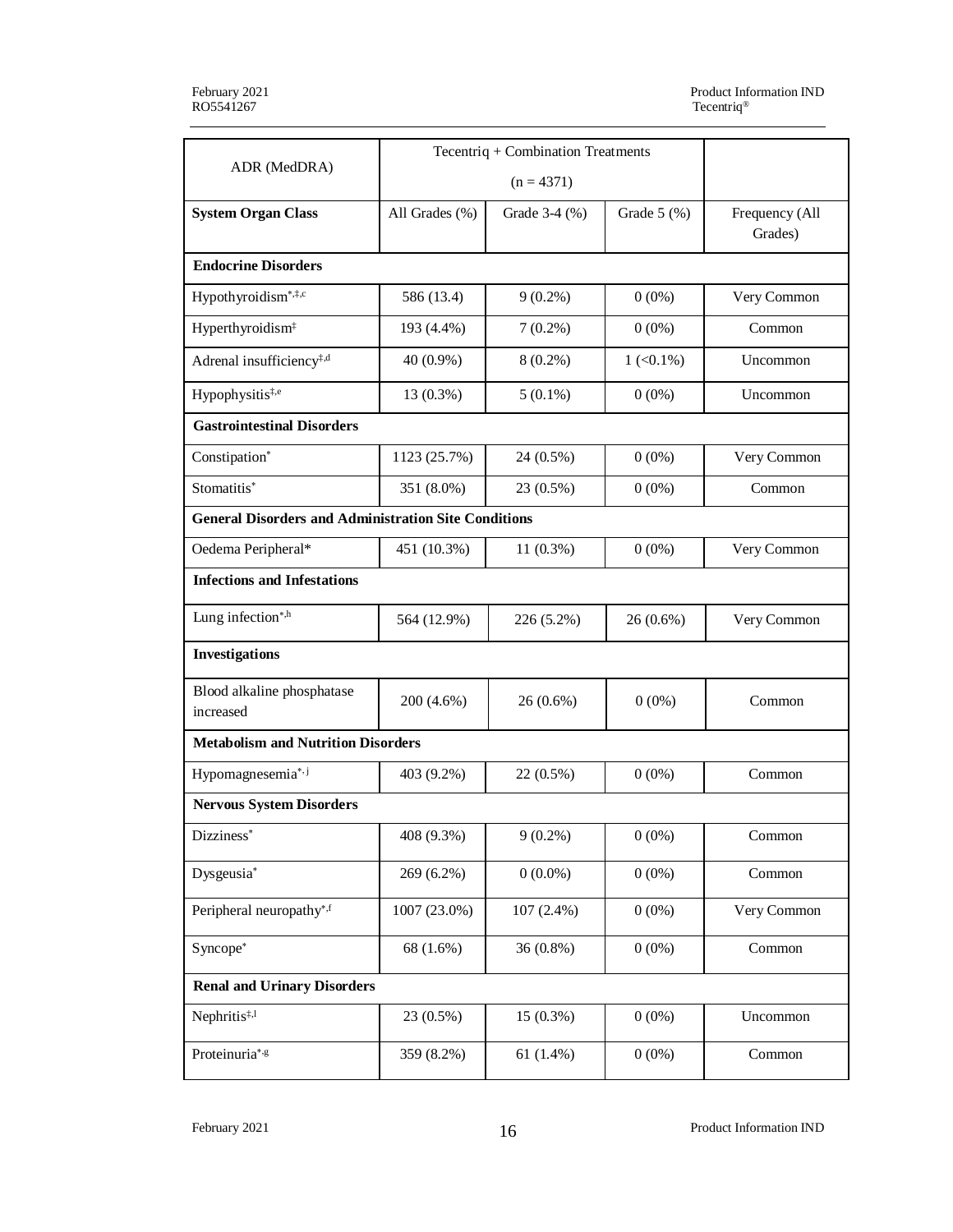|                                                        | Tecentriq + Combination Treatments |                                                                             |              |                           |
|--------------------------------------------------------|------------------------------------|-----------------------------------------------------------------------------|--------------|---------------------------|
| ADR (MedDRA)                                           |                                    | $(n = 4371)$                                                                |              |                           |
| <b>System Organ Class</b>                              | All Grades (%)                     | Grade 3-4 (%)                                                               | Grade $5(%)$ | Frequency (All<br>Grades) |
| <b>Respiratory, Thoracic and Mediastinal Disorders</b> |                                    |                                                                             |              |                           |
| Dysphonia*                                             | 236 (5.4%)                         | $4 (< 0.1\%)$                                                               | $0(0\%)$     | Common                    |
| Nasopharyngitis <sup>o</sup>                           | 442 (10.1%)                        | $1 (< 0.1\%)$                                                               | $0(0\%)$     | Very Common               |
| <b>Skin and Subcutaneous Tissue Disorders</b>          |                                    |                                                                             |              |                           |
| Alopecian                                              | 1152 (26.4%)                       | $3 \left( < 0.1\% \right)$                                                  | $0(0\%)$     | Very Common               |
| Severe cutaneous adverse<br>reactions <sup>p</sup>     | $27(0.6\%)$                        | $8(0.2\%)$                                                                  | $0(0\%)$     | Uncommon                  |
| <b>Vascular Disorders</b>                              |                                    |                                                                             |              |                           |
| Hypertension*,m                                        | 611 (14.0%)                        | 258 (5.9%)                                                                  | $0(0\%)$     | Very Common               |
| $\mu$ , ADD convenience of a frequence $150^\circ$ .   |                                    | $6 \times 50$ (All anodes) on $20$ (Cuades 2.4) compared to the control sum |              |                           |

ADR occurring at a frequency difference of  $\geq$ 5% (All grades) or  $\geq$ 2% (Grades 3-4) compared to the control arm.

‡ Observed rate in the combination represents a clinically relevant difference in comparison to Tecentriq monotherapy a. Includes reports of neutropenia, neutrophil count decreased, febrile neutropenia, neutropenic sepsis and granulocytopenia

b. Includes reports of thrombocytopenia and platelet count decreased

c. Includes reports of hypothyroidism, blood thyroid stimulating hormone increased, blood thyroid stimulating hormone decreased, autoimmune thyroiditis, goitre, thyroiditis, thyroxine free decreased, tri−iodothyronine free decreased, thyroid disorder, thyroxine free increased, thyroxine increased, tri−iodothyronine decreased, triiodothyronine free increased, blood thyroid stimulating hormone abnormal, euthyroid sick syndrome, myxoedema coma, thyroid function test abnormal, thyroxine decreased, tri-iodothyronine abnormal, silent thyroiditisa, and thyroiditis chronic.

d. Includes reports of adrenal insufficiency, cortisol decreased, adrenocortical insufficiency acute, secondary adrenocortical insufficiency, adrenocorticotropic hormone stimulation test abnormal, Addison's disease, adrenalitis and adrenocorticotropic hormone deficiency

- e. Includes reports of hypophysitis and temperature regulation disorder
- f. Includes reports of neuropathy peripheral, peripheral sensory neuropathy, polyneuropathy, herpes zoster, peripheral motor neuropathy, autoimmune neuropathy, neuralgic amyotrophy, peripheral sensorimotor neuropathy, axonal neuropathy, lumbosacral plexopathy, neuropathic arthropathy, toxic neuropathy, peripheral nerve infection
- g. Includes reports of proteinuria, protein urine present, haemoglobinuria, nephrotic syndrome urine abnormality and albuminuria
- h. Includes reports of pneumonia, bronchitis, lung infection, lower respiratory tract infection, tracheobronchitis, infective exacerbation of chronic obstructive airways disease, infectious pleural effusion, paracancerous pneumonia, atypical pneumonia, lung abscess, pleural infection and pyopneumothorax
- <sup>i.</sup> Includes reports of white blood cell count decreased and leukopenia
- Includes reports of hypomagnesaemia and blood magnesium decreased
- $\frac{k}{r}$ . Includes reports of lymphopenia and lymphocyte count decreased
- l. Includes reports of nephritis, tubulointerstitial nephritis, autoimmune nephritis, nephritis allergic, glomerulonephritis, nephrotic syndrome and mesangioproliferative glomerulonephritis
- m. Includes reports of hypertension, blood pressure increased, hypertensive crisis, blood pressure systolic increased, diastolic hypertension, blood pressure inadequately controlled and retinopathy hypertensive

n. Includes reports of alopecia, madarosis, alopecia areata, alopecia totalis and hypotrichosis

Includes reports of nasopharyngitis, nasal congestion and rhinorrhoea

p. Includes reports of dermatitis bullous, exfoliative rash, erythema multiforme, dermatitis exfoliative generalised, toxic skin eruption, Stevens-Johnson syndrome (SJS), drug reaction with eosinophilia and systemic symptoms (DRESS), toxic epidermal necrolysis (TEN), and cutaneous vasculitis (cases of SJS and DRESS have been reported in studies outside the pooled dataset).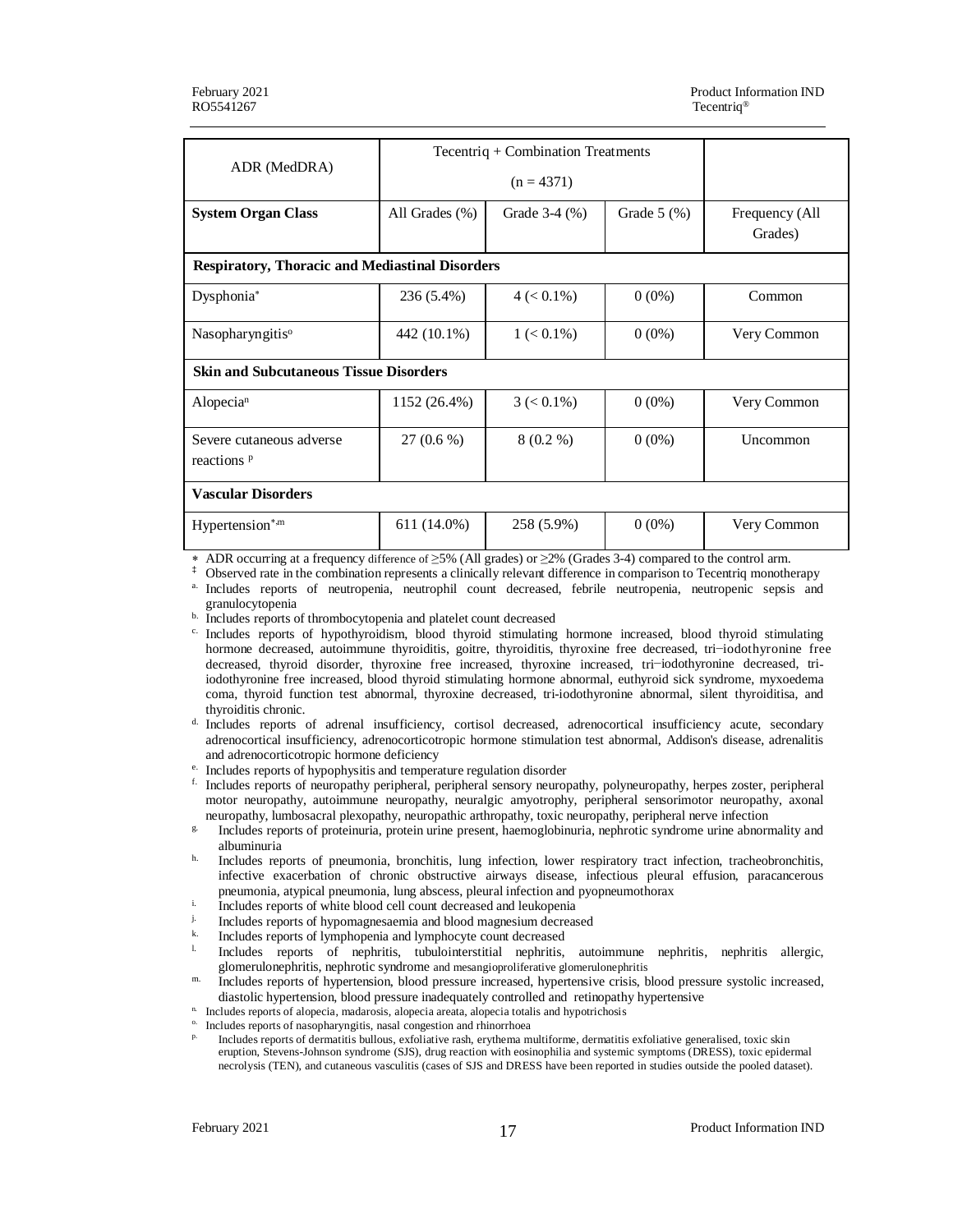### *Additional information for selected adverse reactions*

The data below reflect information for significant adverse reactions for Tecentriq monotherapy. Details for the significant adverse reactions for Tecentriq when given in combination are presented if clinically relevant differences were noted in comparison to Tecentriq monotherapy. See section 2.4.1 Warnings and Precautions, General for management of the following:

#### *Immune-mediated pneumonitis*

Pneumonitis occurred in 2.7% (87/3178) of patients who received Tecentriq. Of the 87 patients, one event was fatal. The median time to onset was 3.4 months (range: 0.1 to 24.8 months). The median duration was 1.4 months (range 0 to 21.2+ months; + denotes a censored value). Pneumonitis led to discontinuation of Tecentriq in 12 (0.4%) patients. Pneumonitis requiring the use of corticosteroids occurred in 1.6% (51/3178) of patients receiving Tecentriq.

#### *Immune-mediated hepatitis*

Hepatitis occurred in 2.0% (62/3178) of patients who received Tecentriq. Of the 62 patients, two event was fatal. The median time to onset was 1.5 months (range 0.2 to 18.8 months). The median duration was 2.1 months (range: 0 to 22.0+ months; + denotes a censored value). Hepatitis led to discontinuation of Tecentriq in 6 (0.2%) patients. Hepatitis requiring the use of corticosteroids occurred in 0.6% (18/3178) of patients receiving Tecentriq.

### *Immune-mediated colitis*

Colitis occurred in 1.1% (34/3178) of patients who received Tecentriq. The median time to onset was 4.7 months (range 0.5 to 17.2 months). The median duration was 1.2 months (range: 0.1 to 17.8+ months; + denotes a censored value). Colitis led to discontinuation of Tecentriq in 8 (0.3%) patients. Colitis requiring the use of corticosteroids occurred in 0.6% (19/3178) of patients receiving Tecentriq.

#### *Immune-mediated endocrinopathies*

### Thyroid Disorder

Hypothyroidism occurred in 5.2% (164/3178) of patients who received Tecentriq. The median time to onset was 4.9 months (range: 0 to 31.3 months).

Hyperthyroidism occurred in 0.9% (30/3178) of patients who received Tecentriq. The median time to onset was 2.1 months (range: 0.7 to 15.7 months). The median duration was 2.6 months (range: 0+ to 17.1+ months; + denotes a censored value).

Hyperthyroidism occurred in 4.9% (23/473) of patients who received Tecentriq in combination with carboplatin and nab-paclitaxel. Hyperthyroidism led to discontinuation in 1 (0.2%) patient.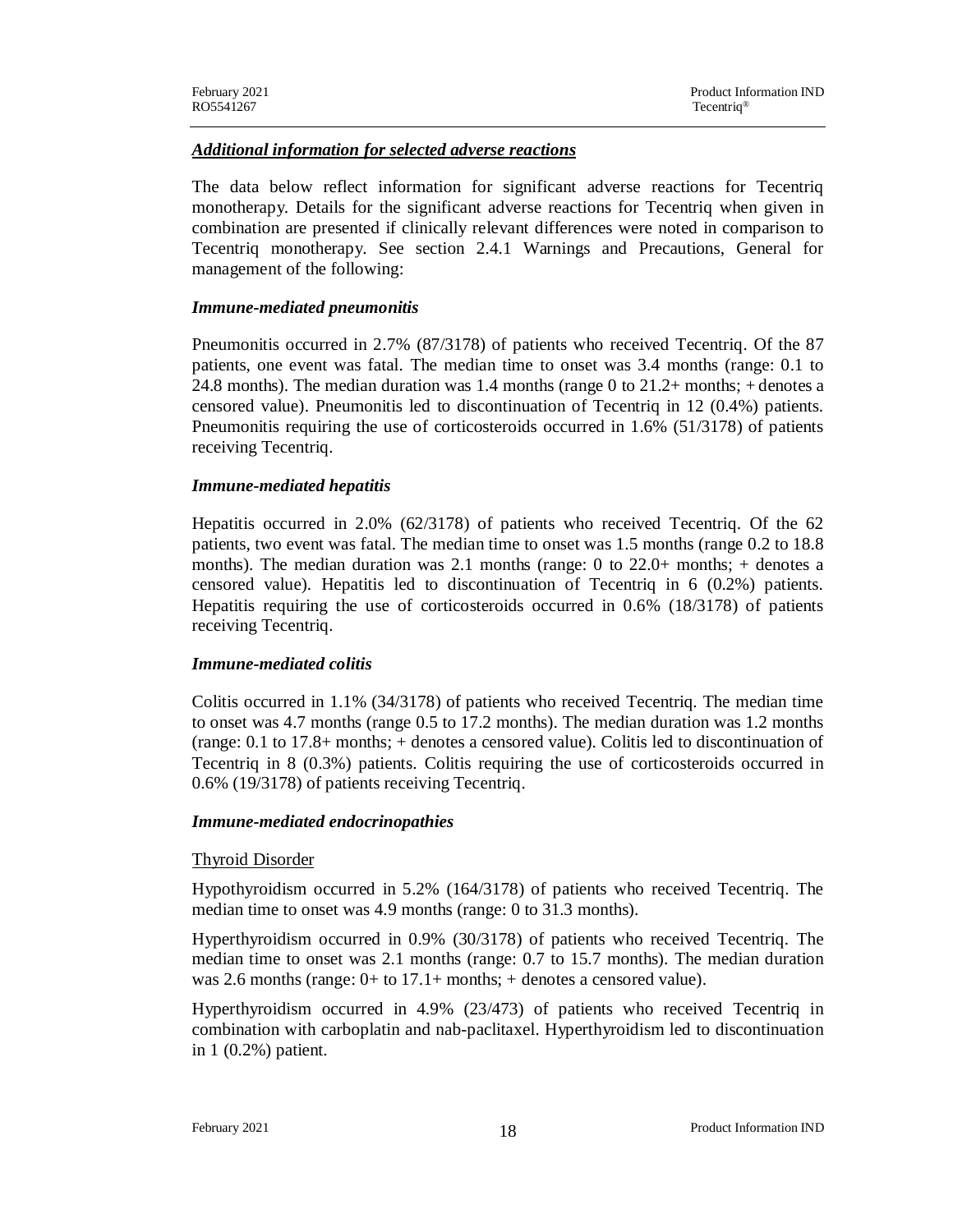### Adrenal Insufficiency

Adrenal insufficiency occurred in 0.3% (11/3178) of patients who received Tecentriq. The median time to onset was 5.5 months (range: 0.1 to 19 months). The median duration was 16.8 months (range: 0 to 16.8 months). Adrenal insufficiency led to discontinuation of Tecentriq in  $1$  (<0.1%) patient. Adrenal insufficiency requiring the use of corticosteroids occurred in 0.3% (9/3178) of patients receiving Tecentriq.

Adrenal insufficiency occurred in 1.5% (7/473) of patients who received Tecentriq in combination with carboplatin and nab-paclitaxel. Adrenal insufficiency requiring the use of corticosteroids occurred in 0.8% (4/473) of patients receiving Tecentriq in combination with carboplatin and nab-paclitaxel.

### Hypophysitis

Hypophysitis occurred in <0.1% (2/3178) of patients who received Tecentriq monotherapy. The median time to onset was 7.2 months (range: 0.8 to 13.7 months). One patient required the use of corticosteroids and treatment with Tecentriq was discontinued.

Hypophysitis occurred in 0.8% (3/393) of patients who received Tecentriq with bevacizumab, paclitaxel, and carboplatin. The median time to onset was 7.7 months (range: 5.0 to 8.8 months). Two patients required the use of corticosteroids. Hypophysitis lead to the discontinuation of treatment in one patient.

### Diabetes mellitus

Diabetes mellitus occurred in 0.3% (10/3178) of patients who received Tecentriq. The median time to onset was 4.2 months (range 0.1 to 9.9 months). The median duration was 1.6 months (range: 0.1 to 15.2+ months; + denotes a censored value). Diabetes mellitus led to the discontinuation of Tecentriq in  $3 \leq 0.1\%$ ) patients.

### *Immune-mediated meningoencephalitis*

Meningoencephalitis occurred in 0.4% (14/3178) of patients who received Tecentriq. The time to onset was 0.5 months (range 0 to 12.5 months) The median duration was 0.7 months (range 0.2 to 14.5+ months; + denotes a censored value). Meningoencephalitis requiring the use of corticosteroids occurred in 0.2% (6/3178) of patients receiving Tecentriq and led to discontinuation of Tecentriq in 4 (0.1%) patients.

### *Immune-mediated neuropathies*

Neuropathies, including Guillain-Barré syndrome and demyelinating polyneuropathy, occurred in 0.2% (5/3178) of patients who received Tecentriq. The median time to onset was 7 months (range: 0.6 to 8.1 months). The median duration was 8.0 months (0.6 day to 8.3+ months; +denotes a censored value). Guillain-Barré syndrome led to the discontinuation of Tecentriq in  $1$  (<0.1%) patient. Guillain-Barré syndrome requiring the use of corticosteroids occurred in  $\langle 0.1\% (2/3178)$  of patients receiving Tecentriq.

### *Immune-mediated pancreatitis*

Pancreatitis, including amylase increased and lipase increased, occurred in 0.6% 18/3178) of patients who received Tecentriq monotherapy. The median time to onset was 5.0 months (range: 0.3 to 16.9 months). The median duration was 0.8 months (range: 0.1 to 12+ months; + denotes a censored value). Pancreatitis led to discontinuation of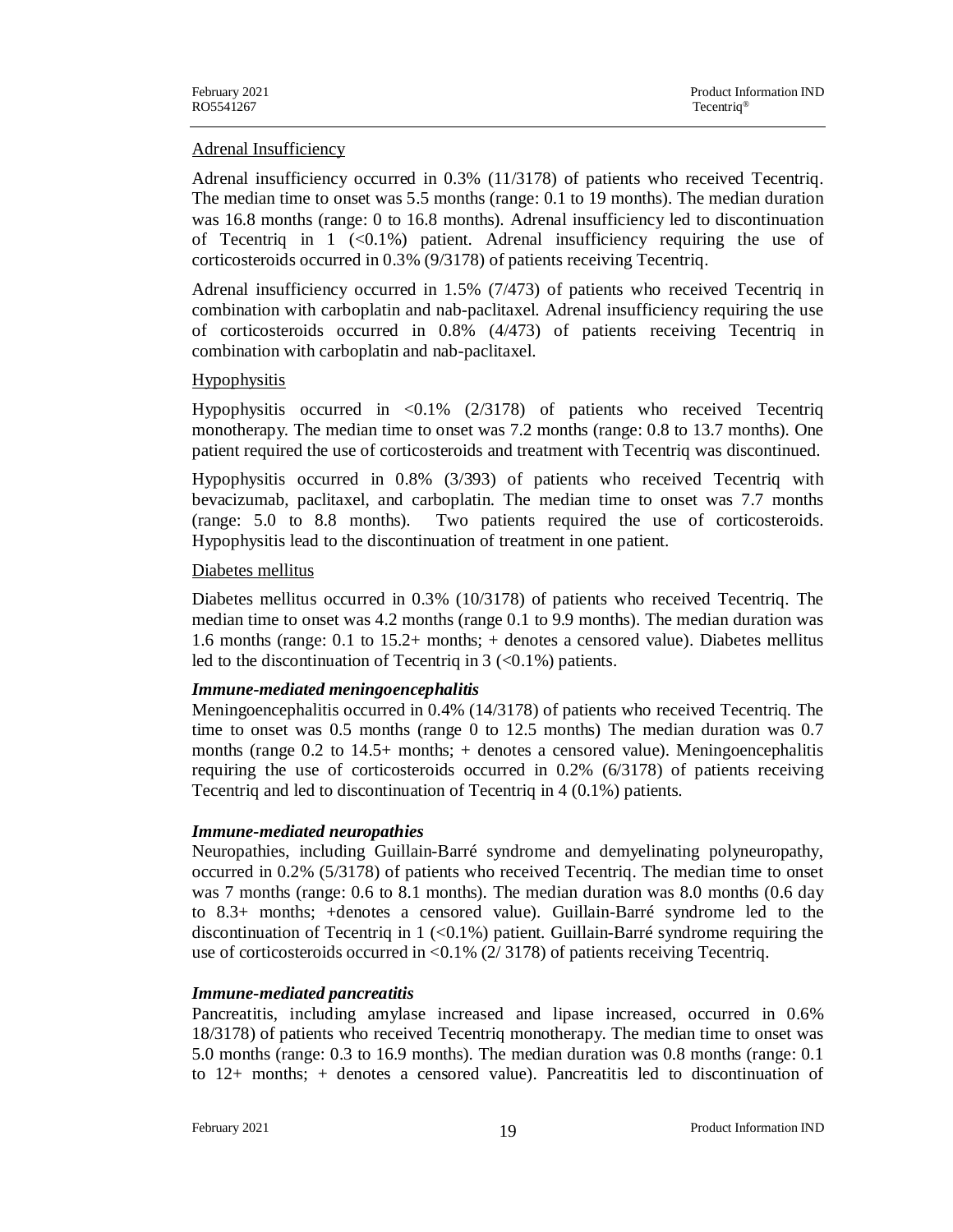Tecentriq in  $3 \leq 0.1\%$ ) patients. Pancreatitis requiring the use of corticosteroids occurred in <0.1% (4/3178) of patients receiving Tecentriq.

### **Immune- mediated myositis**

Myositis occurred in 0.4% (13/3178) of patients who received Tecentriq monotherapy. The median time to onset was 5.1 months (range: 0.7 to 11.0 months). The median duration was 5.0 months (range 0.7 to 22.6+ months, + denotes a censored value). Myositis led to discontinuation of Tecentriq in  $1$  (<0.1%) patient. Myositis requiring the use of corticosteroids occurred in 0.2% (7/3178) of patients receiving Tecentriq.

### **Immune-mediated nephritis**

Nephritis, occurred in  $\langle 0.1\% (3/3178)$  of patients who received Tecentriq. The median time to onset was 13.1 months (range: 9.0 to 17.5 months). The median duration was 2.8 months (range 0.5 to 9.5+ months; + denotes a censored value). Nephritis led to discontinuation of Tecentriq in 2  $\langle 0.1\% \rangle$  patients. One patient required the use of corticosteroids.

### *Immune-mediated severe cutaneous adverse reactions*

Severe cutaneous adverse reactions (SCARs) occurred in 0.7% (22/3178) of patients who received Tecentriq monotherapy. The median time to onset was 5.9 months (range 0.1 to 15.5 months). The median duration of the first event was 1.6 months (range 0 to 22.1+ months; + denotes a censored value). SCARs led to discontinuation of Tecentriq in 3  $\langle$  <0.1%) patients. SCARs requiring the use of systemic corticosteroids occurred in 0.2% (6/3178) of patients receiving Tecentriq monotherapy.

## **2.6.2 Postmarketing Experience**

Lung infection, Immunodeficiency, Blood sugar increased, chest infection, Pneumonitis, Platelet count low, Neutropenia, Hypothyroidism, Bedridden, Hip facture etc.

## **2.7 Overdose**

There is no information on overdose with Tecentriq.

## **2.8 Interactions with other medicinal products and other forms of interaction**

No formal pharmacokinetic drug-drug interaction studies have been conducted with atezolizumab. Since atezolizumab is cleared from the circulation through catabolism, no metabolic drug-drug interactions are expected.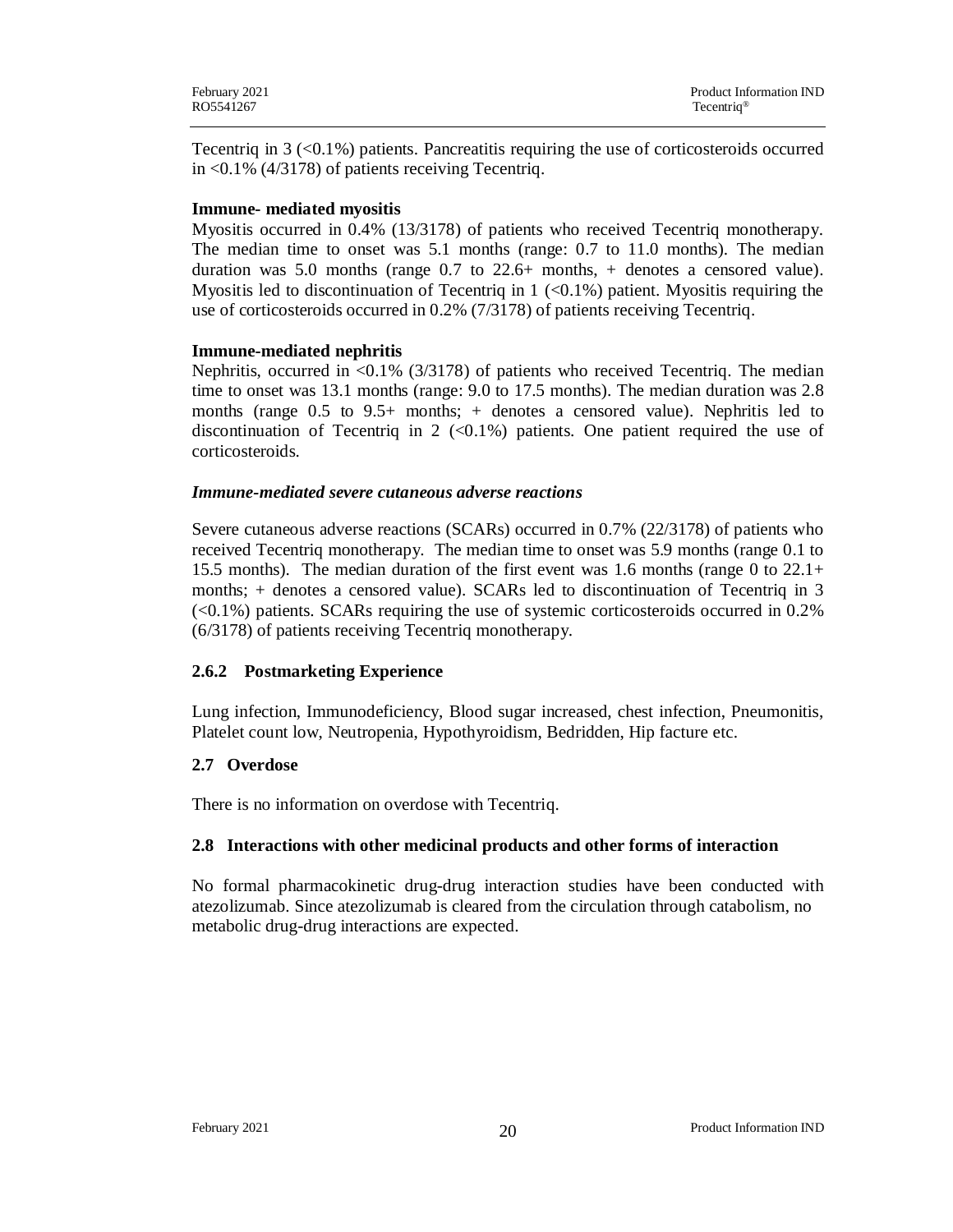### **3. PHARMACOLOGICAL PROPERTIES AND EFFECTS**

### **3.1 PHARMACODYNAMIC PROPERTIES**

#### **3.1.1 Mechanism of Action**

Binding of PD-L1 to the PD-1 and B7.1 receptors found on T cells suppresses cytotoxic T-cell activity through the inhibition of T-cell proliferation and cytokine production. PD-L1 may be expressed on tumor cells and tumor-infiltrating immune cells, and can contribute to the inhibition of the antitumor immune response in the microenvironment.

Atezolizumab is an Fc-engineered humanized immunoglobulin G1 (IgG1) monoclonal antibody that directly binds to PD-L1 and blocks interactions with the PD-1 and B7.1 receptors, releasing PD-L1 / PD-1 pathway-mediated inhibition of the immune response, including reactivating the antitumor immune response. Atezolizumab leaves the PD-L2/PD-1 interaction intact. In syngeneic mouse tumor models, blocking PD-L1 activity resulted in decreased tumor growth.

BRAF V600 mutations cause hyperactivation of the MAPK pathway, driving tumor cell proliferation, survival, and suppression of tumor immune recognition. Dual inhibition of the MAPK pathway with BRAF and MEK inhibitors suppresses tumor growth and improves tumor immunogenicity through improved antigen presentation associated with increased infiltration of T cells into the tumor. The addition of atezolizumab to cobimetinib and vemurafenib further reduced tumor growth in preclinical models with higher rates of immune cell infiltration and activation versus targeted therapy alone.

### **3.1.2 Clinical / Efficacy Studies**

### *Urothelial Carcinoma*

### *IMvigor211*

A phase III, open-label, multi-center, international, randomized study, GO29294 (IMvigor211), was conducted to evaluate the efficacy and safety of Tecentriq compared with chemotherapy (investigator's choice of vinflunine, docetaxel, or paclitaxel) in patients with locally advanced or metastatic urothelial carcinoma who progressed during or following a platinum-containing regimen. This study excluded patients who had a history of autoimmune disease; active or corticosteroid-dependent brain metastases; administration of a live, attenuated vaccine within 28 days prior to enrolment; and administration of systemic immunostimulatory agents within 4 weeks or systemic immunosuppressive medicinal product within 2 weeks prior to enrolment. Tumor assessments were conducted every 9 weeks for the first 54 weeks, and every 12 weeks thereafter. Tumor specimens were evaluated prospectively for PD-L1 expression on tumour-infiltrating immune cells (IC) and the results were used to define the PD-L1 expression subgroups for the analyses described below.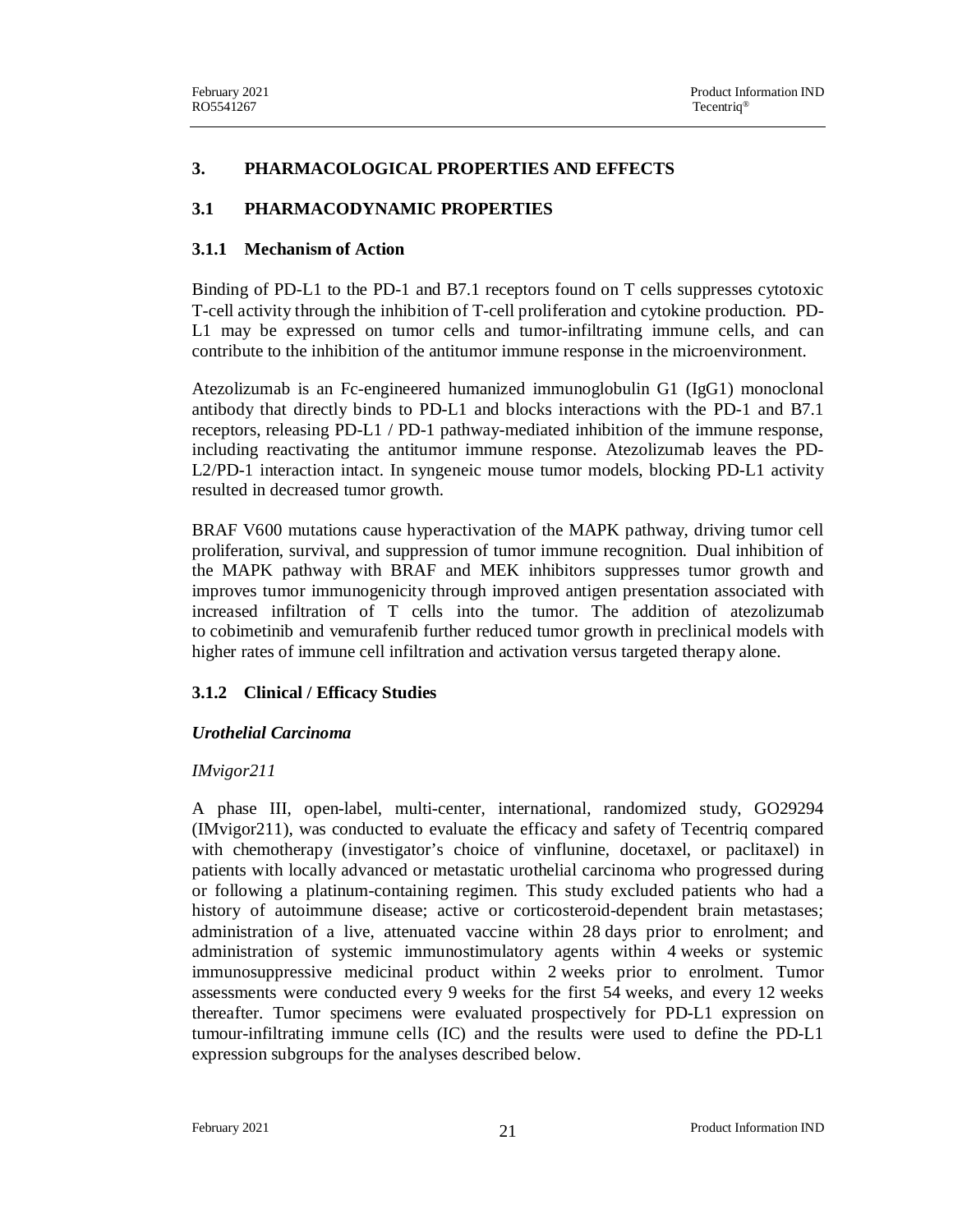A total of 931 patients were enrolled. Patients were randomized (1:1) to receive either Tecentriq or chemotherapy. Randomization was stratified by chemotherapy (vinflunine vs taxane), PD-L1 expression status on IC ( $\lt 5\%$  vs  $\ge 5\%$ ), number of prognostic risk factors (0 vs. 1-3), and liver metastases (yes vs. no). Prognostic risk factors included time from prior chemotherapy of  $<$  3 months, ECOG performance status  $>$  0 and hemoglobin  $< 10$  g/dL.

Tecentriq was administered as a fixed dose of 1200 mg by intravenous infusion every 3 weeks. No dose reduction of Tecentriq was allowed. Patients were treated until loss of clinical benefit as assessed by the investigator or unacceptable toxicity. Vinflunine was administered 320 mg/m<sup>2</sup> by intravenous infusion on day 1 of each 3-week cycle until disease progression or unacceptable toxicity. Paclitaxel was administered 175 mg/m<sup>2</sup> by intravenous infusion over 3 hours on day 1 of each 3-week cycle until disease progression or unacceptable toxicity. Docetaxel was administered 75 mg/m<sup>2</sup> by intravenous infusion on day 1 of each 3-week cycle until disease progression or unacceptable toxicity. For all treated patients, the median duration of treatment was 2.8 months for the Tecentriq arm, 2.1 months for the vinflunine and paclitaxel arms and 1.6 months for the docetaxel arm.

The demographic and baseline disease characteristics of the primary analysis population were well balanced between the treatment arms. The median age was 67 years (range: 31 to 88), and 77.1% of patients were male. The majority of patients were white (72.1%), 53.9% of patients within the chemotherapy arm received vinflunine, 71.4% of patients had at least one poor prognostic risk factor and 28.8% had liver metastases at baseline. Baseline ECOG performance status was 0 (45.6%) or 1 (54.4%). Bladder was the primary tumor site for 71.1% of patients and 25.4% of patients had upper tract urothelial carcinoma. There were 24.2% of patients who received only prior platinum-containing adjuvant or neoadjuvant therapy and progressed within 12 months.

The primary efficacy endpoint for IMvigor211 was overall survival (OS). Secondary efficacy endpoints were objective response rate (ORR), progression-free survival (PFS), and duration of response (DOR). OS comparisons between the treatment arm and control arm were tested using a hierarchical fixed-sequence procedure based on a stratified log-rank test at two-sided level of 5% as follows: step 1) PD-L1 expression  $\geq 5$  % subgroup, step 2) PD-L1 expression  $\geq 1\%$  subgroup, step 3) all comers. OS results for each of steps 2 and 3 could only be formally tested if the result in the preceding step was statistically significant.

The median survival follow up was 17 months. Study IMvigor211 did not meet its primary endpoint. In the subset of patients with tumors having PD-L1 expression  $\geq 5\%$ , Tecentriq did not demonstrate a statistically significant survival benefit compared to chemotherapy with an OS HR of 0.87 (95% CI: 0.63, 1.21; median OS of 11.1 vs. 10.6 months for Tecentriq and chemotherapy respectively). The stratified log rank p value was 0.41. As a consequence, no formal statistical testing was performed for OS in the PD-L1 expression ≥1% subgroup or in all comers, and results of those analyses are considered exploratory. The key results in the all comer population are summarised in Table 4. The Kaplan Meier curve for OS in the all comer population is presented in Figure 1. **Table 4: Summary of efficacy in all comers (IMvigor211)**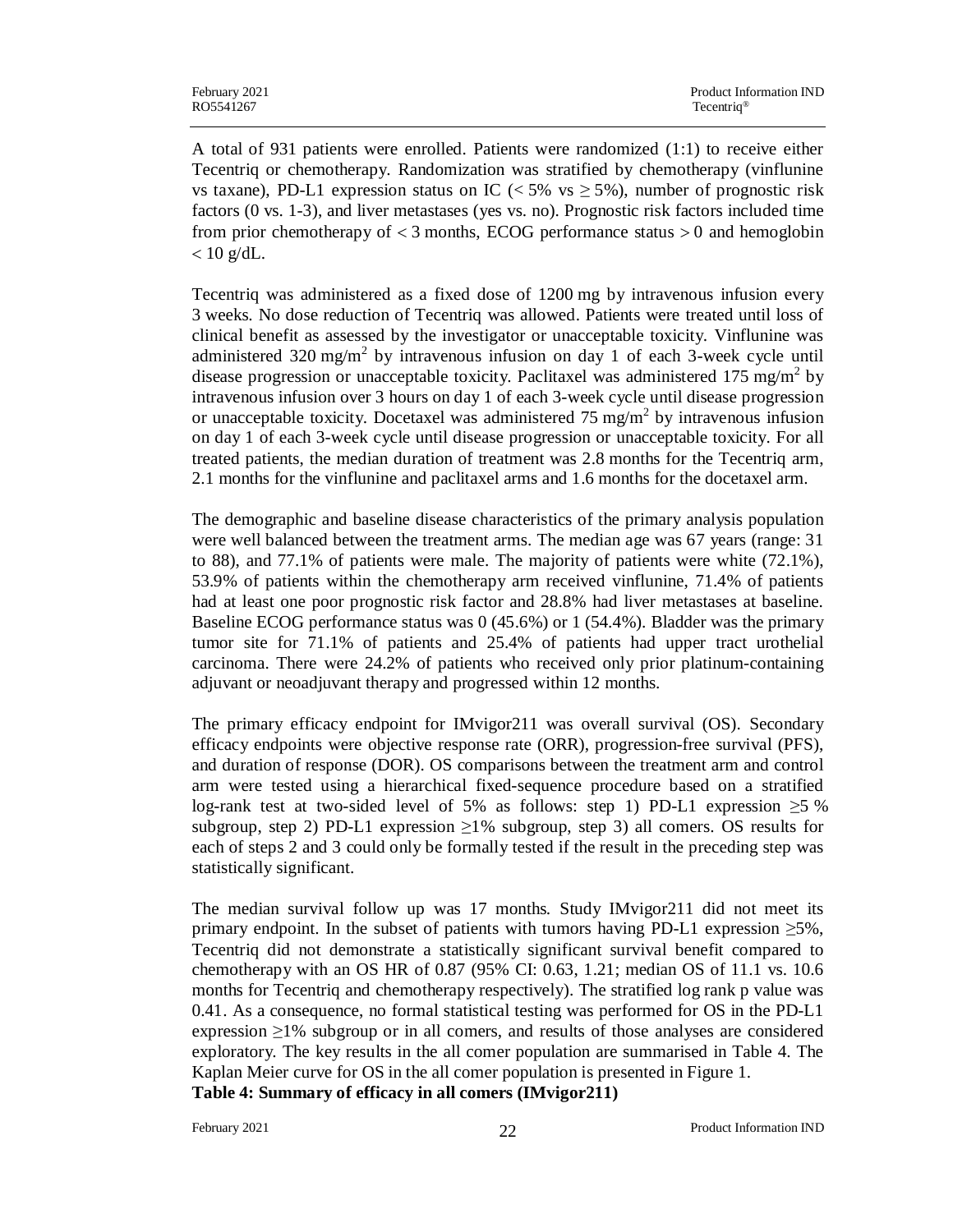|                                                | <b>Tecentriq</b> | Chemotherapy     |
|------------------------------------------------|------------------|------------------|
| <b>Efficacy endpoint</b>                       | $(n = 467)$      | $(n = 464)$      |
| Primary efficacy endpoint                      |                  |                  |
| <b>OS</b>                                      |                  |                  |
| No. of deaths $(\% )$                          | 324 (69.4%)      | 350 (75.4%)      |
| Median time to events (months)                 | 8.6              | 8.0              |
| 95% CI                                         | 7.8, 9.6         | 7.2, 8.6         |
| Stratified <sup>#</sup> hazard ratio (95% CI)  |                  | 0.85(0.73, 0.99) |
| 12-month OS $(\%)^*$                           | 39.2%            | 32.4%            |
| <b>Secondary and exploratory endpoints</b>     |                  |                  |
| <b>Investigator-assessed PFS (RECIST v1.1)</b> |                  |                  |
| No. of events $(\% )$                          | 407 (87.2%)      | 410 (88.4%)      |
| Median duration of PFS (months)                | 2.1              | 4.0              |
| 95% CI                                         | 2.1, 2.2         | 3.4, 4.2         |
| Stratified hazard ratio (95% CI)               |                  | 1.10(0.95, 1.26) |
| <b>Investigator-assessed ORR (RECIST</b>       | $n = 462$        | $n = 461$        |
| v1.1)                                          |                  |                  |
| No. of confirmed responders (%)                | 62 (13.4%)       | 62 (13.4%)       |
| 95% CI                                         | 10.45, 16.87     | 10.47, 16.91     |
| No. of complete response (%)                   | $16(3.5\%)$      | $16(3.5\%)$      |
| No. of partial response (%)                    | 46 (10.0%)       | 46 (10.0%)       |
| No. of stable disease (%)                      | 92 (19.9%)       | 162 (35.1%)      |
| <b>Investigator-assessed DOR (RECIST</b>       | $n = 62$         | $n = 62$         |
| v1.1)                                          |                  |                  |
| Median in months **                            | 21.7             | 7.4              |
| 95% CI                                         | 13.0, 21.7       | 6.1, 10.3        |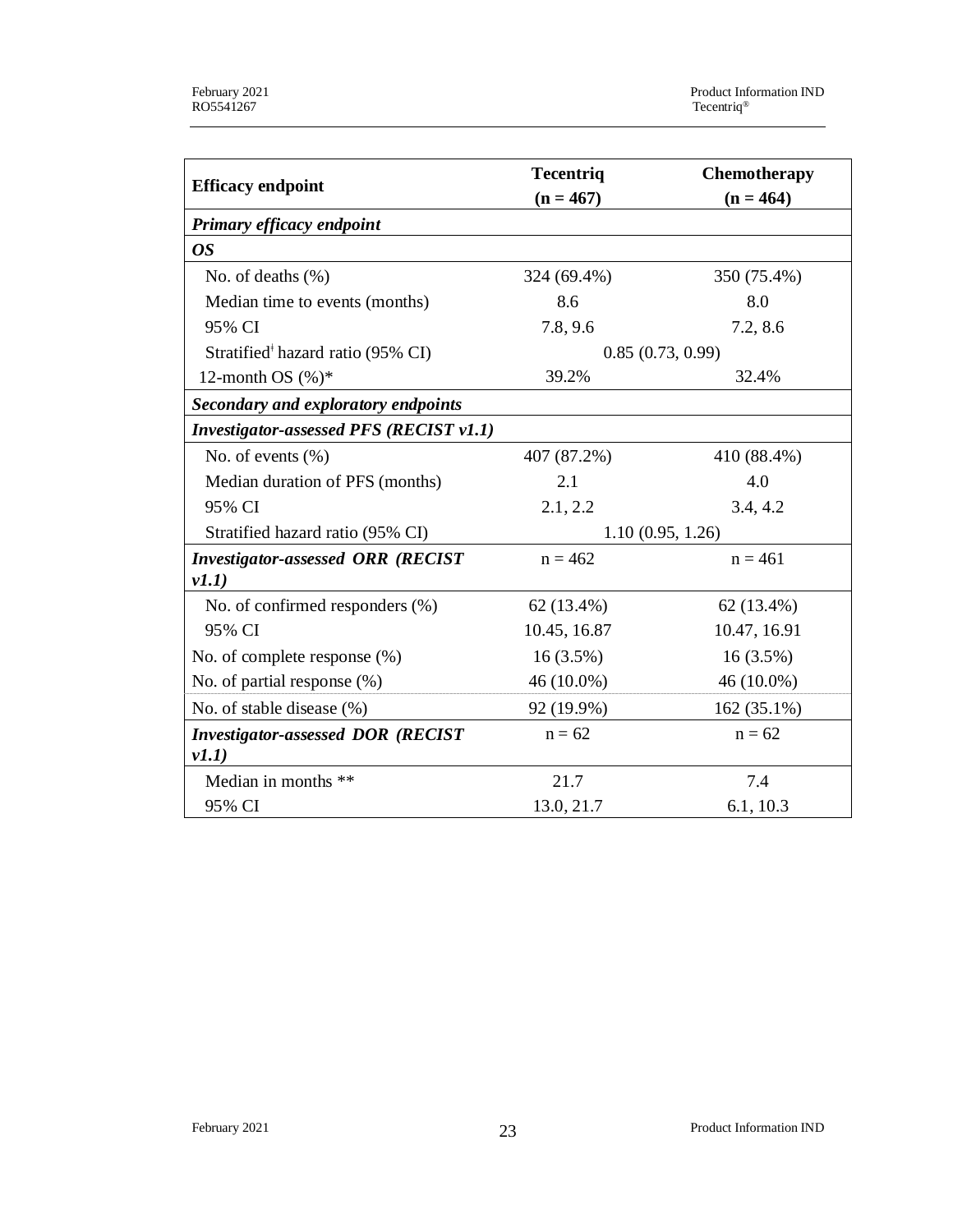CI=confidence interval; DOR=duration of response; ORR=objective response rate; OS=overall survival; PFS=progression-free survival; RECIST=Response Evaluation Criteria in Solid Tumors v1.1.

\* Based on Kaplan-Meier estimate

ǂ Stratified by chemotherapy (vinflunine vs taxane), PD-L1 status on IC (<5% vs. ≥ 5%), number of prognostic risk factors (0 vs. 1-3), and liver metastases (yes vs. no).

\*\* Responses were ongoing in 63% of responders in the Tecentriq arm and in 21% of responders in the chemotherapy arm.

#### **Figure 1: Kaplan-Meier curve for overall survival in all-comers (IMvigor211)**



#### *IMvigor210*

A phase II, multi-center, international, two-cohort, single-arm clinical trial, GO29293 (IMvigor210), was conducted in patients with locally advanced or metastatic urothelial carcinoma (also known as urothelial bladder cancer). The study enrolled a total of 438 patients and had two patient cohorts. Cohort 1 included previously untreated patients with locally advanced or metastatic urothelial carcinoma who were ineligible or unfit for cisplatin-based chemotherapy or had disease progression at least 12 months after treatment with a platinum-containing neoadjuvant or adjuvant chemotherapy regimen. Cohort 2 included patients who received at least one platinum-based chemotherapy regimen for locally advanced or metastatic urothelial carcinoma or had disease progression within 12 months of treatment with a platinum-containing neoadjuvant or adjuvant chemotherapy regimen.

In cohort 1, 119 patients were treated with Tecentriq 1200 mg by intravenous infusion every 3 weeks until disease progression. The median age was 73 years. Most patients were male (81%), and the majority of patients were White (91%).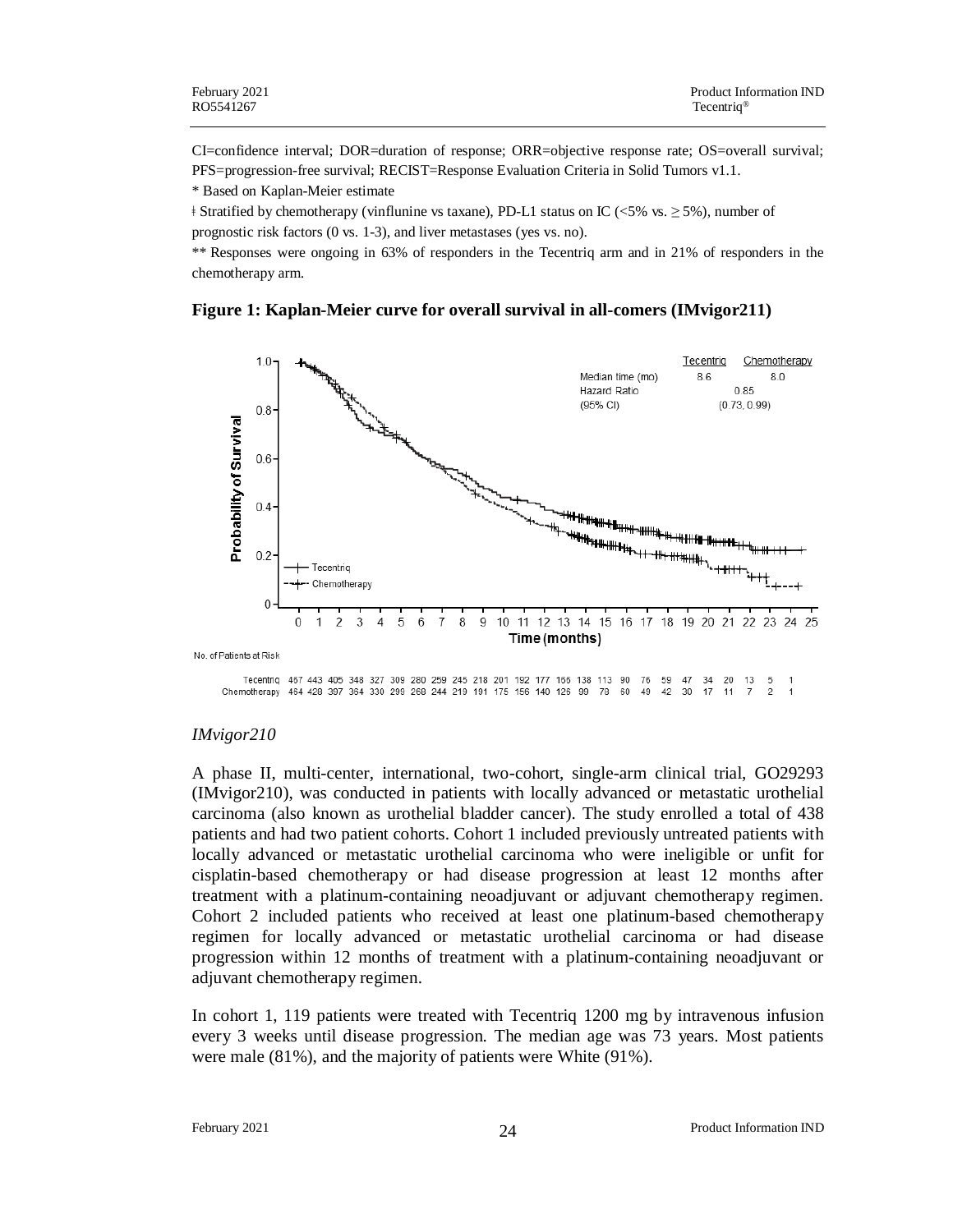In Cohort 1 included 45 patients (38%) with ECOG performance status of 0, 50 patients (42%) with ECOG performance status of 1 and 24 patients (20%) with ECOG performance status of 2, 35 patients (29%) with no Bajorin risk factors (ECOG performance status  $\geq 2$  and visceral metastasis), 66 patients (56%) with one Bajorin risk factor and 18 patients (15%) with two Bajorin risk factors, 84 patients (71%) with impaired renal function (GFR  $<$  60 mL/min), and 25 patients (21%) with liver metastasis.

The primary efficacy endpoint for Cohort 1 was confirmed objective response rate (ORR) as assessed by an independent review facility (IRF) using RECIST v1.1.

The primary analysis was performed when all patients had at least 24 weeks of follow-up. Median duration of treatment was 15.0 weeks and median duration of survival follow up was 8.5 months in all comers. Clinically relevant IRF-assessed ORRs per RECIST v1.1 were shown; however, when compared to a pre-specified historical control response rate of 10%, statistical significance was not reached for the primary endpoint. The confirmed ORRs per IRF-RECIST v1.1 were 21.9% (95% CI: 9.3, 40.0) in patients with PD-L1 expression  $\geq 5\%$ , 18.8% (95% CI: 10.9, 29.0) in patients with PD-L1 expression  $\geq 1\%$ , and 19.3% (95% CI: 12.7, 27.6) in all comers. The median duration of response (DOR) was not reached in any PD-L1 expression subgroup or in all comers. OS was not mature with an event ratio of approximately 40%. Median OS for all patient subgroups (PD-L1 expression  $\geq 5\%$  and  $\geq 1\%$ ) and in all comers was 10.6 months.

An updated analysis was performed with a median duration of survival follow up of 17.2 months for Cohort 1 and is summarized in Table 5. The median DOR was not reached in any PD-L1 expression subgroup or in all comers.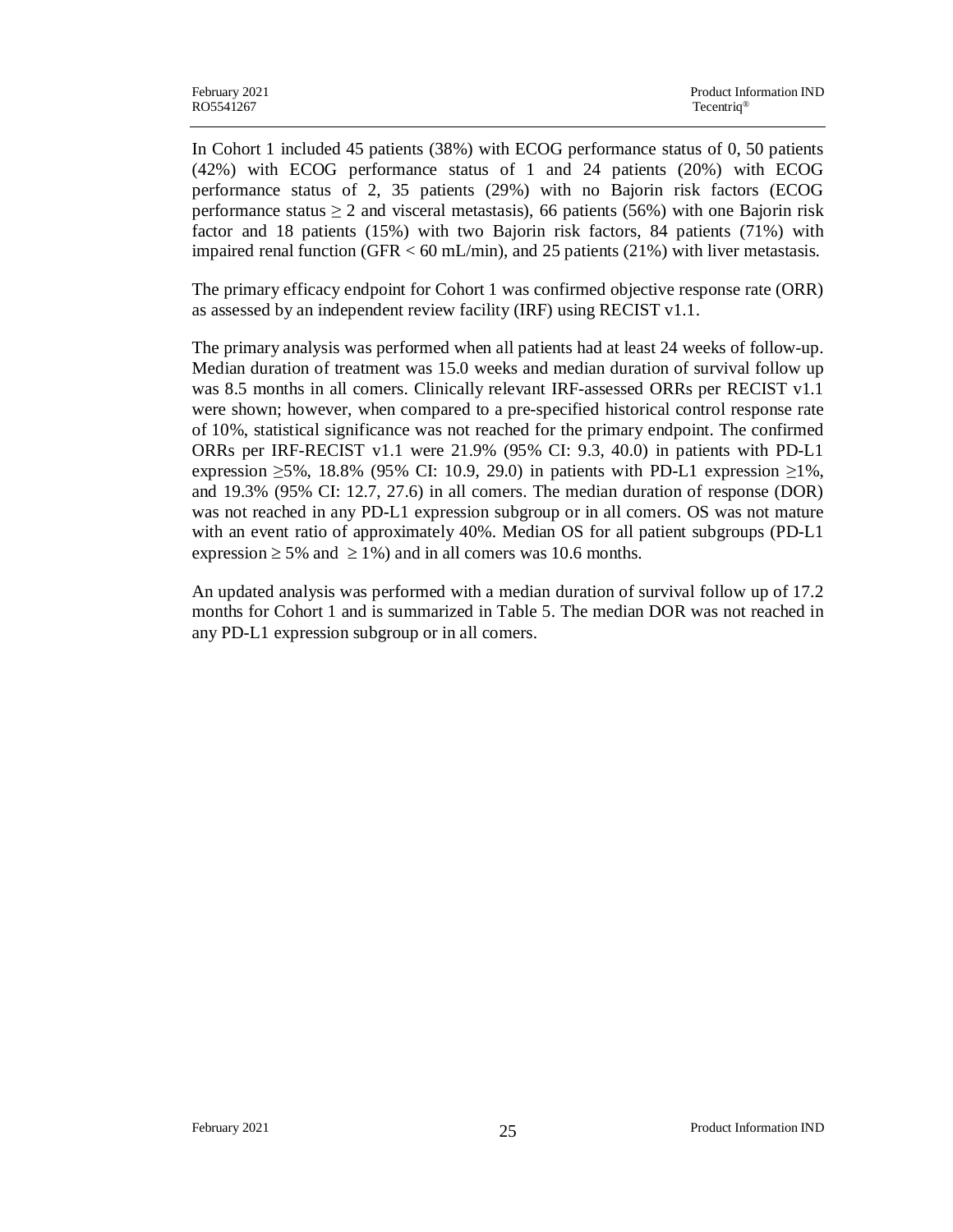| <b>Efficacy Endpoints</b>       | $PD-L1$<br>expression<br>of $\geq$ 5% in IC | PD-L1<br>expression<br>of $\geq$ 1% in IC | <b>All Comers</b> |
|---------------------------------|---------------------------------------------|-------------------------------------------|-------------------|
| ORR (IRF-Assessed; RECIST v1.1) | $n = 32$                                    | $n = 80$                                  | $n = 119$         |
| No. of Responders (%)           | $9(28.1\%)$                                 | 19 (23.8%)                                | 27 (22.7%)        |
| 95% CI                          | 13.8, 46.8                                  | 15.0, 34.6                                | 15.5, 31.3        |
| No. of complete response (%)    | 4(12.5%)                                    | $8(10.0\%)$                               | $11(9.2\%)$       |
| 95% CI                          | (3.5, 29.0)                                 | (4.4, 18.8)                               | (4.7, 15.9)       |
| No. of partial response (%)     | 5(15.6%)                                    | 11 (13.8%)                                | $16(13.4\%)$      |
| 95% CI                          | (5.3, 32.8)                                 | (7.1, 23.3)                               | (7.9, 20.9)       |
| DOR (IRF-Assessed; RECIST v1.1) | $n = 9$                                     | $n = 19$                                  | $n = 27$          |
| Patients with event (%)         | 3(33.3%)                                    | 5(26.3%)                                  | 8 (29.6%)         |
| Median (months) (95% CI)        | NE $(11.1, NE)$                             | NE (NE, NE)                               | NE (14.1, NE)     |
| PFS (IRF-Assessed; RECIST v1.1) | $n = 32$                                    | $n = 80$                                  | $n = 119$         |
| Patients with event (%)         | 24 (75.0%)                                  | 59 (73.8%)                                | 88 (73.9%)        |
| Median (months) (95% CI)        | 4.1(2.3, 11.8)                              | 2.9(2.1, 5.4)                             | 2.7(2.1, 4.2)     |
| <b>OS</b>                       | $n = 32$                                    | $n = 80$                                  | $n = 119$         |
| Patients with event (%)         | 18(56.3%)                                   | 42 (52.5%)                                | 59 (49.6%)        |
| Median (months) (95% CI)        | 12.3(6.0, NE)                               | 14.1 (9.2, NE)                            | 15.9 (10.4, NE)   |
| 1-year OS rate $(\%)$           | 52.4%                                       | 54.8%                                     | 57.2%             |

### **Table 5 Summary of updated efficacy from IMvigor210 Cohort 1**

CI=confidence interval; DOR=duration of response; IC= tumor-infiltrating immune cells; IRF= independent review facility; NE=not estimable; ORR=objective response rate; OS=overall survival; PFS=progression-free survival; RECIST=Response Evaluation Criteria in Solid Tumors v1.1.

In Cohort 2, the co-primary efficacy endpoints were confirmed ORR as assessed by an IRF using RECIST v1.1 and investigator-assessed ORR according to Modified RECIST (mRECIST) criteria. There were 310 patients treated with Tecentriq 1200 mg by intravenous infusion every 3 weeks until loss of clinical benefit. The primary analysis of Cohort 2 was performed when all patients had at least 24 weeks of follow-up. The study met its co-primary endpoints in Cohort 2, demonstrating statistically significant ORRs per IRF-assessed RECIST v1.1 and investigator-assessed mRECIST compared to a prespecified historical control response rate of 10%.

An analysis was also performed with a median duration of survival follow up 21.1 months for Cohort 2. The confirmed ORRs per IRF-RECIST v1.1 were 28.0% (95% CI: 19.5, 37.9) in patients with PD-L1 expression  $\geq$  5%, 19.3% (95% CI: 14.2, 25.4) in patients with PD-L1 expression  $\geq 1\%$ , and 15.8% (95% CI: 11.9, 20.4) in all comers. The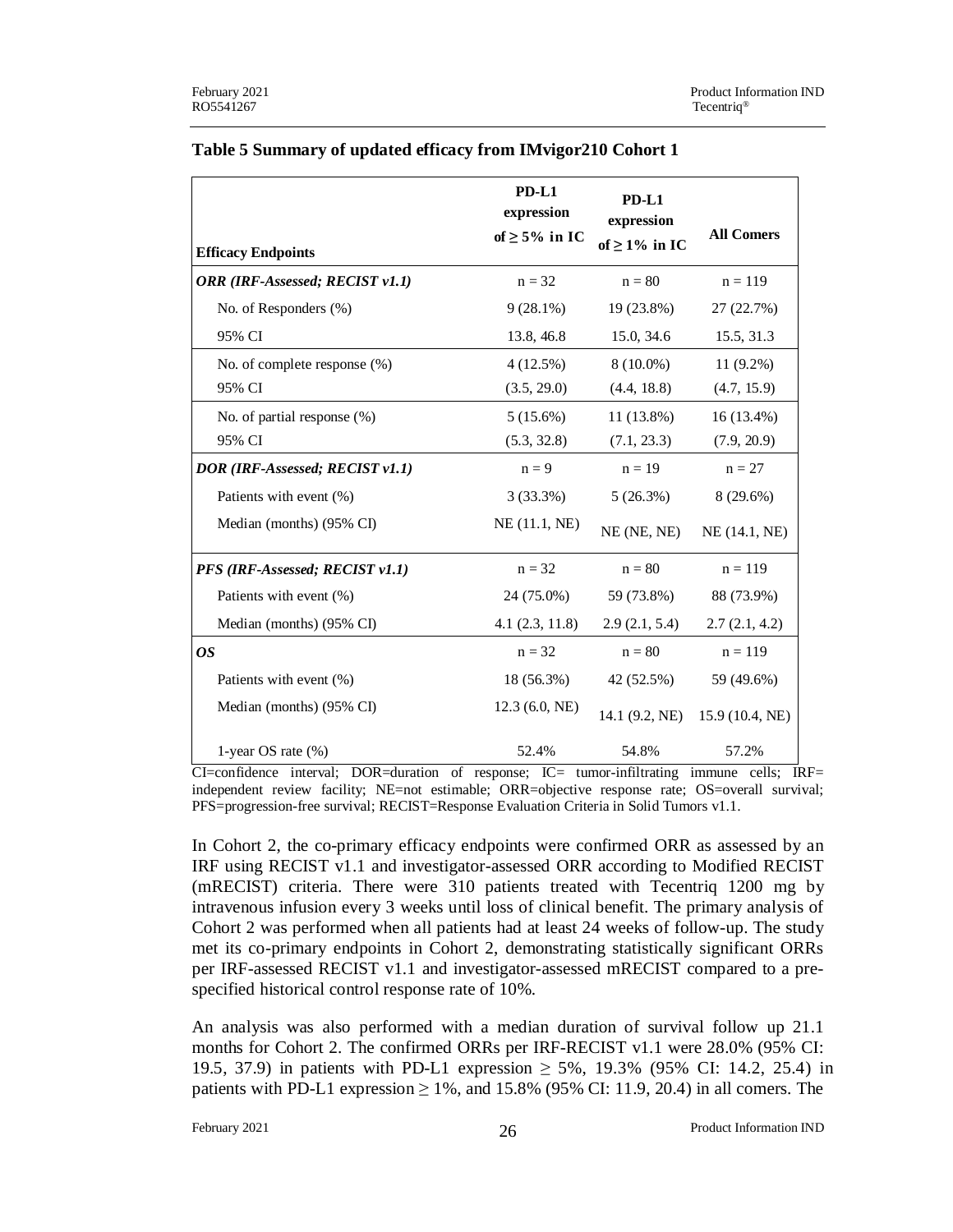confirmed ORR per investigator-assessed mRECIST was 29.0% (95% CI: 20.4, 38.9) in patients with PD-L1 expression  $\geq$  5%, 23.7% (95% CI: 18.1, 30.1) in patients with PD-L1 expression  $\geq 1\%$ , and 19.7% (95% CI: 15.4, 24.6) in all comers. The rate of complete response per IRF-RECIST v1.1 in the all comer population was 6.1% (95% CI: 3.7, 9.4). Median DOR was not reached in any PD-L1 expression subgroup or in all comers, however was reached in patients with PD-L1 expression <1% (13.3 months; 95% CI 4.2, NE). The OS rate at 12 months was 37% in all comers.

## **NSCLC**

1L non-squamous NSCLC

### IMpower150

A phase III, open-label, randomized study, GO29436 (IMpower150), was conducted to evaluate the efficacy and safety of Tecentriq in combination with paclitaxel and carboplatin, with or without bevacizumab, in chemotherapy-naïve patients with metastatic non-squamous NSCLC. A total of 1202 patients were enrolled and were randomized in a 1:1:1 ratio to receive one of the treatment regimens described in Table 6. Randomization was stratified by sex, presence of liver metastases and PD-L1 tumor expression on tumor cells (TC) and tumor infiltrating cells (IC).

| Treatment | Induction (Four or Six 21-day cycles)                                                                                                                                                                                                  | Maintenance (21-day                 |
|-----------|----------------------------------------------------------------------------------------------------------------------------------------------------------------------------------------------------------------------------------------|-------------------------------------|
| regimen   |                                                                                                                                                                                                                                        | cycles)                             |
|           |                                                                                                                                                                                                                                        |                                     |
| A         | Tecentriq <sup>a</sup> (1200 mg) + paclitaxel <sup>b,c</sup> (200<br>$mg/m2$ ) + carboplatin <sup>c</sup> (AUC 6)                                                                                                                      | Tecentriq <sup>a</sup> (1200 mg)    |
| B         | Tecentriq <sup>a</sup> (1200 mg) + bevacizumab <sup>d</sup> (15   Tecentriq <sup>a</sup> (1200 mg) +<br>$mg/kg$ ) + paclitaxel <sup>b,c</sup> (200 mg/m2) + bevacizumab <sup>d</sup> (15 mg/kg)<br>carboplatin <sup>c</sup> (AUC $6$ ) |                                     |
|           | Bevacizumab <sup>d</sup> (15 mg/kg) + paclitaxel <sup>b,c</sup><br>$(200 \text{ mg/m2}) + \text{carbonlatin}^{\text{c}}$ (AUC 6)                                                                                                       | Bevacizumab <sup>d</sup> (15 mg/kg) |

<sup>a</sup>Tecentriq is administered until loss of clinical benefit as assessed by the investigator

<sup>b</sup>The paclitaxel starting dose for patients of Asian race/ethnicity was 175 mg/m2 due to higher overall level of hematologic toxicities in patients from Asian countries compared with those from non-Asian countries. <sup>c</sup>Carboplatin and paclitaxel are administered until completion of 4 or 6 cycles, or progressive disease or unacceptable toxicity whichever occurs first

<sup>d</sup>Bevacizumab is administered until progressive disease or unacceptable toxicity

Patients were excluded if they had history of autoimmune disease; administration of a live, attenuated vaccine within 28 days prior to randomization; administration of systemic immunostimulatory agents within 4 weeks or systemic immunosuppressive medications within 2 weeks prior to randomization; active or untreated CNS metastases; clear tumor infiltration into the thoracic great vessels or clear cavitation of pulmonary lesions, as seen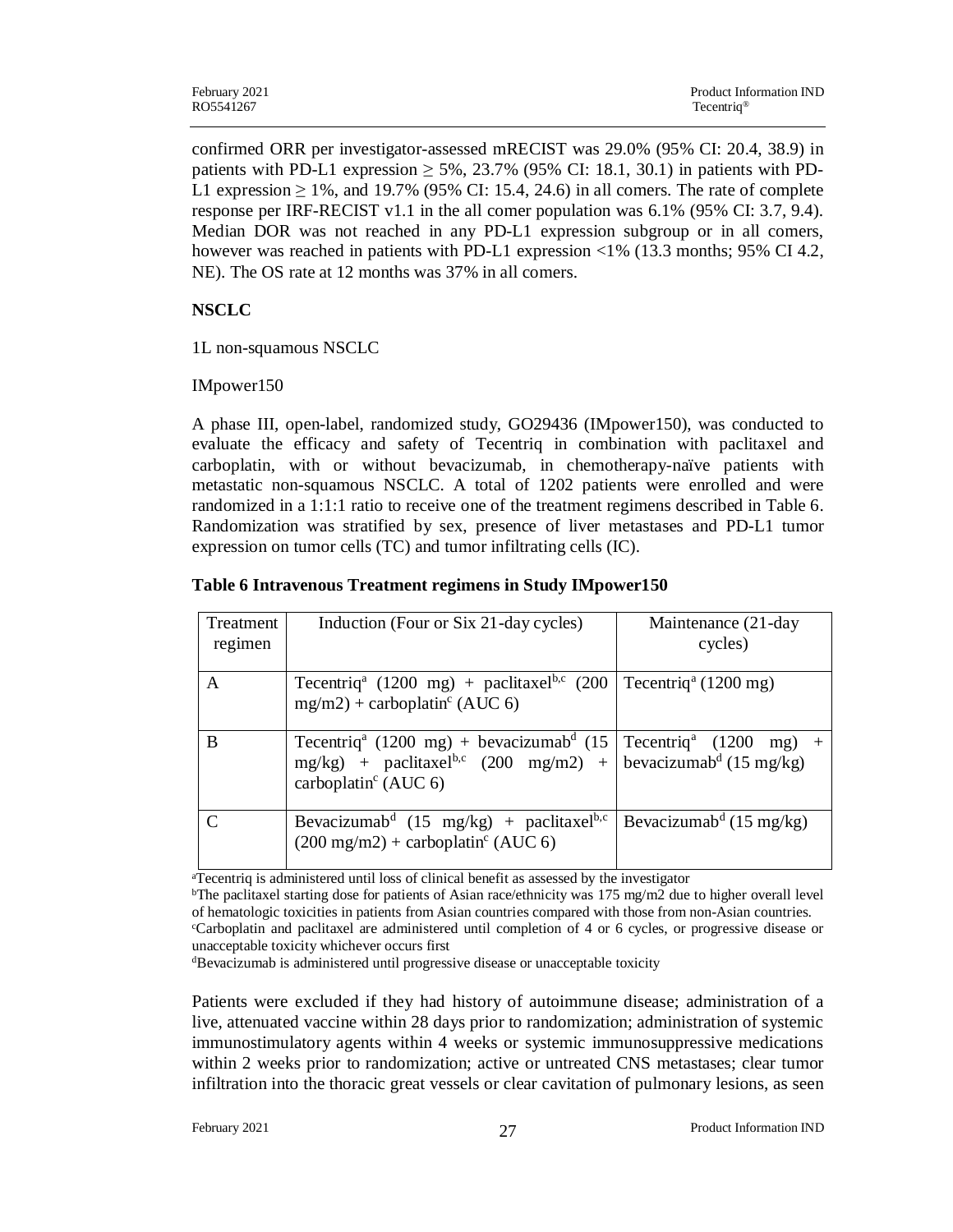on imaging. Tumor assessments were conducted every 6 weeks for the first 48 weeks following Cycle 1, Day 1 and then every 9 weeks thereafter.

The demographics and baseline disease characteristics of the study population were well balanced between the treatment arms. The median age was 63 years (range: 31 to 90), and 60% of patients were male. The majority of patients were white (82%). Approximately 10% of patients had known EGFR mutations, 4% had known ALK rearrangements, 14% had liver metastases at baseline, and most patients were current or previous smokers (80%). Baseline ECOG performance status was 0 (43%) or 1 (57%).

At the time of the final analysis for PFS, patients had a median follow up time of 15.3 months. The ITT population, including patients with EGFR mutations or ALK rearrangements who should have been previously treated with tyrosine kinase inhibitors, demonstrated PFS improvement in Arm B as compared to Arm C (HR: 0.61 [95% CI: 0.52, 0.72] median PFS 8.3 vs. 6.8 months).

At the time of the interim OS analysis, patients had a median follow up time of 19.7 months. The key results from this analysis are summarized in Table 7. Kaplan-Meier curves for OS in the ITT population are presented in Figure 2. Figure 3 summarizes the results of OS in the ITT and PD-L1 subgroups, demonstrating OS benefit with Tecentriq in all subgroups, including those with PD-L1 expression <1% on TC and IC. Updated PFS results are also demonstrated in Figures 4 and 5.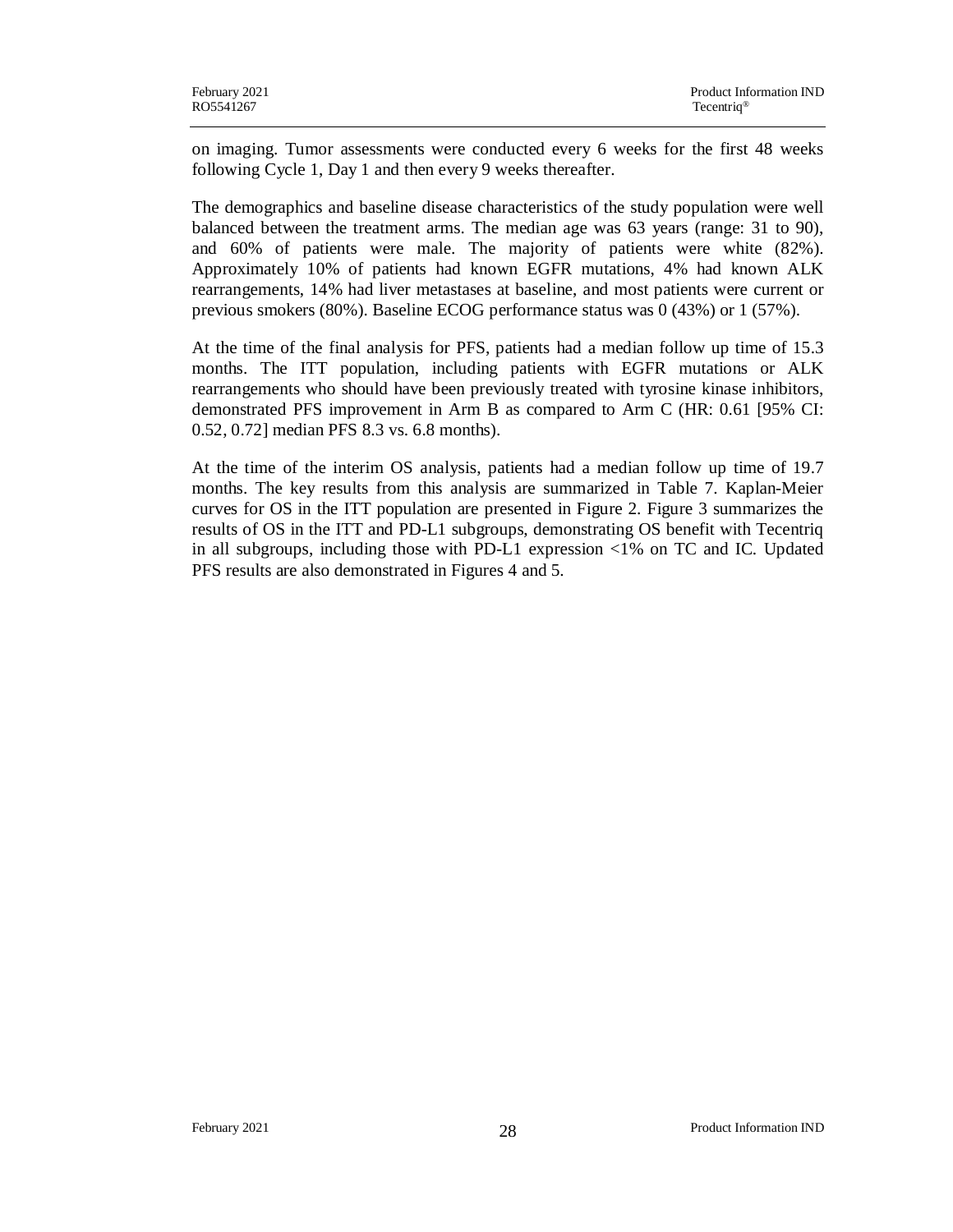| Key efficacy endpoints                                                          | Arm B            | Arm C            |  |  |
|---------------------------------------------------------------------------------|------------------|------------------|--|--|
| OS interim analysis                                                             | $n=400$          | $n=400$          |  |  |
|                                                                                 |                  |                  |  |  |
| No. of deaths $(\% )$                                                           | 192 (48.0%)      | 230 (57.5%)      |  |  |
| Median time to events (months)                                                  | 19.8             | 14.9             |  |  |
| 95% CI                                                                          | (17.4, 24.2)     | (13.4, 17.1)     |  |  |
| Stratified hazard ratio (95% CI)                                                | 0.76(0.63, 0.93) |                  |  |  |
| $p$ -value $^{1,2}$                                                             |                  | 0.006            |  |  |
| 6-month $OS(%)$                                                                 | 85               | 81               |  |  |
| 12-month OS $(\%)$                                                              | 68               | 61               |  |  |
| Investigator-assessed PFS (RECIST v1.1)                                         | $n=400$          | $n=400$          |  |  |
| No. of events $(\% )$                                                           | 291 (72.8%)      | 355 (88.8%)      |  |  |
| Median duration of PFS (months)                                                 | 8.4              | 6.8              |  |  |
| 95% CI                                                                          | (8.0, 9.9)       | (6.0, 7.0)       |  |  |
| Stratified hazard ratio <sup>‡</sup> (95% CI)                                   |                  | 0.59(0.50, 0.69) |  |  |
| p-value 1,2                                                                     |                  | < 0.0001         |  |  |
| 12-month PFS (%)                                                                | 38               | 20               |  |  |
| <b>Investigator-assessed Overall Best</b><br>Response <sup>3</sup> (RECIST 1.1) | $n=397$          | $n = 393$        |  |  |
| No. of responders (%)                                                           | 224 (56.4%)      | 158 (40.2%)      |  |  |
| 95% CI                                                                          | (51.4, 61.4)     | (35.3, 45.2)     |  |  |
| No. of complete response (%)                                                    | $11(2.8\%)$      | $3(0.8\%)$       |  |  |
| No. of partial response (%)                                                     | 213 (53.7%)      | 155 (39.4%)      |  |  |
| Investigator-assessed DOR (RECIST 1.1)                                          | $n = 224$        | $n=158$          |  |  |
| Median in months                                                                | 11.5             | 6.0              |  |  |
| 95% CI                                                                          | (8.9, 15.7)      | (5.5, 6.9)       |  |  |

### **Table 7 Summary of updated efficacy from IMpower150**

1.Based on the stratified log-rank test

2. For informational purposes; comparisons between Arm B and Arm C in the ITT population were not formally tested yet, as per the pre-specified analysis hierarchy.

3. Overall best response for complete response and partial response

‡ Stratified by sex, presence of liver metastases and PD-L1 tumor expression on TC and IC PFS=progression-free survival; RECIST=Response Evaluation Criteria in Solid Tumors v1.1.; CI=confidence interval; ORR=objective response rate; DOR=duration of response; OS=overall survival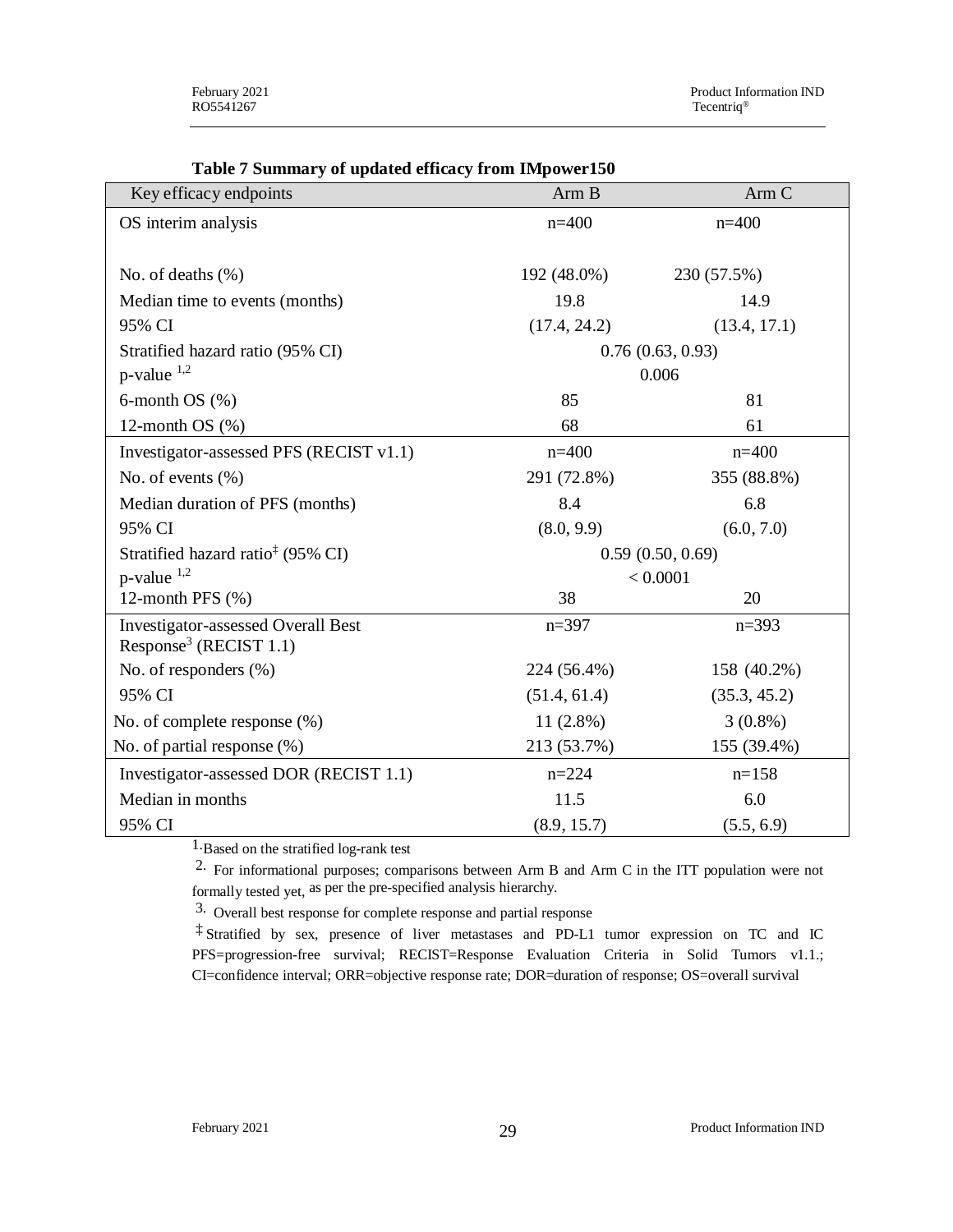## **Figure 2: Kaplan-Meier Plot for Overall Survival in the ITT population (IMpower150)**



#### **Figure 3: Forest plot of overall survival by PD-L1 expression in the ITT population (IMpower150)**



#### **Figure 4: Kaplan-Meier Plot for updated Progression Free Survival in the ITT population (IMpower150)**



February 2021 **Product Information IND** 30 **Product Information IND**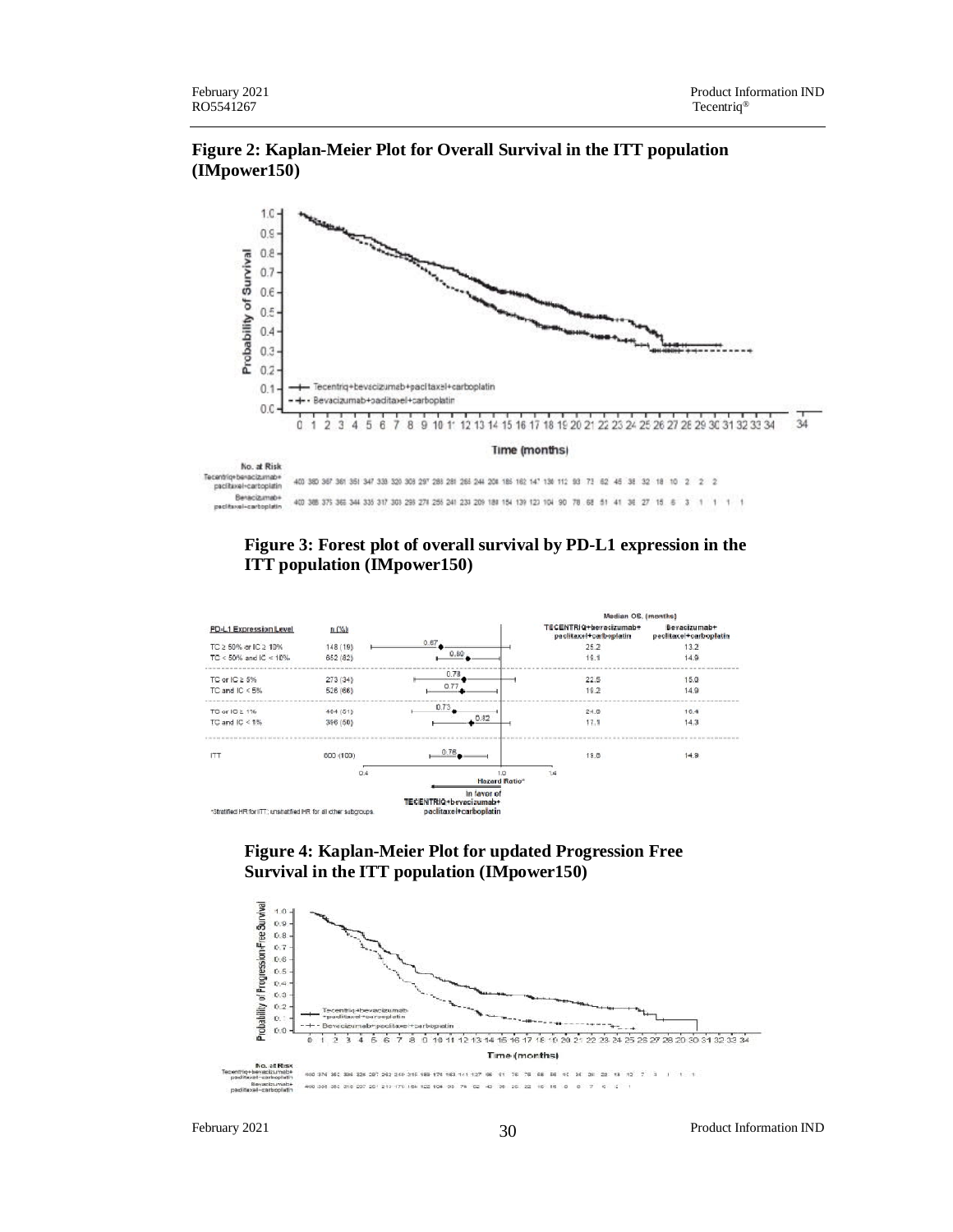

### **Figure 5: Forest plot of updated progression free survival by PD-L1 expression in the ITT population (IMpower150)**

Pre-specified subgroup analyses from the interim OS analysis showed numerical OS improvements in the Tecentriq with bevacizumab, paclitaxel, carboplatin arm as compared to the bevacizumab, paclitaxel and carboplatin arm for patients with EGFR mutations or ALK rearrangements (HR: 0.54 [95% CI: 0.29, 1.03], median OS NE vs. 17.5 months) and liver metastases (HR:0.52 [95% CI: 0.33, 0.82], median OS 13.3 vs 9.4 months). Numerical PFS improvements were also shown in patients with EGFR mutations or ALK rearrangements (HR: 0.55 [95% CI 0.34, 0.90], median PFS 10 vs. 6.1 months) and liver metastases (HR: 0.41 [95%CI 0.26, 0.62], median PFS 8.2 vs. 5.4 months).

This study also evaluated Physical Function and Patient-Reported Treatment-Related Symptoms using the EORTC QLQ-C30 and EORTC QLQ-LC13 measures at the time of the final PFS analysis. On average, patients who received Tecentriq with bevacizumab, paclitaxel and carboplatin reported minimal treatment burden as indicated by minimal deterioration in both Physical Function and Patient-Reported Treatment-Related Symptom Scores (i.e. fatigue, constipation, diarrhea, nausea/vomiting, hemoptysis, dysphagia, and sore mouth) while on treatment. Average patient-reported physical function and treatment-related symptom scores in both patients who received Tecentriq with bevacizumab, paclitaxel and carboplatin as well as patients who received bevacizumab in combination with paclitaxel and carboplatin, were comparable while on treatment.

### *1L ES - SCLC*

### *IMpower133*

A Phase I/III, randomized, multicenter, double-blind, placebo controlled study, GO30081 (IMpower133), was conducted to evaluate the efficacy and safety of Tecentriq in combination with carboplatin and etoposide in patients with chemotherapy-naïve ES-SCLC. A total of 403 patients were randomized (1:1) to receive one of the treatment regimens described in Table 8. Randomization was stratified by sex, ECOG performance status, and presence of brain metastases.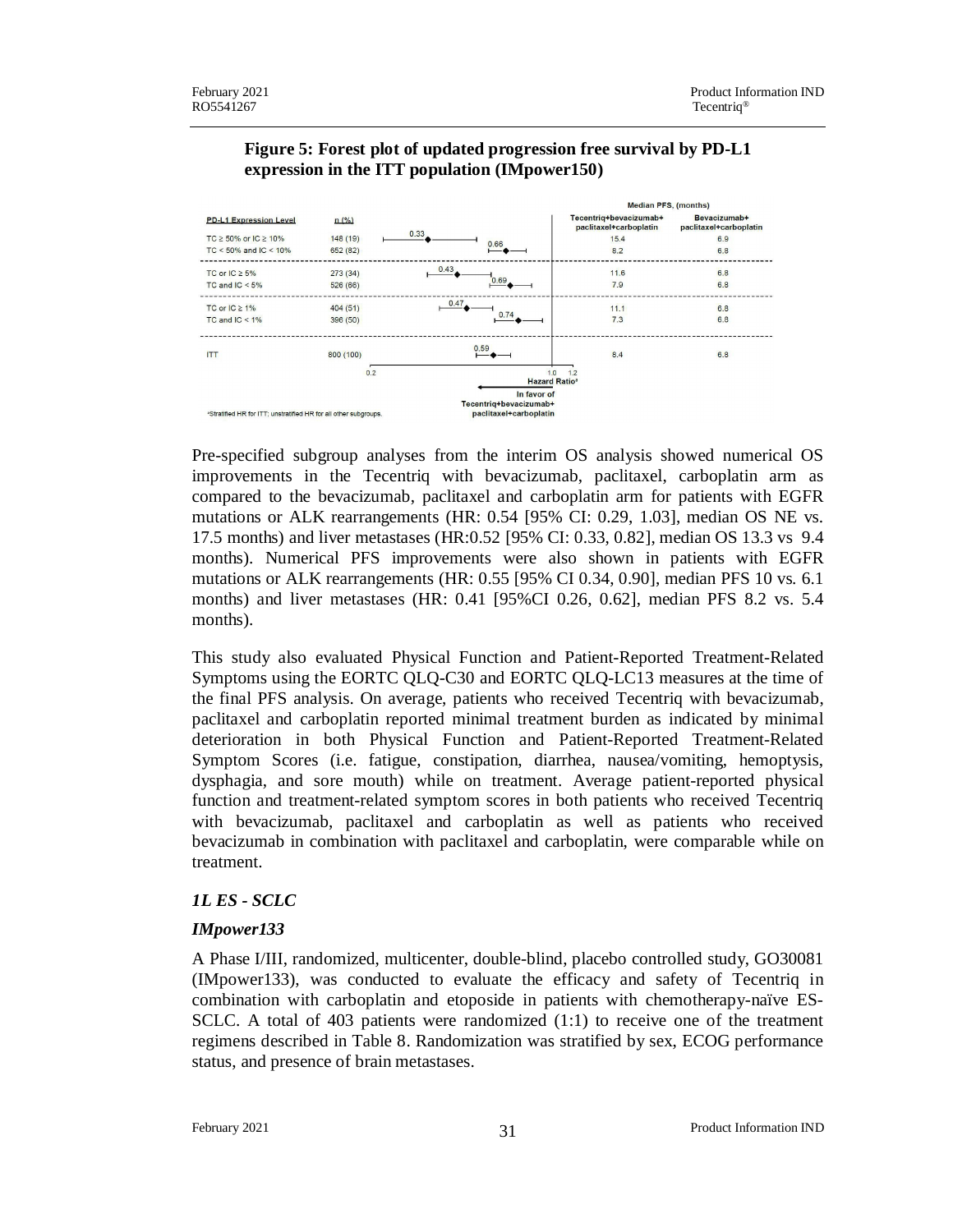| February 2021 | Product Information IND |
|---------------|-------------------------|
| RO5541267     | Tecentriq <sup>®</sup>  |

This study excluded patients who had active or untreated CNS metastases; history of autoimmune disease; administration of live, attenuated vaccine within 4 weeks prior to randomization administration of systemic immunosuppressive medications within 1 week prior to randomization. Tumor assessments were conducted every 6 weeks for the first 48 weeks following Cycle 1, Day 1 and then every 9 weeks thereafter. Patients treated beyond disease progression had tumor assessment conducted every 6 weeks until treatment discontinuation.

|  | Table 8 Intravenous Treatment Regimen in Study IMpower133 |  |  |  |  |  |  |
|--|-----------------------------------------------------------|--|--|--|--|--|--|
|  |                                                           |  |  |  |  |  |  |

| Treatmen<br>t regimen | Induction<br>(Four 21-Day Cycles)                                                                     | Maintenance<br>$(21$ -Day Cycles) |
|-----------------------|-------------------------------------------------------------------------------------------------------|-----------------------------------|
| A                     | Tecentriq $(1200 \text{ mg})^a$ + carboplatin $(AUC 5)^b$<br>+ etoposide $(100 \text{ mg/m}^2)^{b,c}$ | Tecentriq $(1200 \text{ mg})^a$   |
| B                     | placebo + carboplatin $(AUC 5)^b$ + etoposide<br>$(100 \text{ mg/m}^2)^{b,c}$                         | placebo                           |

<sup>a</sup>Tecentriq is administered until loss of clinical benefit as assessed by investigator

<sup>b</sup>Carboplatin and etoposide is administered until completion of 4 cycles, or progressive disease or unacceptable toxicity whichever occurs first

<sup>c</sup>Etoposide is administered on day 1, 2 and 3 of each cycle

The demographic and baseline disease characteristics of the primary analysis population were well balanced between the treatment arms. The median age was 64 years (range: 26 to 90 years). The majority of patients were male (65%), white (80%), and 9% had brain metastases and most patients were current or previous smokers (97%). Baseline ECOG performance status was  $0$  (35%) or 1 (65%).

At the time of the primary analysis, patients had a median survival follow up time of 13.9 months. The key results are summarized in Table 9. Kaplan-Meier curves for OS and PFS are presented in Figure 6 and 7.

| <b>Key efficacy endpoints</b>                 | Arm A<br>$(Tecentriq +$<br>$carbonlatin +$<br>etoposide) | Arm B<br>$(Placebo +$<br>$carbonlatin +$<br>etoposide) |
|-----------------------------------------------|----------------------------------------------------------|--------------------------------------------------------|
| Co-primary endpoints                          |                                                          |                                                        |
| OS analysis                                   | $n=201$                                                  | $n=202$                                                |
| No. of deaths $(\%)$                          | 104 (51.7%)                                              | 134 (66.3%)                                            |
| Median time to events (months)                | 12.3                                                     | 10.3                                                   |
| 95% CI                                        | (10.8, 15.9)                                             | (9.3, 11.3)                                            |
| Stratified hazard ratio <sup>‡</sup> (95% CI) | 0.70(0.54, 0.91)                                         |                                                        |
| p-value                                       | 0.0069                                                   |                                                        |

#### *Table 9 Summary of efficacy from IMpower133*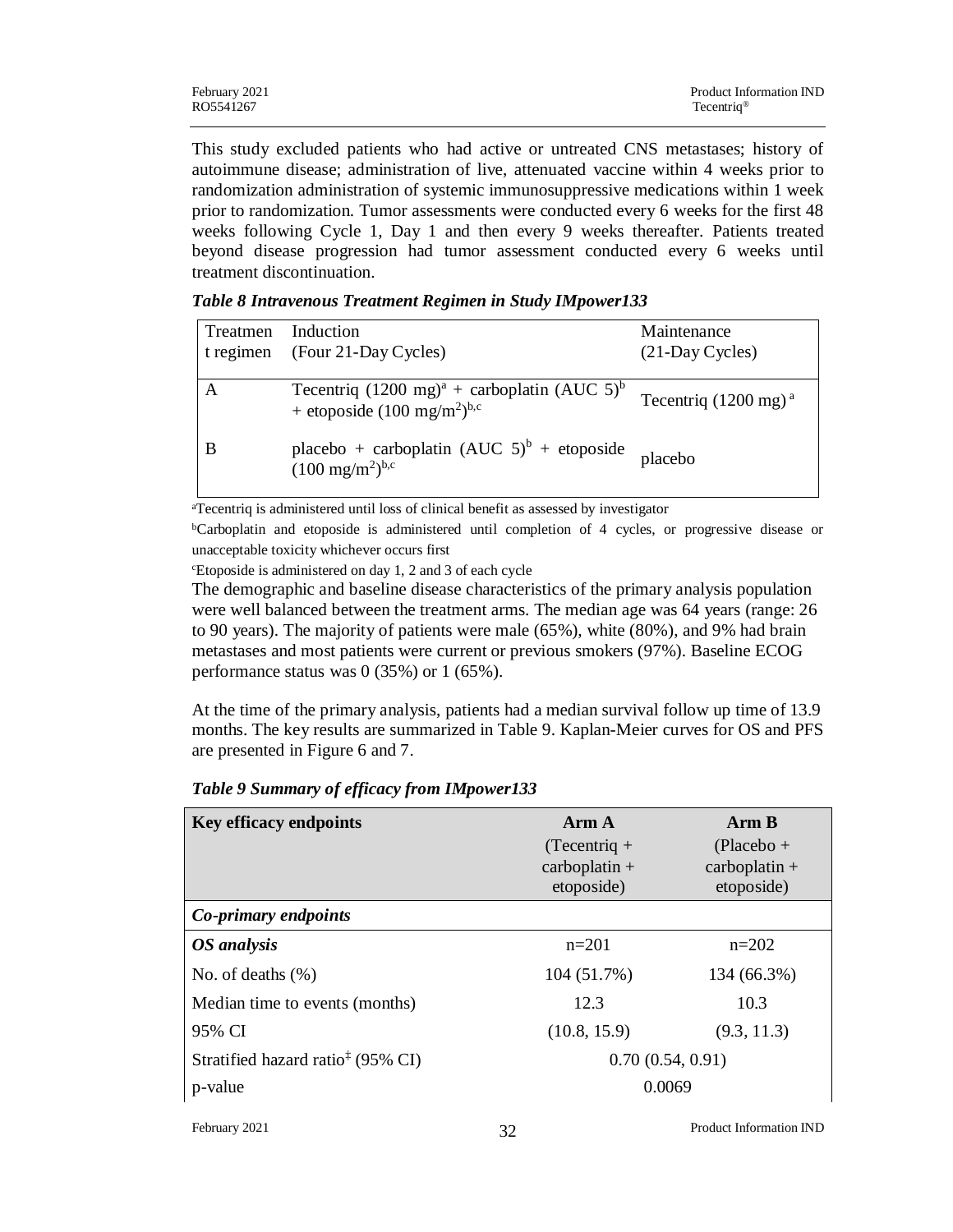| <b>Key efficacy endpoints</b>                  | Arm A                                           | Arm B                                         |
|------------------------------------------------|-------------------------------------------------|-----------------------------------------------|
|                                                | $(Tecentriq +$<br>$carbonlatin +$<br>etoposide) | $(Placebo +$<br>$carbonhatin +$<br>etoposide) |
| 12-month $OS$ $%$                              | 51.7                                            | 38.2                                          |
| <b>Investigator-assessed PFS (RECIST v1.1)</b> | $n=201$                                         | $n=202$                                       |
| No. of events $(\% )$                          | 171 (85.1%)                                     | 189 (93.6%)                                   |
| Median duration of PFS (months)                | 5.2                                             | 4.3                                           |
| 95% CI                                         | (4.4, 5.6)                                      | (4.2, 4.5)                                    |
| Stratified hazard ratio <sup>‡</sup> (95% CI)  | 0.77(0.62, 0.96)                                |                                               |
| p-value                                        | 0.0170                                          |                                               |
| 6-month PFS $(\% )$                            | 30.9                                            | 22.4                                          |
| 12-month PFS $(\%)$                            | 12.6                                            | 5.4                                           |
| <b>Secondary</b> endpoints                     |                                                 |                                               |
| <b>Investigator-assessed ORR (RECIST 1.1)</b>  | $n=201$                                         | $n=202$                                       |
| No. of responders $(\%)$                       | $121(60.2\%)$                                   | 130 (64.4%)                                   |
| 95% CI                                         | (53.1, 67.0)                                    | (57.3, 71.0.)                                 |
| No. of complete response (%)                   | 5(2.5%)                                         | $2(1.0\%)$                                    |
| No. of partial response (%)                    | 116(57.7%)                                      | 128 (63.4%)                                   |
| <b>Investigator-assessed DOR (RECIST 1.1)</b>  | $n = 121$                                       | $n = 130$                                     |
| Median in months                               | 4.2                                             | 3.9                                           |
| 95% CI                                         | (4.1, 4.5)                                      | (3.1, 4.2)                                    |

PFS=progression-free survival; RECIST=Response Evaluation Criteria in Solid Tumors v1.1.; CI=confidence interval; ORR=objective response rate; DOR=duration of response; OS=overall survival ‡ Stratified by sex and ECOG performance status



201 191 187 182 180 174 159 142 130 121 108 92 74 58 46 33 21 11

## **Figure 6: Kaplan-Meier Plot of Overall Survival (IMpower133)**

Placebo+c

**No. at Risk**<br>Tecentriq+carboplatin+

Time (months)

February 2021 Product Information IND 33

 $\overline{\phantom{a}}$  $\overline{\mathbf{3}}$  $\overline{\mathbf{c}}$  $\mathbf{1}$ 

 $\overline{\mathbf{3}}$  $\overline{\mathbf{3}}$  $\overline{2}$  $\overline{2}$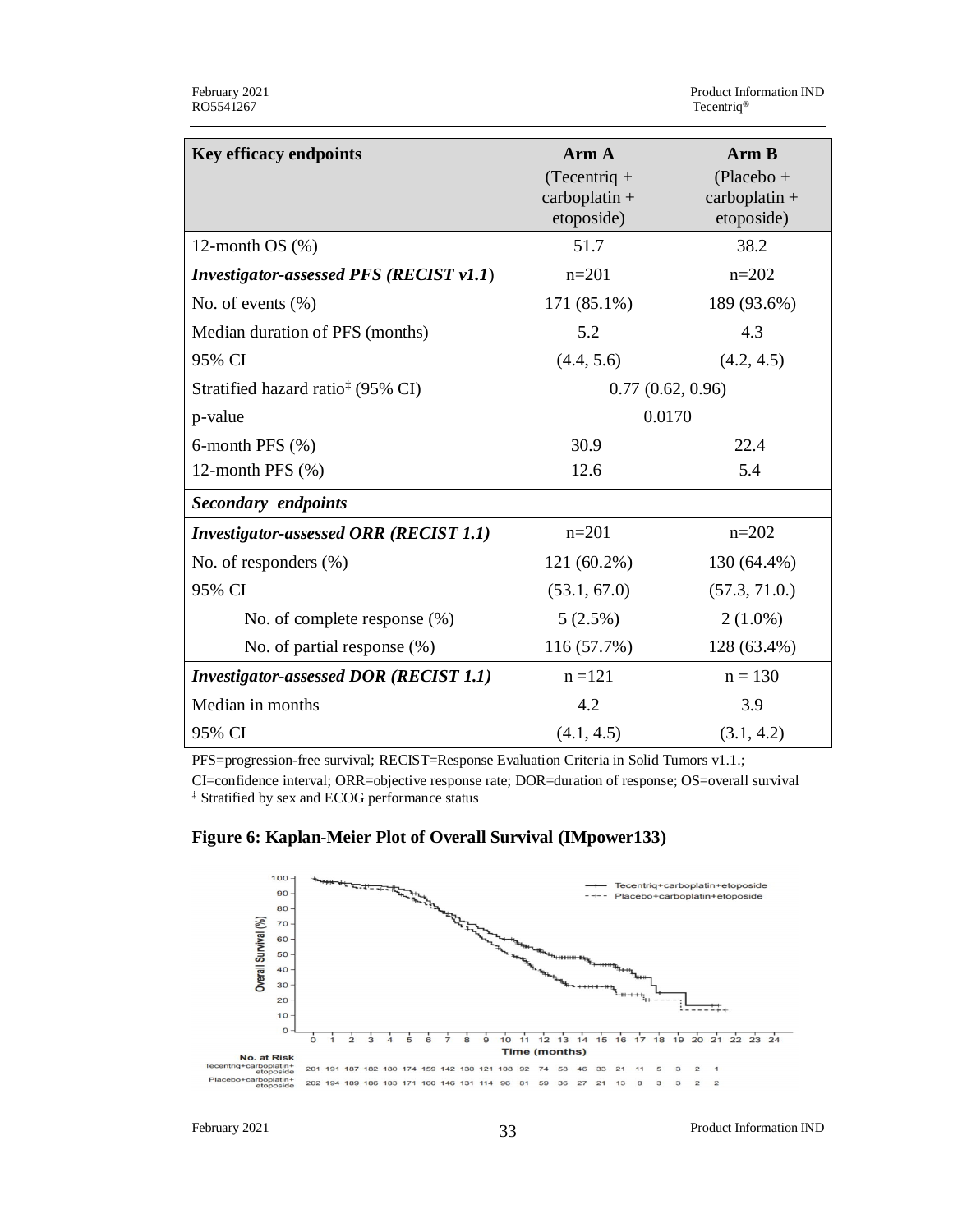

**Figure 7: Kaplan-Meier Plot of Progression-Free Survival (IMpower133)**

This study also included an exploratory analysis of average score changes from baseline in patient-reported symptoms, physical function, and health-related quality of life (measured using the EORTC QLC-C30 and QLC-LC13). On average, patients who received Tecentriq with carboplatin and etoposide reported early and notable improvements in lung cancer-related symptoms (e.g., coughing, chest pain, dyspnea) and physical function. Changes in treatment-related symptoms (e.g., diarrhea, nausea and vomiting, sore mouth, peripheral neuropathy) were comparable between arms throughout induction and most visits through week 54. Overall, patients treated with Tecentriq, carboplatin and etoposide achieved more pronounced and enduring improvements in health-related quality of life  $\geq 10$ -point score increases at most visits through Week 48) compared to patients treated with placebo, carboplatin and etoposide, who reported nominal improvements (<10-point score increases) at most study treatment visits.

#### *Non-small cell lung cancer*

#### *OAK*

A phase III, open-label, multi-center, international, randomized study, GO28915 (OAK), was conducted to evaluate the efficacy and safety of Tecentriq compared with docetaxel in patients with locally advanced or metastatic NSCLC who have progressed during or following a platinum-containing regimen. A total of 1225 patients were enrolled, with the primary analysis population consisting of the first 850 randomized patients. Eligible patients were stratified by PD-L1 expression status in tumor-infiltrating immune cells (IC), by the number of prior chemotherapy regimens, and by histology. Patients were randomized (1:1) to receive either Tecentriq or docetaxel. This study excluded patients who had a history of autoimmune disease, active or corticosteroid-dependent brain metastases, administration of a live, attenuated vaccine within 28 days prior to enrollment,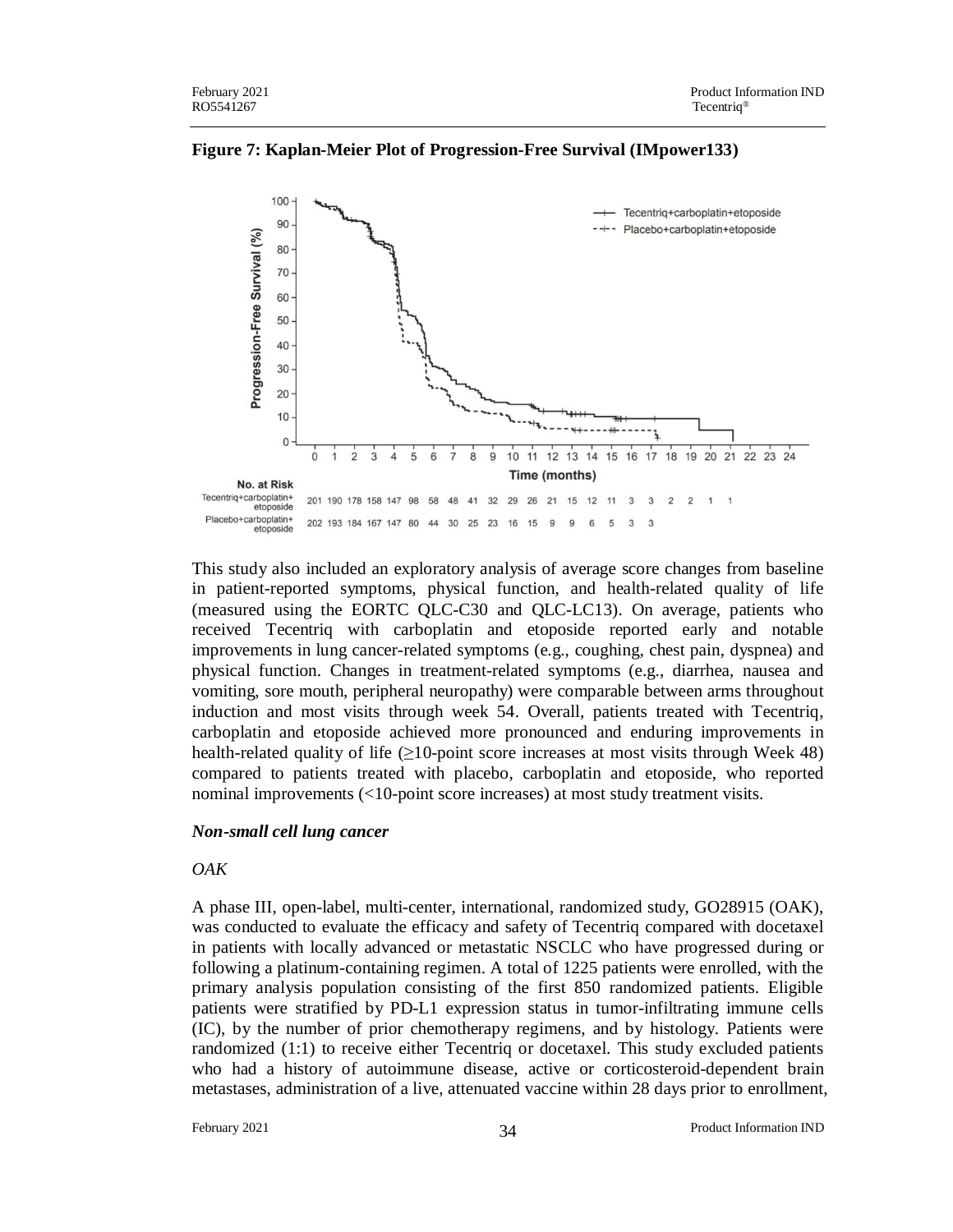administration of systemic immunostimulatory agents within 4 weeks or systemic immunosuppressive medications within 2 weeks prior to enrollment. Tumor assessments were conducted every 6 weeks for the first 36 weeks, and every 9 weeks thereafter. Tumor specimens were evaluated prospectively for PD-L1 expression on tumor cells (TC) and IC and the results were used to define the PD-L1 expression subgroups for the analyses described below.

The demographic and baseline disease characteristics of the primary analysis population were well balanced between the treatment arms. The median age was 64 years (range: 33 to 85), and 61% of patients were male. The majority of patients were white (70%). Approximately three-fourths of patients had non-squamous disease (74%), 10% had known EGFR mutation, 0.2% had known ALK rearrangements, 10% had CNS metastases at baseline, and most patients were current or previous smokers (82%). Baseline ECOG performance status was 0 (37%) or 1 (63%). Seventy five percent of patients received only one prior platinum-based therapeutic regimen.

Tecentriq was administered as a fixed dose of 1200 mg by IV infusion every 3 weeks. No dose reduction was allowed. Patients were treated until loss of clinical benefit as assessed by the investigator. Docetaxel was administered 75 mg/m2 by IV infusion on day 1 of each 21day cycle until disease progression. For all treated patients, the median duration of treatment was 2.1 months for the docetaxel arm and 3.4 months for the Tecentriq arm.

The primary efficacy endpoint was OS. The key results of this study with a median survival follow-up of 21 months are summarized in Table 10. Kaplan-Meier curves for OS in the ITT population are presented in Figure 1. Figure 2 summarizes the results of OS in the ITT and PD-L1 subgroups, demonstrating OS benefit with Tecentriq in all subgroups, including those with PD-L1 expression <1% in TC and IC.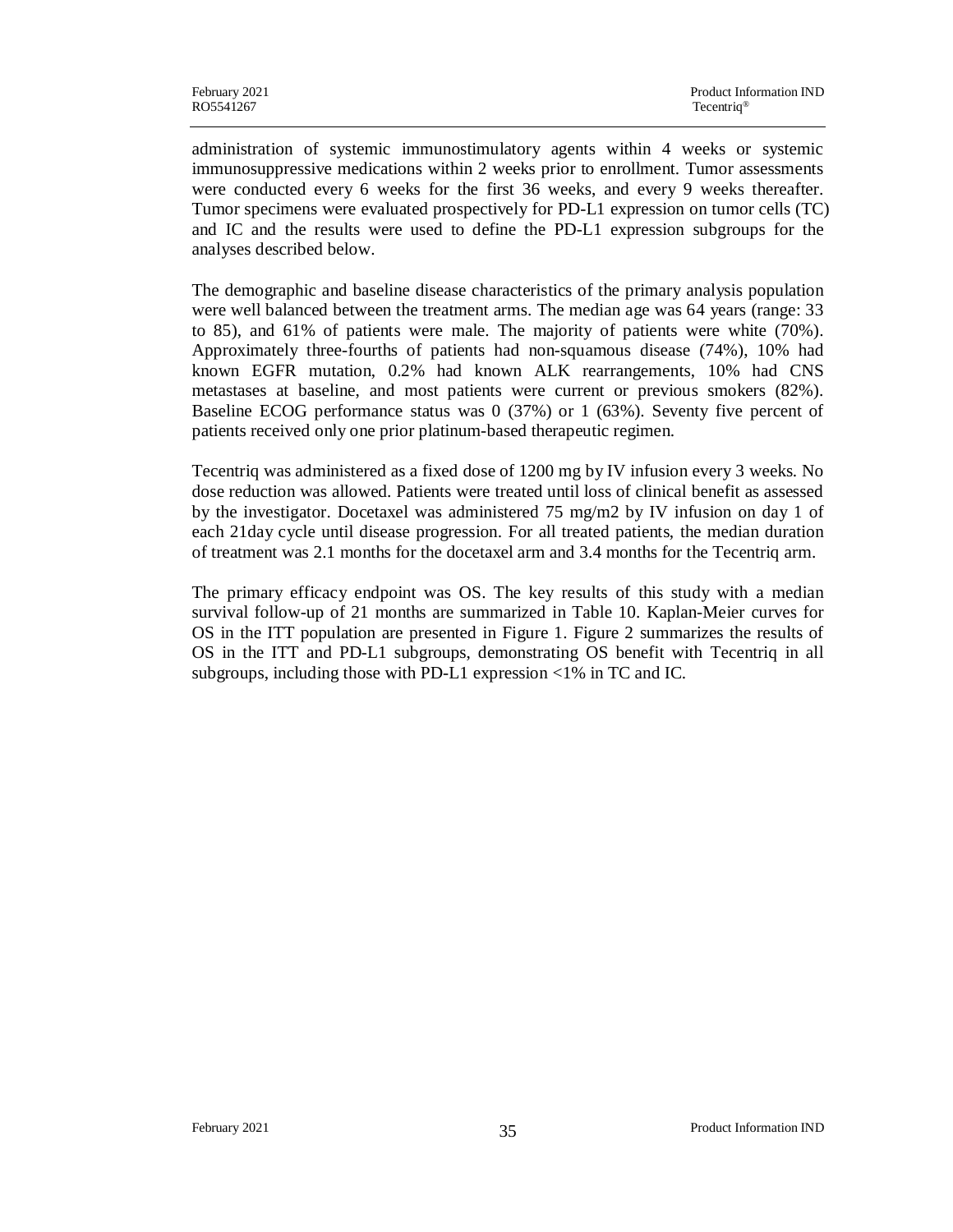| <b>Efficacy endpoints</b>                      | <b>Tecentriq</b> | <b>Docetaxel</b> |  |
|------------------------------------------------|------------------|------------------|--|
| <b>Primary Efficacy Endpoint</b>               |                  |                  |  |
| <i>OS</i>                                      |                  |                  |  |
| All comers*                                    | $n=425$          | $n=425$          |  |
| No. o deaths $(\%)$                            | 271 (64%)        | 298 (70%)        |  |
| Median time to events (months)                 | 13.8             | 9.6              |  |
| 95% CI                                         | (11.8, 15.7)     | (8.6, 11.2)      |  |
| Stratified <sup>†</sup> hazard ratio (95% CI)  |                  | 0.73(0.62, 0.87) |  |
| p-value**                                      |                  | 0.0003           |  |
| 12-month $OS(%)$                               | 218 (55%)        | 151 (41%)        |  |
| 18-month OS $(\%)$                             | 157 (40%)        | 98 (27%)         |  |
| PD-L1 expression $\geq 1\%$ in TC or<br>IC     | $n=241$          | $n = 222$        |  |
| No. of deaths $(\%)$                           | 151 (63%)        | 149 (67%)        |  |
| Median time to events (months)                 | 15.7             | 10.3             |  |
| 95% CI                                         | (12.6, 18.0)     | (8.8, 12.0)      |  |
| Stratified hazard ratio (95% CI)               | 0.74(0.58, 0.93) |                  |  |
| p-value**                                      | 0.0102           |                  |  |
| 12-month $OS$ $%$                              | 58%              | 43%              |  |
| 18-month $OS$ $(\%)$                           | 44%              | 29%              |  |
| <b>Secondary Endpoints</b>                     |                  |                  |  |
| <b>Investigator-assessed PFS (RECIST v1.1)</b> |                  |                  |  |
| All comers*                                    | $n=425$          | $n=425$          |  |
| No. of events $(\% )$                          | 380 (89%)        | 375 (88%)        |  |
| Median duration of PFS<br>(months)             | 2.8              | 4.0              |  |
| 95% CI                                         | (2.6, 3.0)       | (3.3, 4.2)       |  |
| Stratified hazard ratio (95% CI)               |                  | 0.95(0.82, 1.10) |  |
| <b>Investigator-assessed ORR (RECIST v1.1)</b> |                  |                  |  |
| <b>All comers</b>                              | $n=425$          | $n=425$          |  |
| No. of responders (%)                          | 58 (14%)         | 57 (13%)         |  |
| 95% CI                                         | (10.5, 17.3)     | (10.3, 17.0)     |  |
| <b>Investigator-assessed DOR (RECIST v1.1)</b> |                  |                  |  |
| All comers                                     | $n = 58$         | $n = 57$         |  |
| Median in months                               | 16.3             | 6.2              |  |
| 95% CI                                         | (10.0, NE)       | (4.9, 7.6)       |  |

## **Table 10 Summary of Efficacy in the Primary Analysis Population (OAK)**

February 2021 Product Information IND 36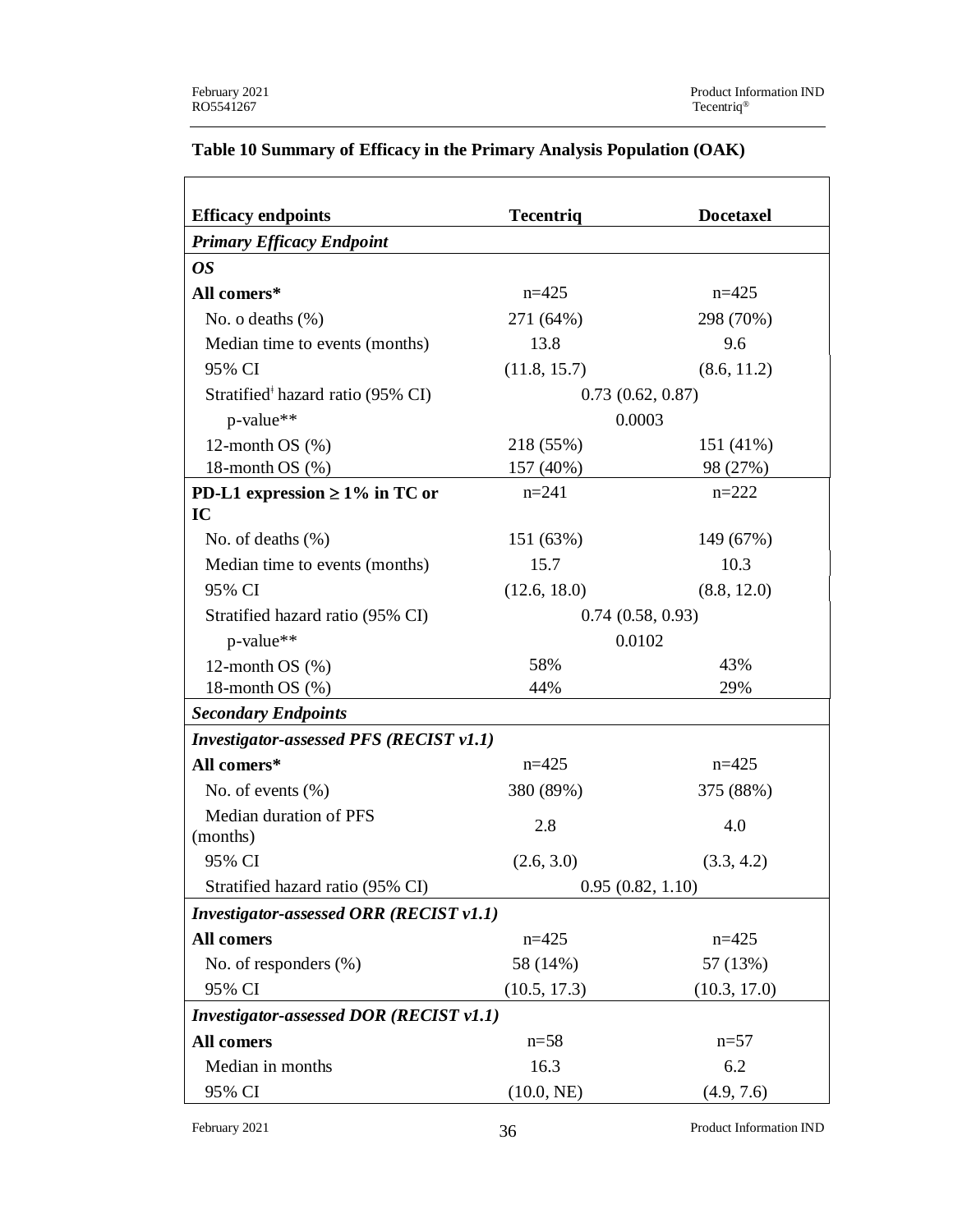CI=confidence interval; DOR=duration of response; IC=tumor-infiltrating immune cells; NE=not estimable; ORR=objective response rate; OS=overall survival; PFS=progression-free survival; RECIST=Response Evaluation Criteria in Solid Tumors v1.1; TC = tumor cells.

\*All comers refers to the primary analysis population consisting of the first 850 randomized patients <sup>ǂ</sup>Stratified by PD-L1 expression in tumor infiltrating immune cells, the number of prior chemotherapy regimens, and histology

\*\* Based on the stratified log-rank test

#### **Figure 8: Kaplan-Meier Plot for Overall Survival in the Primary Analysis Population (all comers) (OAK)**



**Figure 9: Forest Plot of Overall Survival by PD-L1 Expression in the Primary Analysis Population (OAK)**

|                                                                                                                                |     |                                 | Median OS (months)           |                            |
|--------------------------------------------------------------------------------------------------------------------------------|-----|---------------------------------|------------------------------|----------------------------|
| PD-L1 Expression Level                                                                                                         |     |                                 | <b>TECENTRIQ Docetaxel</b>   |                            |
| TC $\ge$ 50% or IC $\ge$ 10% (n=137)<br>TC or IC $\geq 5\%$ (n=265)<br>TC or $IC \ge 1\%$ (n=463)<br>TC and IC < $1\%$ (n=379) |     | 0.41<br>0.67<br>0.74<br>0.75    | 20.5<br>16.3<br>15.7<br>12.6 | 8.9<br>10.8<br>10.3<br>8.9 |
| $ITT (n=850)$                                                                                                                  |     | 0.73                            | 13.8                         | 9.6                        |
|                                                                                                                                | 0.2 |                                 | 2                            |                            |
|                                                                                                                                |     |                                 | Hazard Ratio <sup>a</sup>    |                            |
|                                                                                                                                |     | In favor of<br><b>TECENTRIQ</b> |                              |                            |

<sup>a</sup>Stratified HR for ITT and TC or IC ≥ 1%. Unstratified HR for other subgroups

An improvement in OS was observed with Tecentriq compared to docetaxel in both nonsquamous NSCLC patients (hazard ratio [HR] of 0.73, 95% CI: 0.60, 0.89; median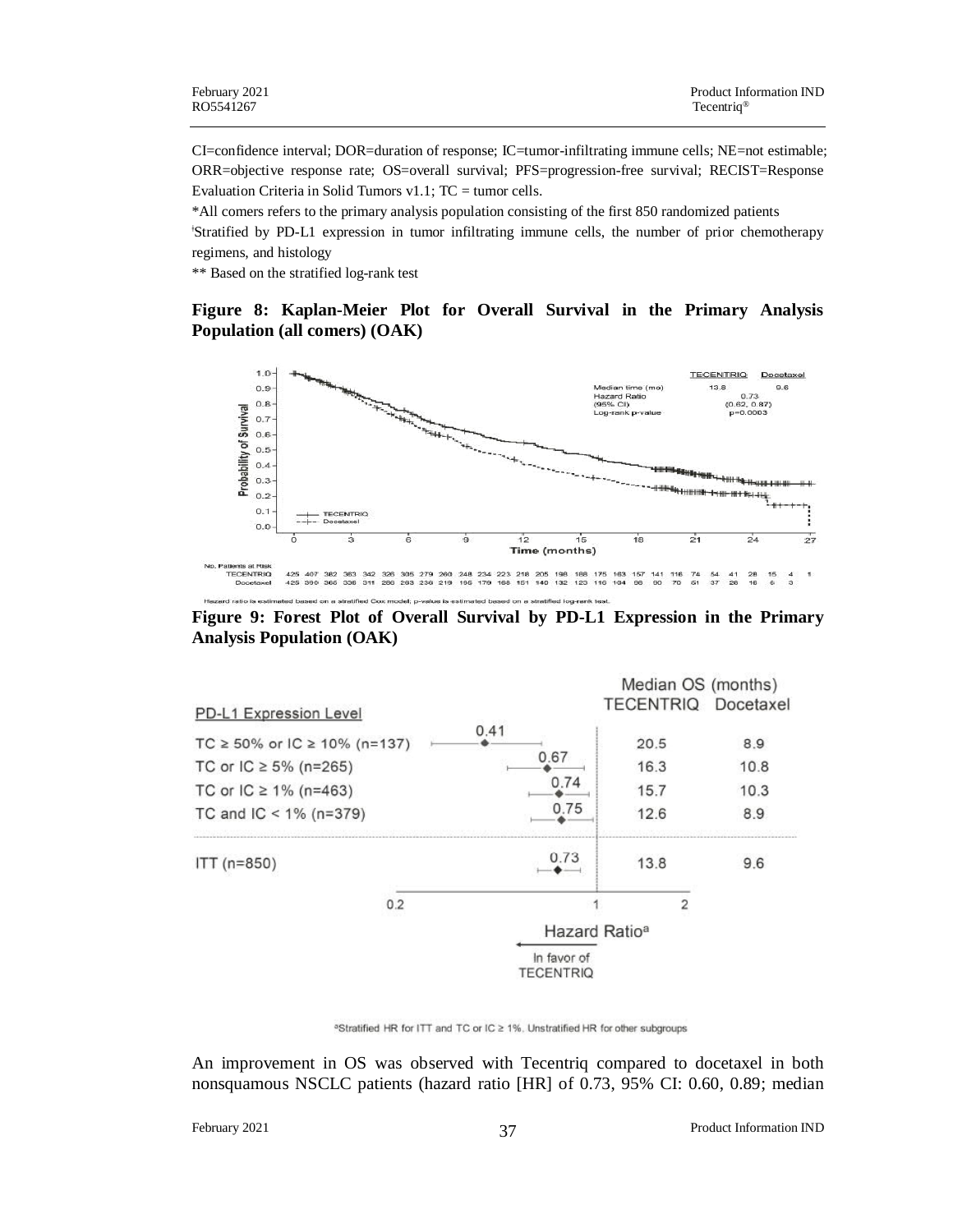OS of 15.6 vs. 11.2 months for Tecentriq and docetaxel, respectively) and squamous NSCLC patients (HR of 0.73, 95% CI: 0.54, 0.98; median OS of 8.9 vs. 7.7 months for Tecentriq and docetaxel, respectively). The observed OS improvement was consistently demonstrated across subgroups of patients including those with brain metastateses at baseline (HR of 0.54, 95% CI: 0.31, 0.94; median OS of 20.1 vs. 11.9 months for Tecentriq and docetaxel respectively) and patients who were never smokers (HR of 0.71, 95% CI: 0.47, 1.08; median OS of 16.3 vs. 12.6 months for Tecentriq and docetaxel, respectively). However, patients with EGFR mutations did not show improved OS with Tecentriq compared to docetaxel (HR of 1.24, 95% CI: 0.71, 2.18; median OS of 10.5 vs. 16.2 months for Tecentriq and docetaxel respectively).

Prolonged time to deterioration of patient-reported pain in chest as measured by the EORTC QLQ-LC13 was observed with Tecentriq compared with docetaxel (HR 0.71, 95% CI: 0.49, 1.05; median not reached in either arm). The time to deterioration in other lung cancer symptoms (i.e. cough, dyspnea, and arm/shoulder pain) as measured by the EORTC QLQ-LC13 was similar between Tecentriq and docetaxel. The average global health status and functioning scores (i.e. physical, role, social, emotional, and cognitive) as measured by the EORTC QLQ-C30 did not show clinically meaningful deterioration over time for both treatment groups, suggesting maintained health-related quality of life and patient-reported functioning for patients remaining on treatment.

### *POPLAR*

A phase II, multi-center, international, randomized, open-label, controlled study GO28753 (POPLAR), was conducted in patients with locally advanced or metastatic NSCLC. The primary efficacy outcome was overall survival. A total of 287 patients were randomized 1:1 to receive either Tecentriq or docetaxel. Randomization was stratified by PD-L1 expression status in IC, by the number of prior chemotherapy regimens and by histology. An updated analysis with a total of 200 deaths observed and a median survival follow-up of 22 months showed a median OS of 12.6 months in patients treated with Tecentriq, vs. 9.7 months in patients treated with docetaxel (HR of 0.69, 95% CI: 0.52, 0.92). ORR was 15.3% vs. 14.7% and median DOR was 18.6 months vs. 7.2 months for Tecentriq vs. docetaxel, respectively.

## *1L TNBC*

## *IMpassion130*

A phase III, double-blind, two-arm, randomized, placebo-controlled study, WO29522 (IMpassion130), was conducted to evaluate the efficacy and safety of Tecentriq in combination with nab-paclitaxel, in patients with unresectable locally advanced or metastatic TNBC who had not received prior chemotherapy for metastatic disease. A total of 902 patients were enrolled and stratified by presence of liver metastases, prior taxane treatment, and by PD-L1 expression status in tumor-infiltrating immune cells (IC). (PD-L1 stained tumour-infiltrating immune cells [IC] in <1% of the tumour area vs.  $\geq$ 1% of the tumour area) Patients were randomized to receive Tecentriq (840 mg) or placebo IV infusions on Days 1 and 15 of every 28-day cycle, plus nab-paclitaxel  $(100 \text{ mg/m}^2)$ administered via IV infusion on Days 1, 8 and 15 of every 28-day cycle. Patients received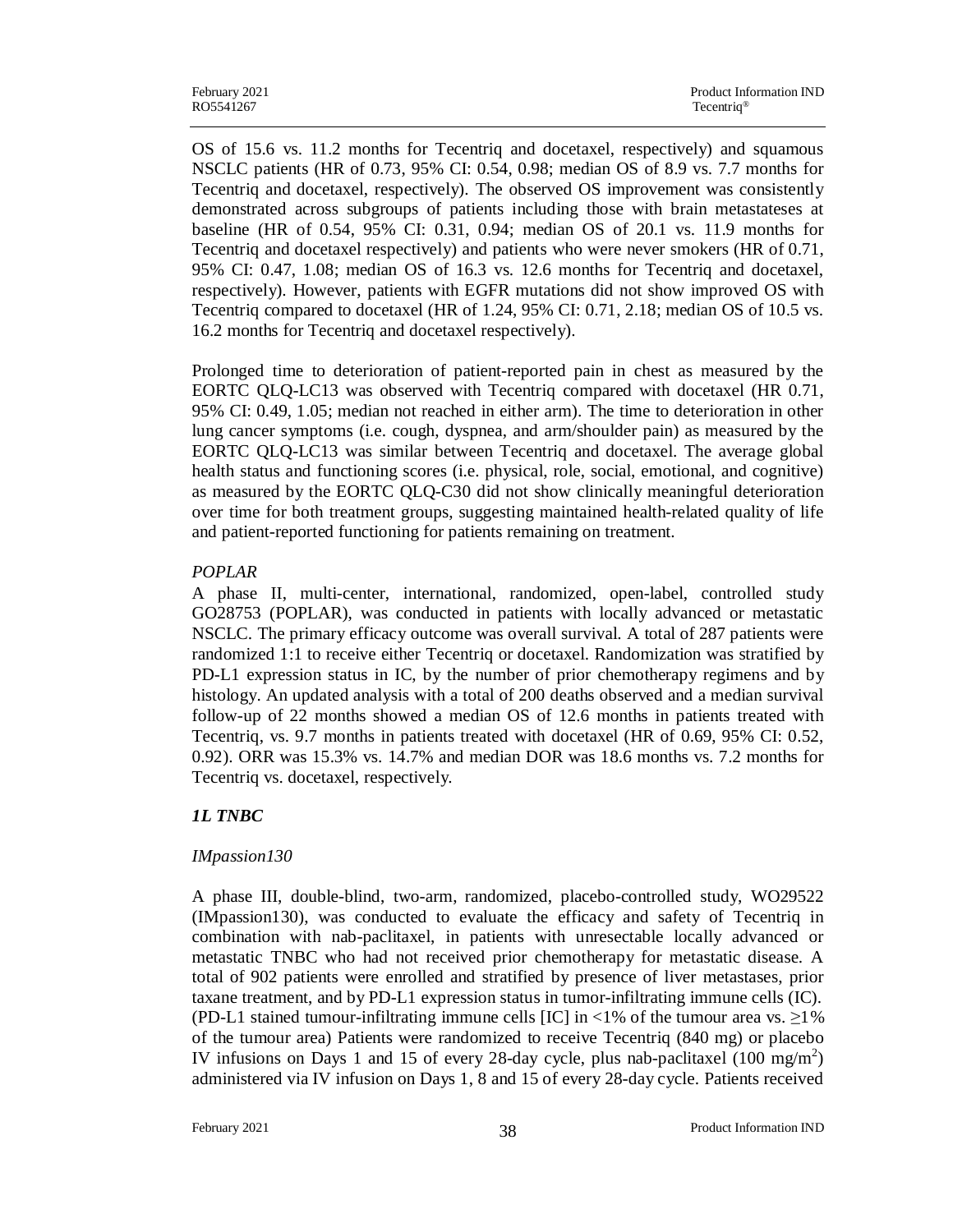treatment until radiographic disease progression per RECIST v1.1, or unacceptable toxicity. Treatment with Tecentriq could be continued when nab-paclitaxel was stopped due to unacceptable toxicity.

Patients were excluded if they had a history of autoimmune disease; administration of a live, attenuated vaccine within 4 weeks prior to randomization; administration of systemic immune stimulatory agents within 4 weeks or systemic immunosuppressive medications within 2 weeks prior to randomization; untreated or corticosteroid-dependent brain metastases. Tumor assessments were performed every 8 weeks ( $\pm$  1 week) for the first 12 months after Cycle 1, day 1 and every 12 weeks ( $\pm$  1 week) thereafter.

The demographic and baseline disease characteristics of the study population were well balanced between the treatment arms. Most patients were women (99.6%). Sixty-seven percent of patients were white (67.5%), 17.8% were Asian, 6.5% were Black or African American, and 4.4% were American Indian or Alaskan Native. The median age was 55 years (range: 20-86). Baseline ECOG performance status was 0 (58.4%) or 1 (41.3%). Overall, 41% of enrolled patients had PD-L1 expression  $\geq$ 1%, 27% had liver metastases and 7% brain metastases at baseline. Approximately half the patients had received a taxane (51%) or anthracycline (54%) in the (neo)adjuvant setting. Patient demographics and baseline tumor disease in the PD-L1 expression  $\geq 1\%$  population were generally representative of the broader study population.

PFS, ORR and DOR results for patients with PD-L1 expression  $\geq$ 1% with a median survival follow up of 13 months are summarized in Table 11 and Figure 10. In addition, PFS benefit was observed in subgroups.

A OS analysis was performed in patients with PD-L1 expression  $\geq$ 1% with a median follow-up of 19.12 months. OS results are presented in Table 11 and Figure 11.

| <b>Key efficacy endpoints</b>                     | $Tecentriq + nab -$<br>paclitaxel | $Placebo + nab -$<br>paclitaxel |
|---------------------------------------------------|-----------------------------------|---------------------------------|
| Co-primary endpoints                              |                                   |                                 |
| <b>Investigator-assessed PFS (RECIST)</b><br>vI.1 | $n=185$                           | $n=184$                         |
| No. of events $(\%)$                              | 138 (74.6%)                       | 157 (85.3%)                     |
| Median duration of PFS (months)                   | 7.5                               | 5.0                             |
| 95% CI                                            | (6.7, 9.2)                        | (3.8, 5.6)                      |
| Stratified hazard ratio <sup>‡</sup> (95% CI)     | 0.62(0.49, 0.78)                  |                                 |
| $p$ -value <sup>1</sup>                           | < 0.0001                          |                                 |
| 12-month PFS $(\%)$                               | 29.1                              | 16.4                            |

## **Table 11 Summary of efficacy in patients with PD-L1 expression ≥1% (IMpassion130)**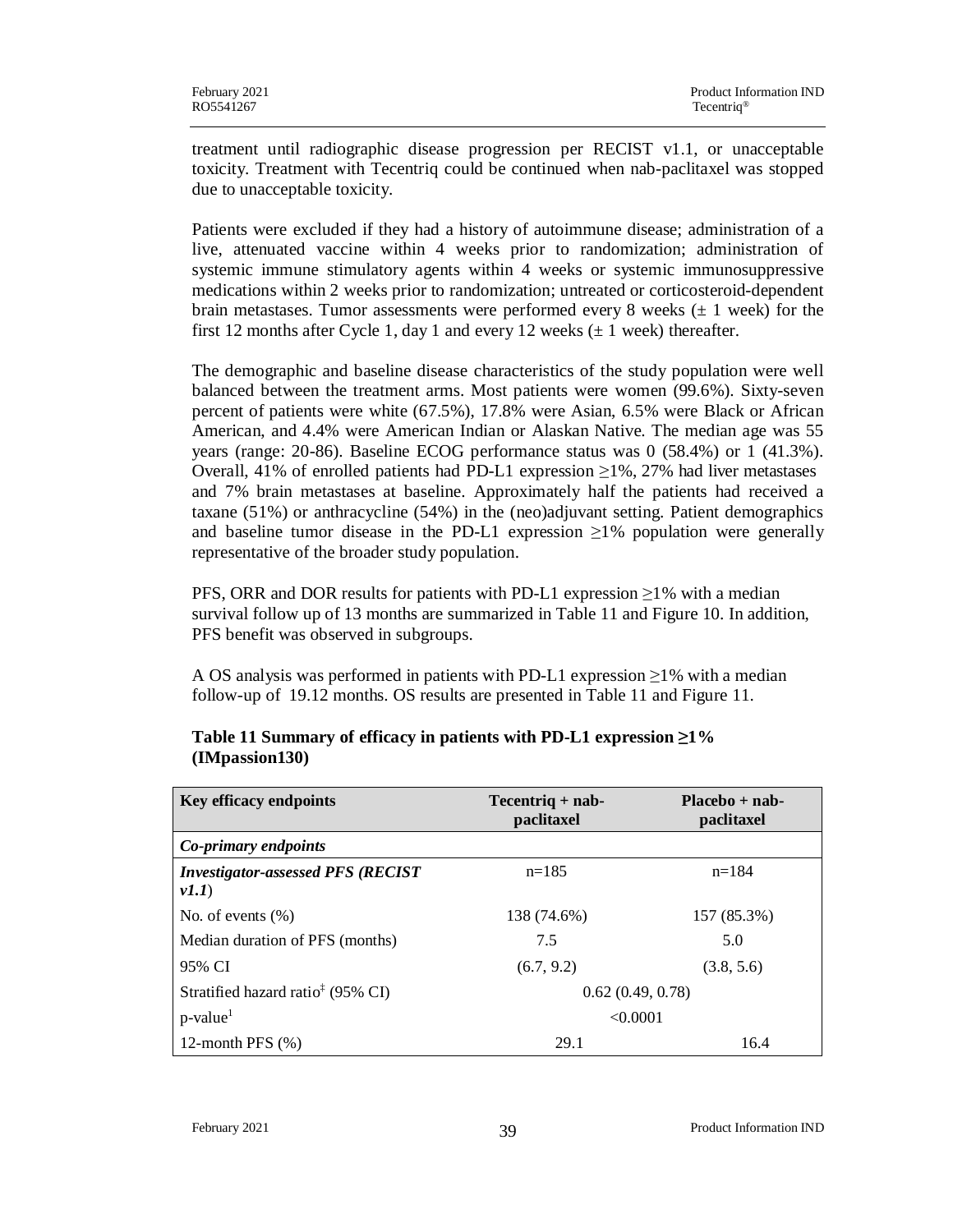| Key efficacy endpoints                                            | $Tecentriq + nab -$<br>paclitaxel | $Placebo + nab -$<br>paclitaxel |  |  |  |
|-------------------------------------------------------------------|-----------------------------------|---------------------------------|--|--|--|
| <b>OS</b>                                                         | $n=185$                           | $n=184$                         |  |  |  |
| No. of deaths $(\%)$                                              | 120 (64.9%)                       | 139 (75.5%)                     |  |  |  |
|                                                                   |                                   |                                 |  |  |  |
| Median time to events (months)                                    | 25.4                              | 17.9                            |  |  |  |
| 95% CI                                                            | (19.6, 30.7)                      | (13.6, 20.3)                    |  |  |  |
| Stratified hazard ratio <sup><math>\ddagger</math></sup> (95% CI) | 0.67(0.53, 0.86)                  |                                 |  |  |  |
| $p$ -value <sup>1,2</sup>                                         | 0.0016                            |                                 |  |  |  |
| <b>Secondary endpoints</b>                                        |                                   |                                 |  |  |  |
| <b>Investigator-assessed ORR (RECIST</b>                          | $n=185$                           | $n=183$                         |  |  |  |
| 1.1)                                                              |                                   |                                 |  |  |  |
| No. of responders $(\%)$                                          | 109 (58.9%)                       | 78 (42.6%)                      |  |  |  |
| 95% CI                                                            | (51.5, 66.1)                      | (35.4, 50.1)                    |  |  |  |
| No. of complete response (%)                                      | 19 (10.3%)                        | $2(1.1\%)$                      |  |  |  |
| No. of partial response $(\%)$                                    | 90 (48.6%)                        | 76 (41.5%)                      |  |  |  |
| No. of stable disease                                             | 38 (20.5%)                        | 49 (26.8%)                      |  |  |  |
| <b>Investigator-assessed DOR</b>                                  | $n=109$                           | $n=78$                          |  |  |  |
| Median in months                                                  | 8.5                               | 5.5                             |  |  |  |
| 95% CI                                                            | (7.3, 9.7)                        | (3.7, 7.1)                      |  |  |  |
| Unstratified hazard ratio (95% CI)                                | 0.60(0.43, 0.86)                  |                                 |  |  |  |

1. Based on the stratified log-rank test

2. OS comparisons between treatment arms in patients with PD-L1 expression ≥1% were not formally tested, as per the pre-specified analysis hierarchy.

‡ Stratified by presence of liver metastases, and by prior taxane treatment

PFS=progression-free survival; RECIST=Response Evaluation Criteria in Solid Tumors v1.1.; CI=confidence interval; ORR=objective response rate; DOR=duration of response; OS=overall survival, NE=not estimable

### **Figure 10: Kaplan-Meier Plot for Progression Free Survival in patients with PD-L1 expression ≥1% IC (IMpassion130)**



February 2021 **Product Information IND** Product Information IND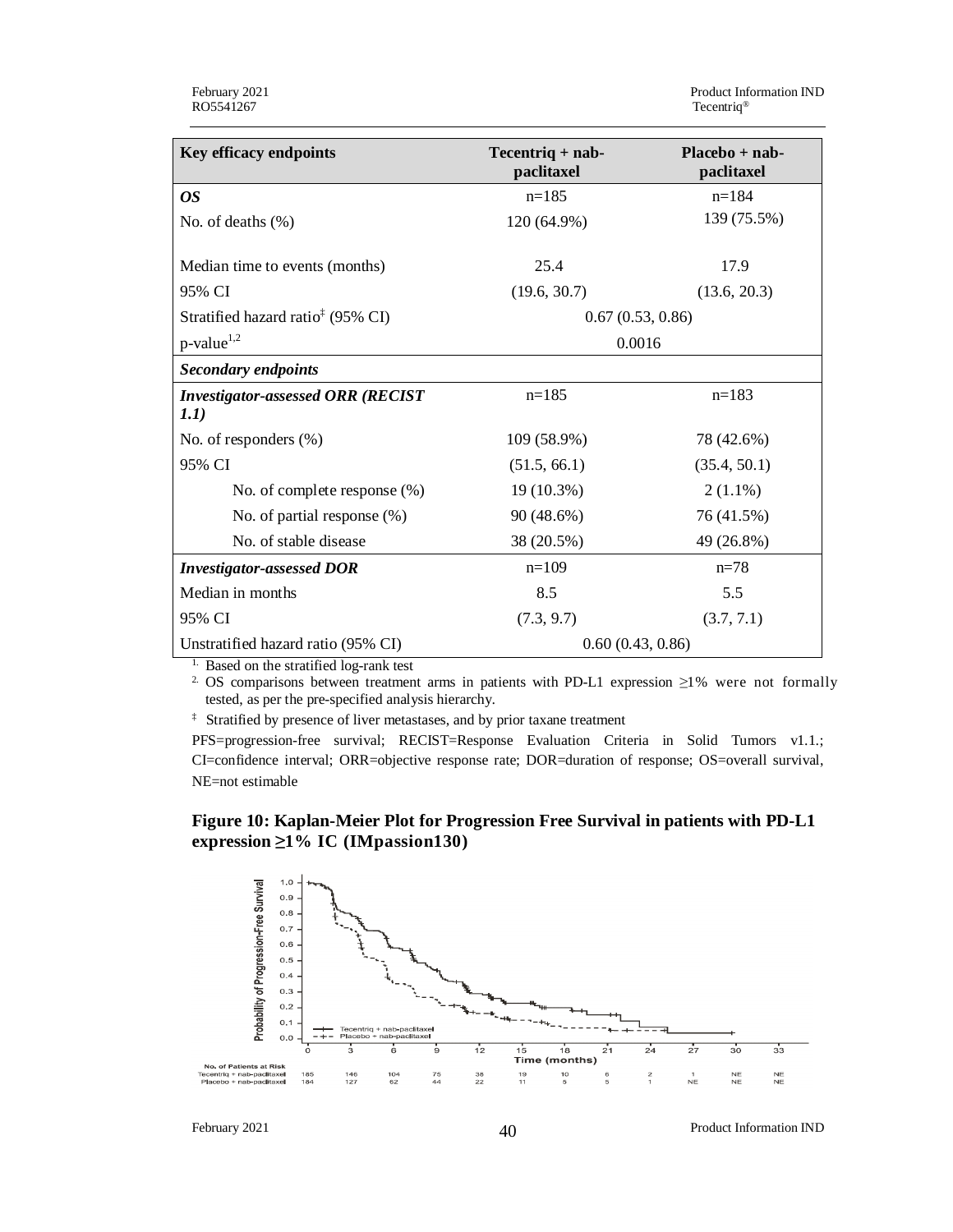



Patient-reported endpoints measured by the EORTC QLQ-C30 suggest that patients maintained their global health status/health-related quality of life (HRQoL), physical functioning, and role functioning while on treatment. No differences in the time to a  $\geq$ 10point deterioration in HRQoL (HR: 0.94; 95% CI: 0.69, 1.28), physical function (HR: 1.02; 95% CI: 0.76, 1.37), or role function (HR: 0.77; 95% CI: 0.57, 1.04) were observed between the two arms. Mean scores at baseline for HRQoL (67.5 Tecentriq and nabpaclitaxel vs. 65.0 placebo and nab-paclitaxel), physical function (82.7 vs. 79.4), and role function (73.6 vs. 71.7) were comparable between arms as well as throughout the course of treatment. In both arms, HRQoL, physical function and role function remained stable during treatment, with no clinically meaningful changes (a  $\geq$ 10-point difference from baseline mean score) observed.

### **3.1.3 Immunogenicity**

As with all therapeutic proteins, there is the potential for immune response to atezolizumab. Across multiple phase III studies, 13.1% to 36.4% of patients developed treatment-emergent anti-drug antibodies (ADAs) and 4.3% to 19.7% of patients developed neutralizing antibodies (NAbs). ADA and NAb positivity status appeared to have no clinically relevant impact on atezolizumab pharmacokinetics, efficacy or safety.

Immunogenicity assay results are highly dependent on several factors including assay sensitivity and specificity, assay methodology, sample handling, timing of sample collection, concomitant medications and underlying disease. For these reasons, comparison of incidence of antibodies to Tecentriq with the incidence of antibodies to other products may be misleading.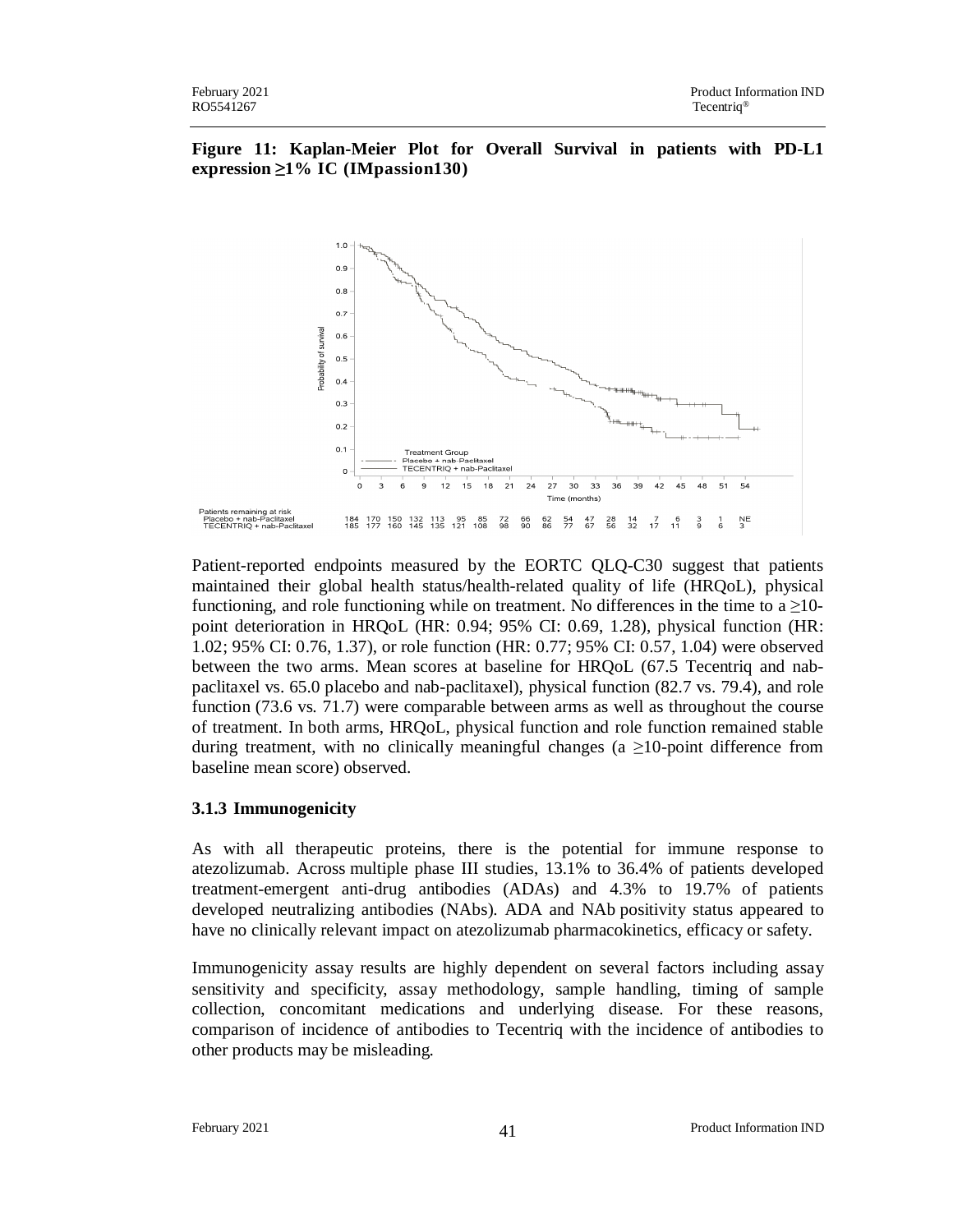## **3.2 PHARMACOKINETIC PROPERTIES**

The pharmacokinetics of atezolizumab have been characterized in patients in multiple clinical trials at doses 0.01 mg/kg to 20 mg/kg and 1200 mg every 3 weeks, weeks, as well as 840 mg every 2 weeks. Exposure to atezolizumab increased dose proportionally over the dose range of 1 mg/kg to 20 mg/kg. A population analysis that included 472 patients described atezolizumab pharmacokinetics for the dose range: 1 - 20 mg/kg with a linear two-compartment disposition model with first-order elimination. Based on pharmacokinetic modeling, the overall exposure of atezolizumab administered at doses of 840 mg every 2 weeks, 1200 mg every 3 weeks are comparable A population pharmacokinetic analysis suggests that steady-state is obtained after 6 to 9 weeks after multiple doses. The maximum systemic accumulation ratio across dosing regimens is 3.3.

Based on an analysis of exposure, safety and efficacy data, the following factors have no clinically relevant effect: age (21-89 years), body weight, gender, positive antitherapeutic antibody (ATA) status, albumin levels, tumor burden, region or ethnicity, renal impairment, mild hepatic impairment, level of PD-L1 expression, or ECOG status.

### **3.2.1 Absorption**

Tecentriq is administered as an IV infusion. There have been no studies performed with other routes of administration.

### **3.2.2 Distribution**

A population pharmacokinetic analysis indicates that central compartment volume of distribution (V1) is 3.28 L and volume at steady-state (Vss) is 6.91 L in the typical patient.

## **3.2.3 Metabolism**

The metabolism of Tecentriq has not been directly studied. Antibodies are cleared principally by catabolism.

## **3.2.4 Elimination**

A population pharmacokinetic analysis indicates that the clearance of atezolizumab is 0.200 L/day and the typical terminal elimination half-life  $(t1/2)$  is 27 days.

## **3.2.5 Pharmacokinetics in special populations**

### *Pediatric Population*

The pharmacokinetic results from one early-phase, multi-centre open-label study that was conducted in pediatric ( $\langle 18 \text{ years}, \text{ n=69} \rangle$  and young adult patients (18-30 years,  $\text{n=18}$ ), show that the clearance and volume of distribution of atezolizumab were comparable between pediatric patients receiving 15 mg/kg and young adult patients receiving 1200 mg of atezolizumab every 3 weeks when normalized by body weight, with exposure trending lower in pediatric patients as body weight decreased. These differences were not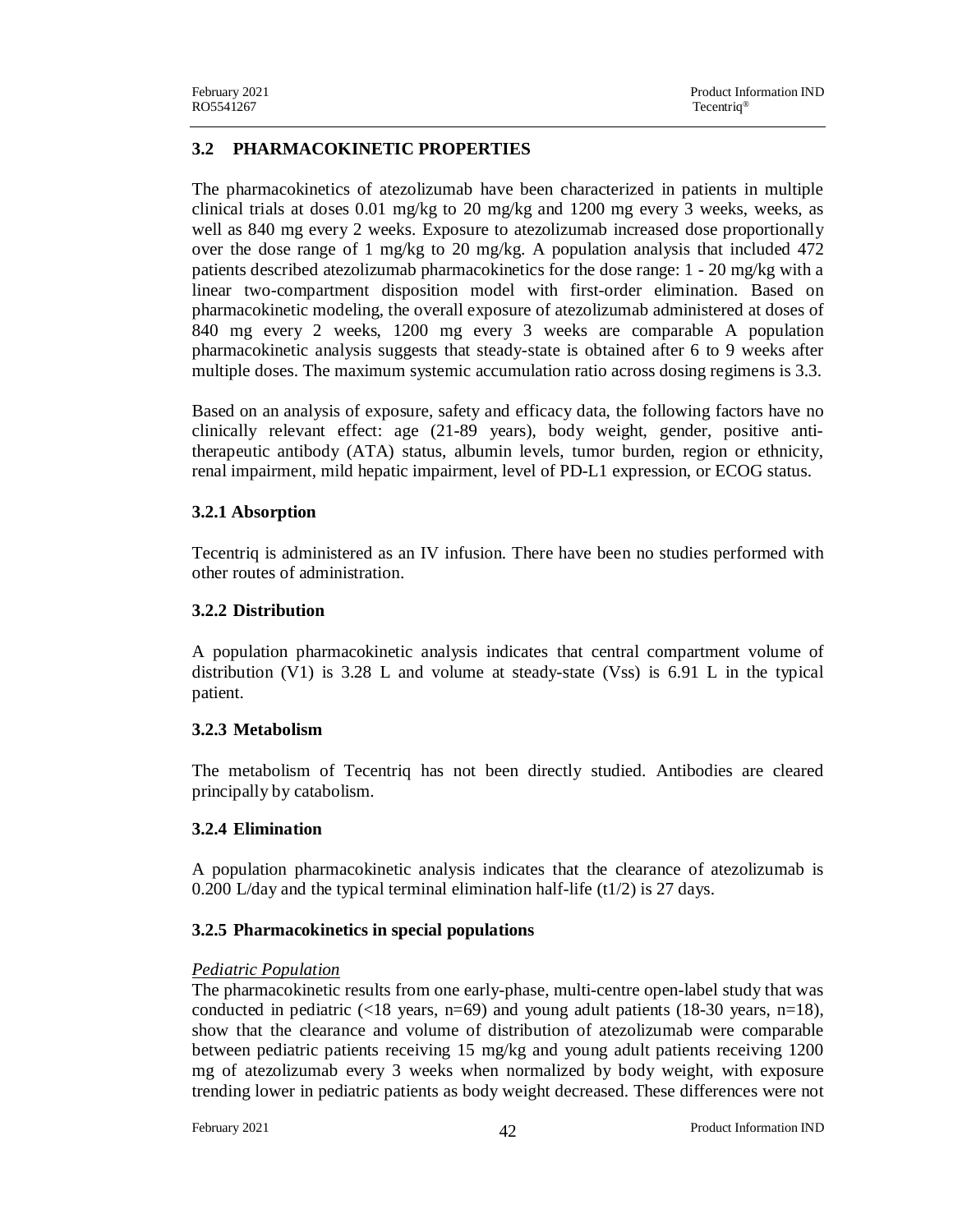associated with a decrease in atezolizumab concentrations below the therapeutic target exposure. Data for children <2 years is limited thus no definitive conclusions can be made.

### *Geriatric Population*

No dedicated studies of Tecentriq have been conducted in geriatric patients. The effect of age on the pharmacokinetics of atezolizumab was assessed in a population pharmacokinetic analysis. Age was not identified as a significant covariate influencing atezolizumab pharmacokinetics based on patients of age range of 21-89 years (n=472), and median of 62 years of age. No clinically important difference was observed in the pharmacokinetics of atezolizumab among patients  $<$  65 years (n=274), patients between 65-75 years (n=152) and patients  $> 75$  years (n=46) (see section 2.2.1 Special Dosage Instructions).

### *Renal impairment*

No dedicated studies of Tecentriq have been conducted in patients with renal impairment. In the population pharmacokinetic analysis, no clinically important differences in the clearance of atezolizumab were found in patients with mild (eGFR 60 to 89 mL/min/1.73 m2; n=208) or moderate (eGFR 30 to 59 mL/min/1.73 m2; n=116) renal impairment compared to patients with normal (eGFR greater than or equal to 90 mL/min/1.73 m2; n=140) renal function. Only a few patients had severe renal impairment (eGFR 15 to 29 mL/min/1.73 m2; n=8) (see section 2.2.1 Special Dosage Instructions).

### *Hepatic impairment*

No dedicated studies of Tecentriq have been conducted in patients with hepatic impairment. In the population pharmacokinetic analysis, there were no clinically important differences in the clearance of atezolizumab between patients with mild hepatic impairment (bilirubin  $\leq$  ULN and AST  $>$  ULN or bilirubin  $>1.0$  to 1.5 x ULN and any AST) or moderate hepatic impairment (bilirubin >1.5 to 3x ULN and any AST). No data are available in patients with severe (bilirubin  $> 3.0$  x ULN and any AST) hepatic impairment. Hepatic impairment was defined by the National Cancer Institute (NCI) criteria of hepatic dysfunction (see section 2.2.1 Special Dosage Instructions).

## **3.3 NONCLINICAL SAFETY**

## **3.3.1 Carcinogenicity**

No carcinogenicity studies have been conducted with Tecentriq.

## **3.3.2 Genotoxicity**

No mutagenicity studies have been conducted with Tecentriq.

## **3.3.3 Impairment of Fertility**

No fertility studies have been conducted with Tecentriq; however, assessment of the cynomolgus monkey male and female reproductive organs was included in the chronic toxicity study. Tecentriq had an effect on menstrual cycles in all female monkeys in the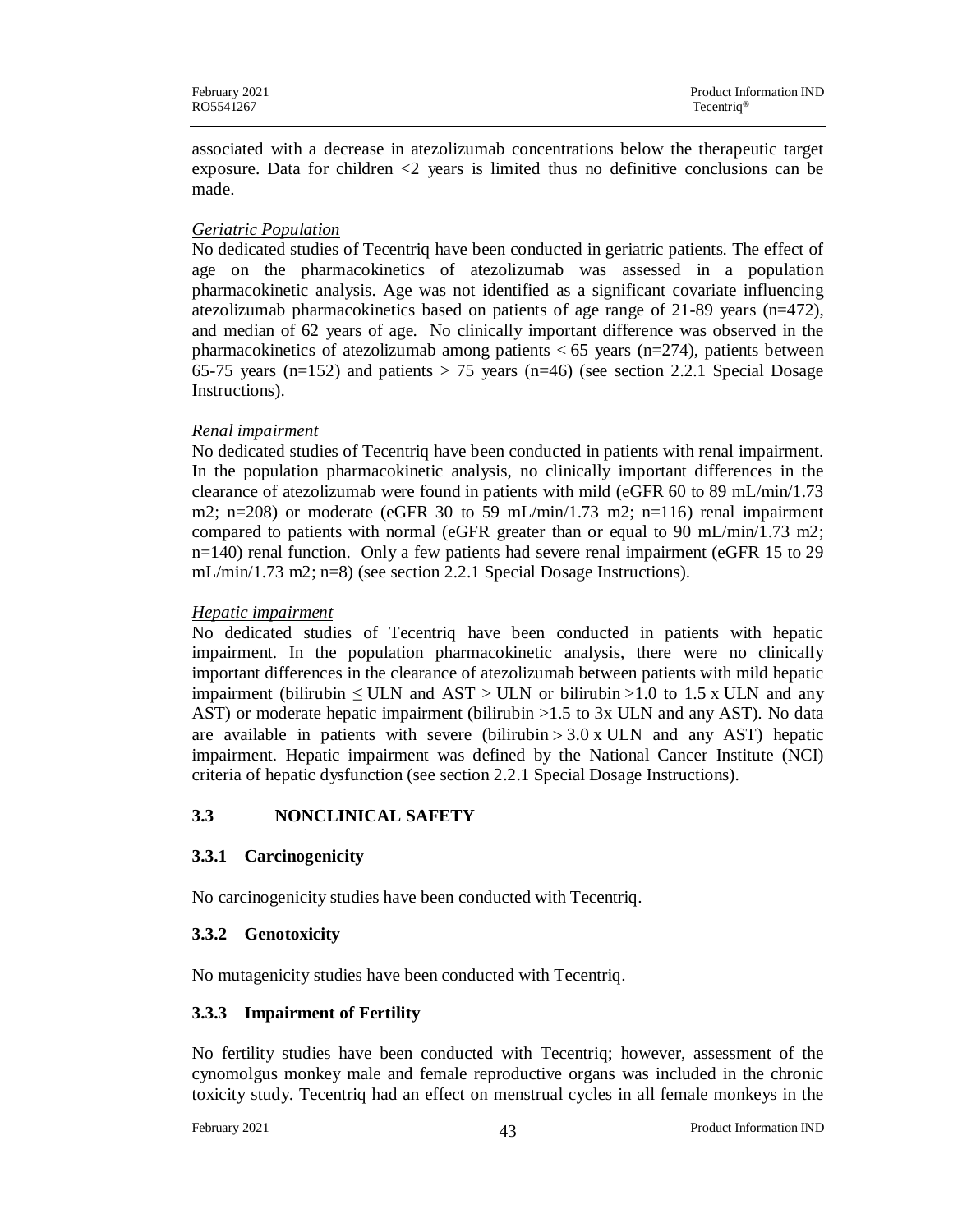50 mg/kg dose group characterized by an irregular cycle pattern during the dosing phase and correlated with the lack of fresh corpora lutea in the ovaries at the terminal necropsy; this effect was reversible during the dose-free recovery period. There was no effect on the male reproductive organs.

## **3.3.4 Reproductive Toxicity**

No reproductive or teratogenicity studies in animals have been conducted with Tecentriq. The PD-L1/PD-1 signaling pathway is well established as essential in maternal / fetal tolerance and embryo-fetal survival during gestation. Administration of Tecentriq is expected to have an adverse effect on pregnancy and poses a risk to the human fetus, including embryo lethality.

### **3.3.5 Other**

Not applicable

## **4. DESCRIPTION**

 Atezolizumab is a programmed cell death ligand 1 (PD-L1) blocking antibody. Atezolizumab is an Fc-engineered, humanized, non-glycosylated IgG1 kappa immunoglobulin that has a calculated molecular mass of 145 kDa.

Tecentriq (atezolizumab) injection for intravenous use is a sterile, preservative-free, colorless to slightly yellow solution in single-dose vials. Each 20 mL vial contains 1200 mg of atezolizumab and is formulated in glacial acetic acid (16.5 mg), L-histidine (62 mg), polysorbate 20 (8 mg), and sucrose (821.6 mg), with a pH of 5.8. Each 14 mL vial contains 840 mg of atezolizumab and is formulated in glacial acetic acid (11.5 mg), Lhistidine (43.4 mg), polysorbate 20 (5.6 mg), and sucrose (575.1 mg) with a pH of 5.8.

## **5. PHARMACEUTICAL PARTICULARS**

## **5.1 STORAGE**

Vials: Store in a refrigerator at 2°C-8°C.

### DO NOT FREEZE. DO NOT SHAKE.

Keep vial in the outer carton in order to protect from light.

*Shelf life* 3 Years for Atezolizumab Injection 1200mg/20ml 2 Years for Atezolizumab Injection 840mg/14ml

This medicine should not be used after the expiry date (Expiry Date) shown on the pack.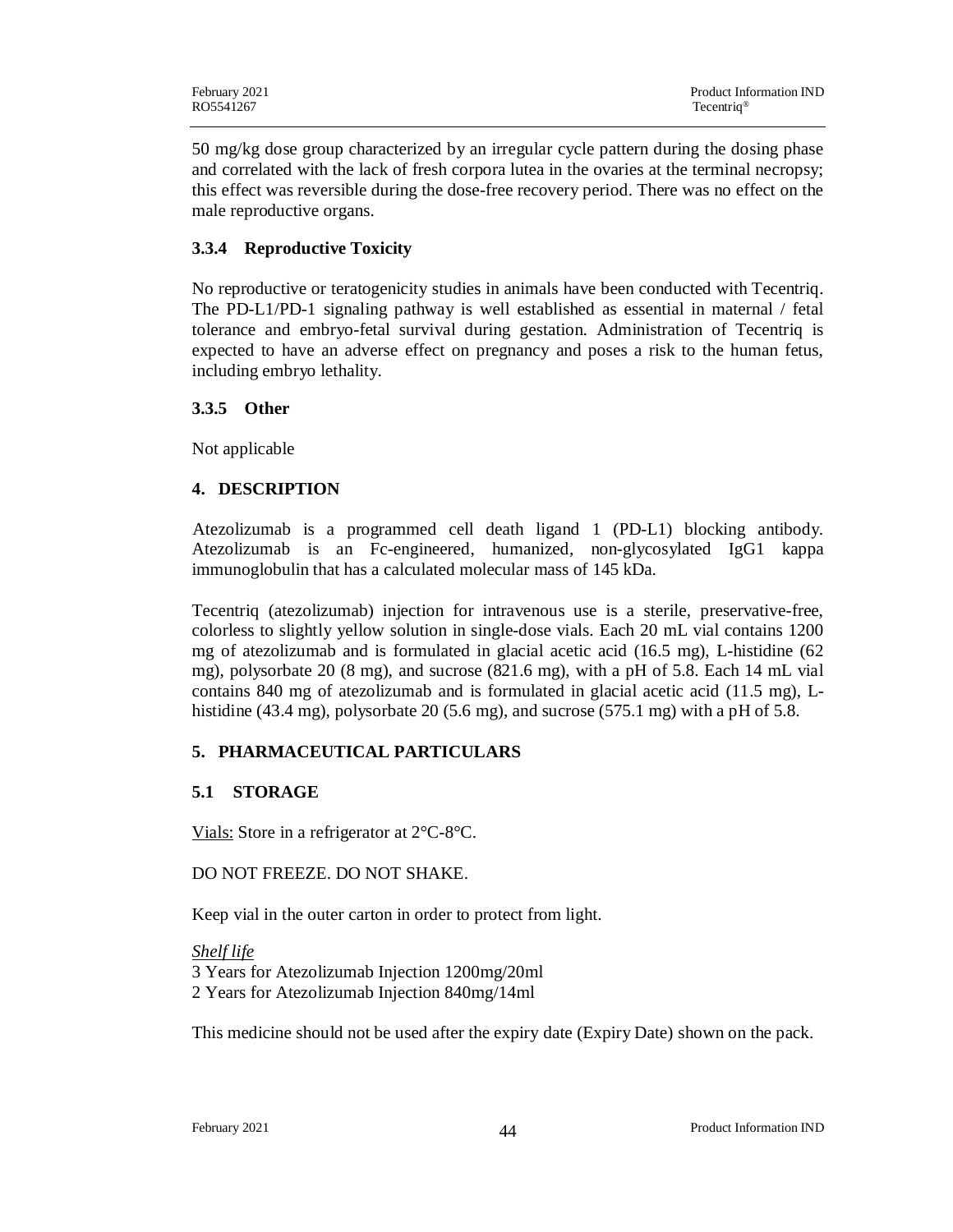The diluted solution for infusion should be used immediately. If the solution is not used immediately, it can be stored for up to 30 days at  $2^0C-8^0C$  or 24 hours at ambient temperature  $(\leq 25^{\circ}\text{C})$  if prepared under aseptic conditions.

## **5.2 SPECIAL INSTRUCTIONS FOR USE, HANDING AND DISPOSAL**

### *Instructions for dilution*

Tecentriq should be prepared by a healthcare professional using aseptic technique. Use sterile needle and syringe to prepare Tecentriq. Withdraw the required volume of Tecentriq liquid concentrate from the vial and dilute to the required administration volume with 0.9% sodium chloride solution. Dilute with 0.9% Sodium Chloride Injection only. After dilution, the final concentration of the diluted solution should be between 3.2 and 16.8 mg/mL.

This medicinal product must not be mixed with other medicinal products.

No preservative is used in Tecentriq therefore each vial is for single use only. Discard any unused portion.

### *Incompatibilities*

No incompatibilities have been observed between Tecentriq and IV bags with productcontacting surfaces of polyvinyl chloride (PVC), polyethylene (PE) polyolefin bags or polypropylene (PP). In addition, no incompatibilities have been observed with in-line filter membranes composed of polyethersulfone or polysulfone, and infusion sets and other infusion aids composed of PVC, PE, polybutadiene, or polyetherurethane.

## *Disposal of unused/expired medicines*

The release of pharmaceuticals in the environment should be minimized. Medicines should not be disposed of via wastewater and disposal through household waste should be avoided. Use established "collection systems", if available in your location.

### **5.3 Patient counselling information**

Immune-mediated adverse reactions

Inform patients of the risk of immune-mediated adverse reactions that may require corticosteroid treatment and interruption or discontinuation of Tecentriq, including:

• Pneumonitis: Advise patients to contact their healthcare provider immediately for any new or worsening cough, chest pain, or shortness of breath.

· Hepatitis: Advise patients to contact their healthcare provider immediately for jaundice, severe nausea or vomiting, pain on the right side of abdomen, lethargy, or easy bruising or bleeding.

• Colitis: Advise patients to contact their healthcare provider immediately for diarrhea, blood or mucous in stools, or severe abdominal pain.